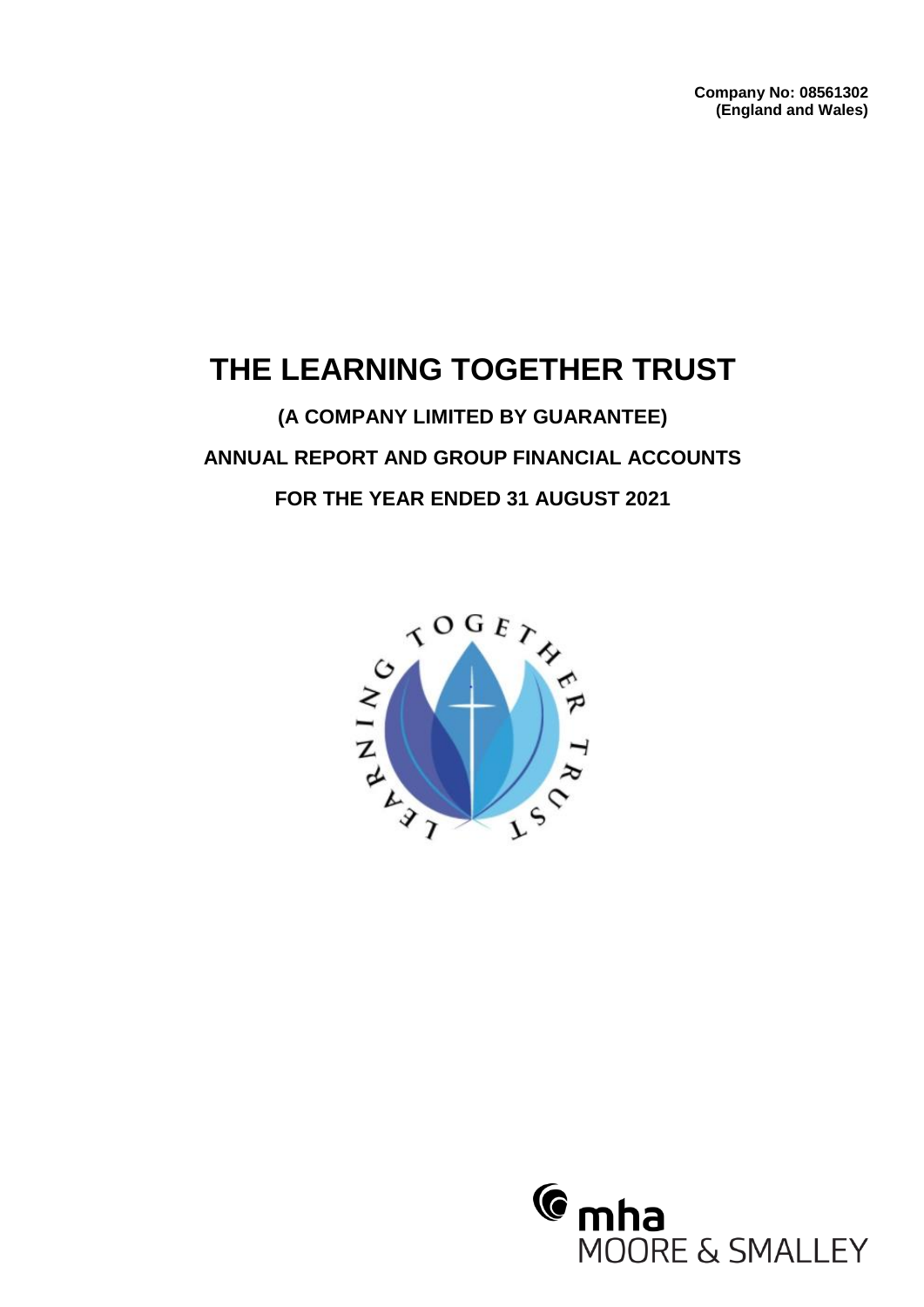### **CONTENTS**

|                                                                                     | Page |
|-------------------------------------------------------------------------------------|------|
| Reference and administrative details                                                | 1    |
| Trustees' report                                                                    | 2    |
| Governance statement                                                                | 12   |
| Statement of regularity, propriety and compliance                                   | 16   |
| Statement of trustees' responsibilities                                             | 17   |
| Independent auditor's report to the members                                         | 18   |
| Independent reporting accountant's report on regularity                             | 21   |
| Group statement of financial activities<br>(including income & expenditure account) | 23   |
| Group and Trust balance sheets                                                      | 24   |
| Group statement of cash flows                                                       | 25   |
| Notes to the accounts including accounting policies                                 | 26   |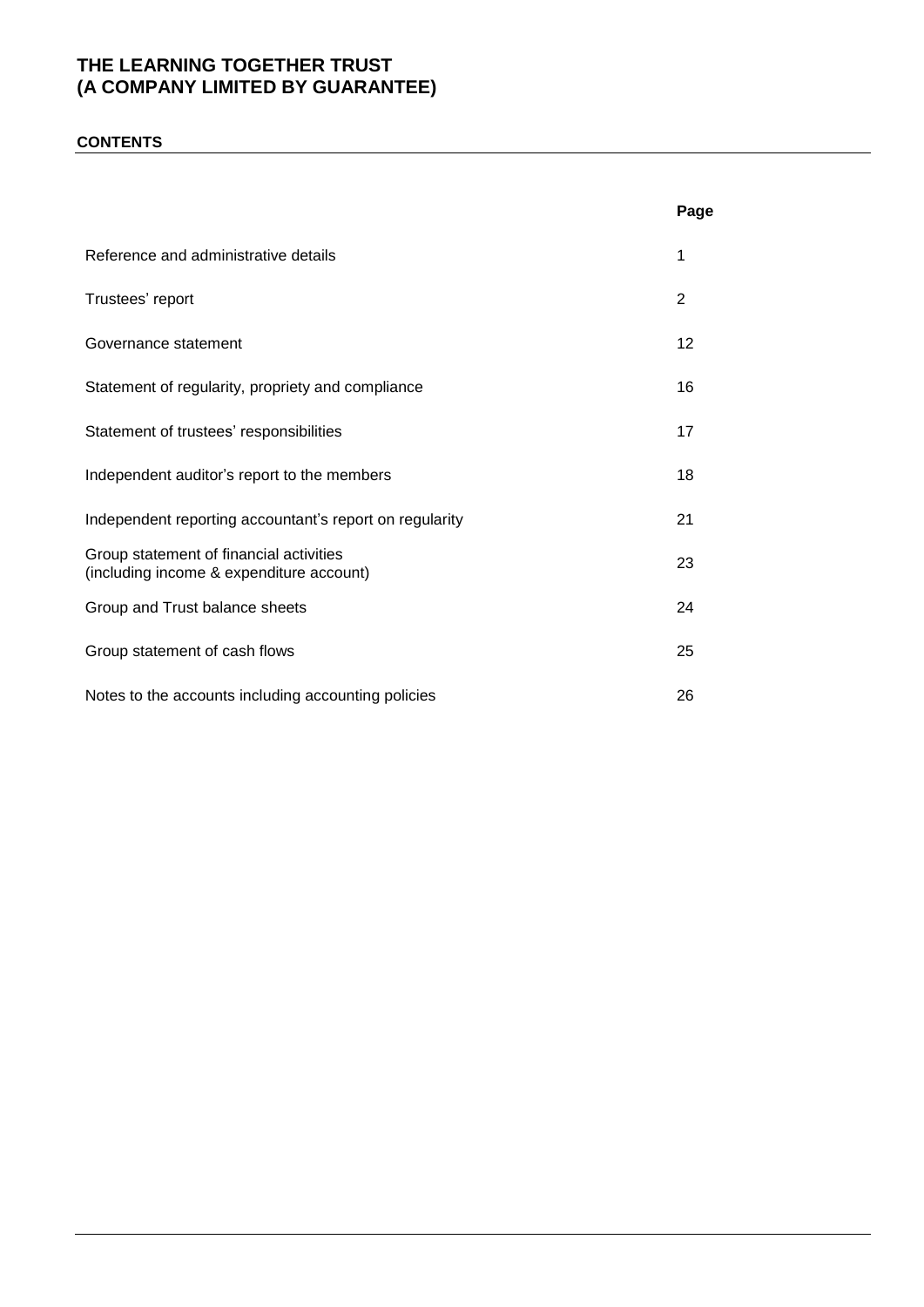### **REFERENCES AND ADMINISTRATIVE DETAILS**

| <b>Members</b>                | Rt Rev'd Philip North<br>Rev'd Canon Andrew Holliday<br>Mr. Stephen Whittaker<br>Mr. Stuart Harrison<br>Rev'd Dawn Harrison (appointed 21.1.21)                                                                                                     |
|-------------------------------|-----------------------------------------------------------------------------------------------------------------------------------------------------------------------------------------------------------------------------------------------------|
| <b>Trustees</b>               | Rev'd Canon A Holliday (Chairman)<br>Mrs. Carol Aspinall (appointed 10.3.21)<br>Mr. Daniel Ballard<br>Miss Jillian Hyde<br>Dr. Adewale Oyeyele<br>Mr. Andrew Stokes<br>Mr. Paul Witkiewicz                                                          |
| <b>Senior Management Team</b> | Mr. Stuart Colothan (Executive Headteacher and Accounting Officer)<br>Mrs. Jennifer Woodcock (Executive Headteacher)<br>Mrs. Rose Crompton (Finance Director)<br>Mrs. Julia Burger (Headteacher)<br>Mr R Woods (Head of School - left role 31.3.21) |
| <b>Registered Number</b>      | 08561302 (England and Wales)                                                                                                                                                                                                                        |
| <b>Registered Office</b>      | The Learning Together Trust<br><b>Rectory Lane</b><br>Wigan<br>WN6 0XB                                                                                                                                                                              |
| Independent auditor           | <b>MHA Moore and Smalley</b><br><b>Richard House</b><br>9 Winckley Square<br>Preston<br>PR1 3HP                                                                                                                                                     |
| <b>Bankers</b>                | Lloyds Bank<br>2-6 Market Street<br>Wigan Lanes<br><b>WNI IJN</b>                                                                                                                                                                                   |
| <b>Solicitors</b>             | Eversheds - Sutherland LLP<br><b>Bridgewater Place</b><br><b>Water Lane</b><br>Leeds<br><b>LS1 15DR</b>                                                                                                                                             |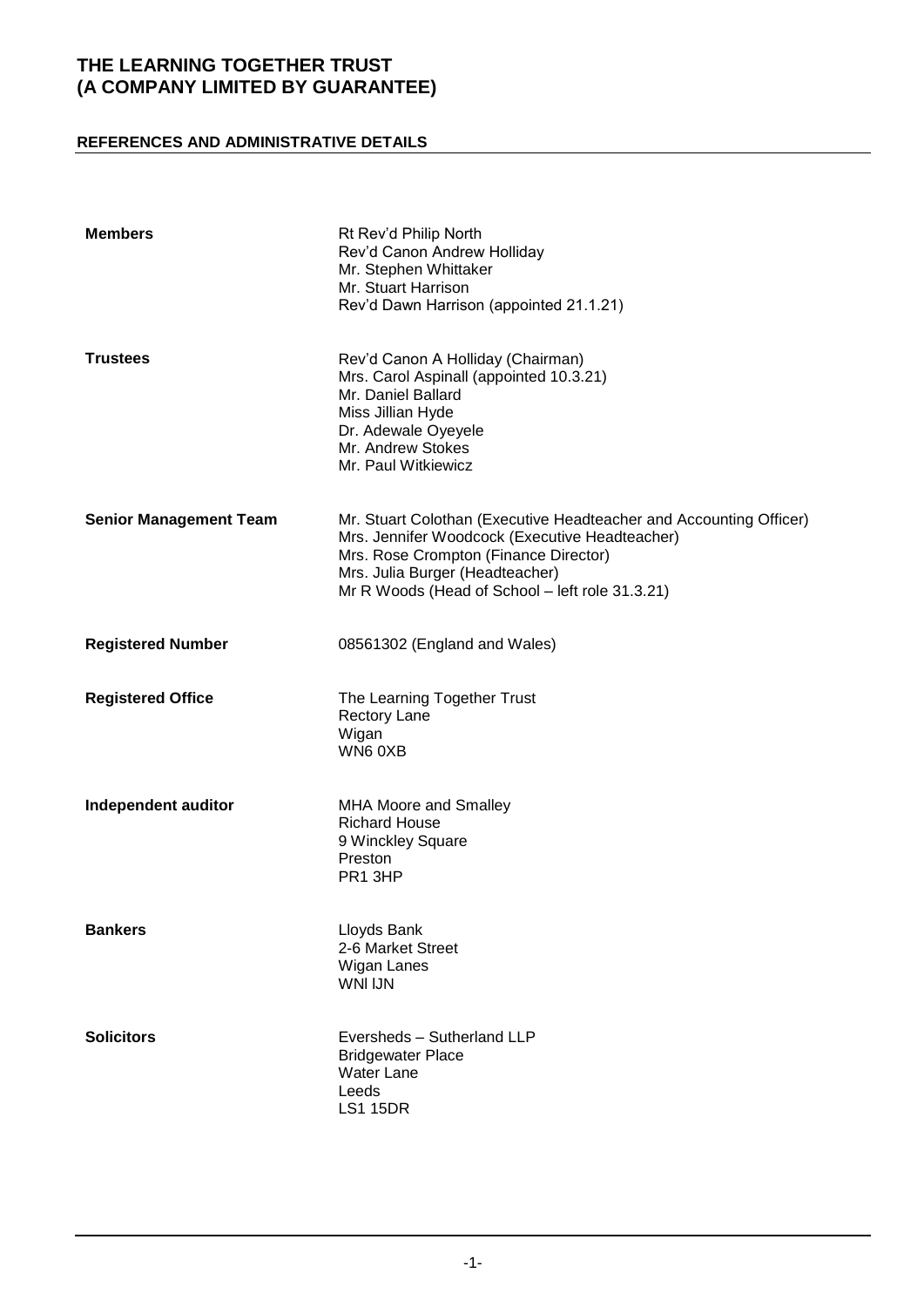### **TRUSTEES' REPORT**

### **FOR THE YEAR ENDED 31 AUGUST 2021**

The trustees present their annual report together with the audited financial statements of the charitable company for the period 1 September 2020 to 31 August 2021. The annual report serves the purposes of both a trustees' report, and a directors' report under company law.

The Academy Trust operates four academies for pupils aged 3 to 11, serving a catchment area in the North West. It has pupil capacity of 1,295 and had a roll of 1,111 in the School Census in January 2021.

#### **Structure, governance and management**

#### **Constitution**

The original academy was incorporated on  $7<sup>th</sup>$  June 2013 as a company limited by guarantee with no share capital, registration number: 08561302. The company commenced operation as an academy on 1<sup>st</sup> July 2013. On 14<sup>th</sup> April 2015 the academy became a Multi Academy Trust trading as The Learning Together Trust. Canon Sharples CE Primary School and Nursery joined the trust on the 1<sup>st</sup> July 2015, St. David Haigh and Aspull CE Primary School joined the Trust on 1<sup>st</sup> November 2018 and Adlington St. Paul's Church of England Primary School joined on 1<sup>st</sup> January 2019. The charitable company's Memorandum and Articles of Association are the primary governing documents of the academy. The initial members of the charitable company were nominated by the governing body of St. Wilfrid's Church of England Primary School. The MAT trustees were nominated by the Dioceses of Blackburn and Liverpool. The Articles of Association require the members of the charitable company to be responsible for the statutory and constitutional affairs of the charitable company and the management of the academy.

The trustees of The Learning Together Trust are also the directors of the charitable company for the purposes of company law. The charitable company is known as The Learning Together Trust.

Details of the trustees who served throughout the year except as noted are included in the reference and administrative details on page 1.

#### **Members' liability**

Each member of the charitable company undertakes to contribute to the assets of the charitable company in the event of it being wound up while they are a member, or within one year after they cease to be a member, such amount as may be required, not exceeding £10, for the debts and liabilities contracted before they ceased to be a member.

#### **Trustees' indemnities**

In accordance with normal commercial practice, the academy has purchased professional indemnity, and directors' and officers' insurance to protect the trustees and officers from claims arising from negligence, errors or omissions occurring whilst on academy business. The insurance provides indemnities of up to £20,000,000 in any one claim.

#### **Method of Recruitment and Appointment or Election of Trustees**

Trust board members, who are the directors of the charitable company for the purposes of company law, are nominated by either, The Diocese of Blackburn or the Diocese of Liverpool and hold office for four years. A new Trustee has been appointed on 10<sup>th</sup> March 2021, following the resignation of a Trustee.

The Executive Headteachers of The Learning Together Trust act as CEO and are the executive reporting officers to the Trustees.

#### **Policies and Procedures adopted for the induction and training of Trustees**

Trustees are appointed based on the skills that they will bring to the board of Trustees or based on a proposal to the board of Trustees by representative groups. On appointment, Trustees receive information relating to the trust and receive an induction pack on the role and responsibilities of trustees.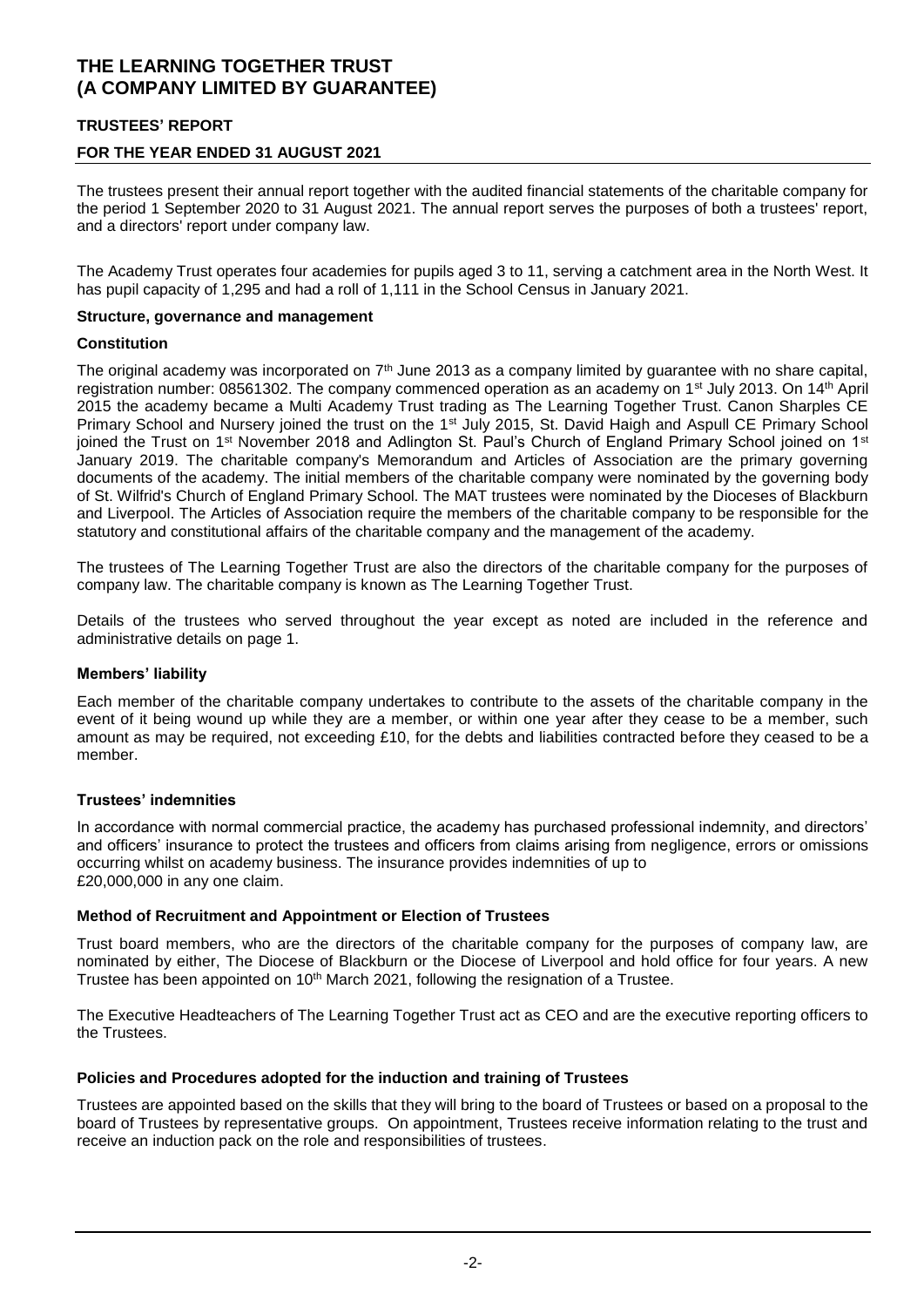### **TRUSTEES' REPORT (CONTINUED)**

### **FOR THE YEAR ENDED 31 AUGUST 2021**

The training and induction provided for new Trustees will depend on their existing experience. All new Trustees are given information about The Learning Together Trust and the academies within it, and are encouraged to visit the individual academies and meet with staff and children. All relevant Trustees are provided with copies of policies, procedures, minutes, accounts, budgets, plans and other documents that they will need to undertake their role as .<br>Trustees.

### **Organisational Structure**

Trustees are responsible for the strategic management of the academies; setting strategic direction, annual budgets, senior staff appointments, policy changes etc. Collectively, they make decisions on annual spending and set the budget for the year in liaison with the Executive Headteachers, Headteachers and Senior Leaders. They also offer expertise in curricular subjects, project management and capital bids. Trustees are responsible for the recruitment of staff; in particular, the appointment of the Executive Headteacher and Finance Director.

Trustees are supported in their work by Local Governing Boards at each school. The Trust has committees which comprise: St. Wilfrid's LGB, Canon Sharples LGB, St. David's LGB and St. Paul's LGB, Performance and Standards and Finance and Audit.

The Executive Headteachers are responsible for the strategic leadership of the Trust and Trust academies, with one undertaking the role of Accounting Officer. The daily management and organisation of each academy is led by the individual Executive Headteacher / Headteacher. They are supported by the senior leader in each academy. The Finance Director has responsibility for finance, capital funding and academy administration. The Head of School Improvement, appointed on 19th April 2021, is responsible for standards of teaching and learning, and pupil outcomes, across the Trust.

Each academy's leadership team develop policies for Board approval. The Trustees are responsible for approving shared policy, including the vision, mission statement, aims and values of the Trust. Trust leaders provide information about the standards, curriculum, pupil outcomes and attendance for Trustee information and monitoring purposes. This is verified by external inspection and monitoring reports.

Through performance management, Trust leaders challenge the senior leadership team and hold them to account regarding priorities for improvement set out in the Trust Strategic and Development School Development Plans, and individual school strategic and development plans. The School Development Plan is derived from a rigorous process of monitoring and evaluation and the school's self-evaluation.

The Board of Trustees meet twice each term to receive reports and manage its strategic objectives. The working committees also meet on a termly basis. Training is in place for the Executive Staff and the Board of Trustees.

### **Arrangements for setting Pay and Renumeration of Key Management Personnel**

All pay and remuneration of the Trust and Academy's key management personnel is in line with the current National School Teachers Pay and Conditions Document and Wigan Council (Schools) Pay Policy.

### **Trade Union Facility Time**

Under the provisions of the Trade Union (Facility Time Publication Requirements) Regulations 2017, where an academy trust has more than 49 full time equivalent employees throughout any 7 months within the reporting period, the following information is given: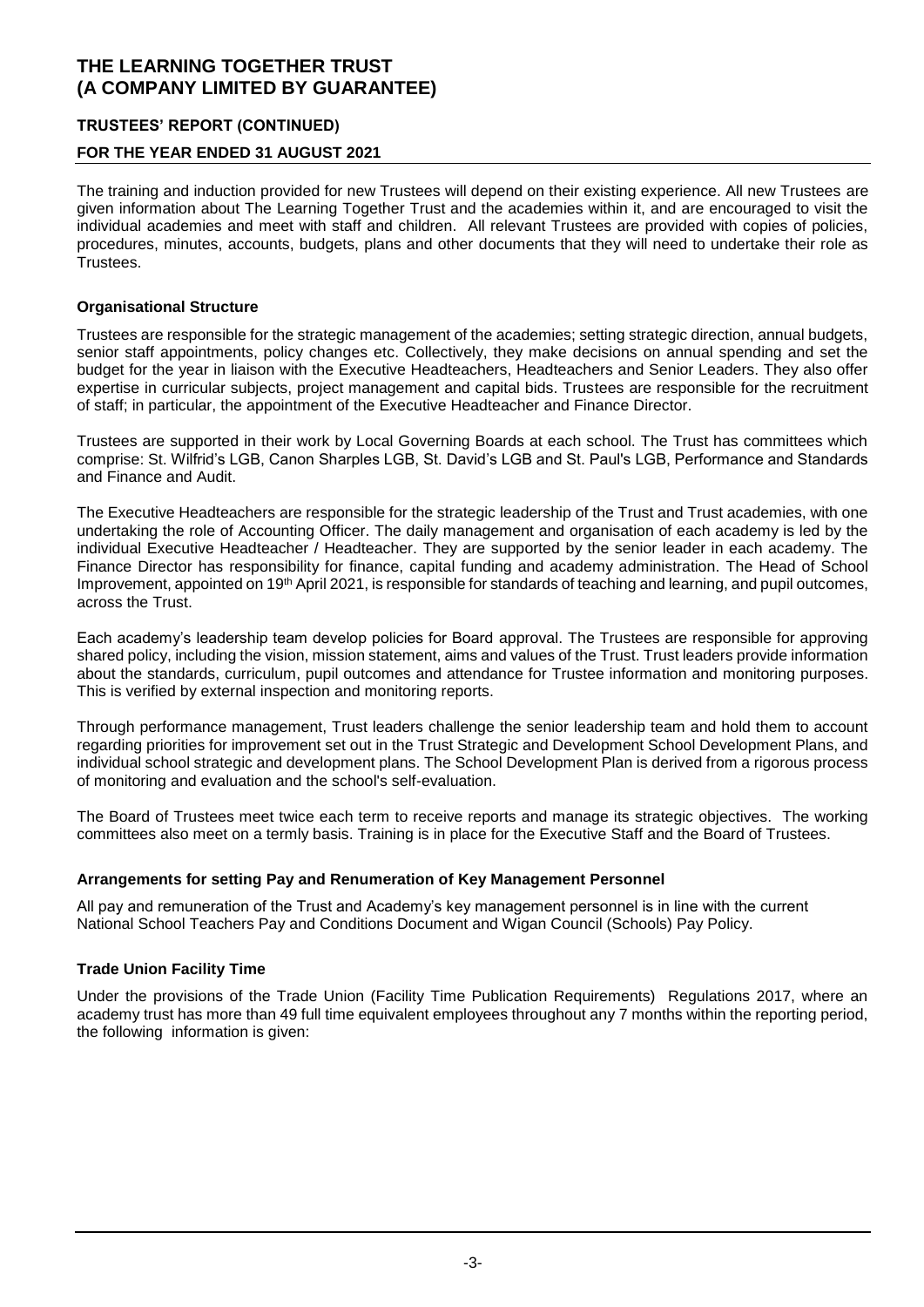### **TRUSTEES' REPORT (CONTINUED)**

### **FOR THE YEAR ENDED 31 AUGUST 2021**

### **Relevant union officials**

| Relevant union officials<br>Number of employees who were relevant union Full-Time equivalent employee number<br>officials during the relevant period |                     |
|------------------------------------------------------------------------------------------------------------------------------------------------------|---------------------|
| 0                                                                                                                                                    | 0                   |
| Percentage of time spent on facility time                                                                                                            |                     |
| Percentage of time                                                                                                                                   | Number of employees |
| $0\%$                                                                                                                                                | 0                   |
| 1%-50%                                                                                                                                               | 0                   |
| 51%-99%                                                                                                                                              | 0                   |
| 100%                                                                                                                                                 | 0                   |

#### **Percentage of pay bill spent on facility time**

| <b>Total cost of facility time</b>    | O          |
|---------------------------------------|------------|
| Total pay bill                        | £3,978,000 |
| Total pay bill spent on facility time | 0%         |
| <b>Paid trade union activities</b>    |            |

# **Time spent on paid trade union activities as a 0**

**percentage of total paid facility time hours**

#### **Related Parties and other Connected Charities and Organisations**

The Trust works closely with the Dioceses of Liverpool and Blackburn, parents and carers, our Foundation Parishes and Wigan LA / Lancashire LA to further the principal activities of the Trust.

The Trust works closely with many school networks to further the principal activities of the Academies. St Wilfrid's Trading Company is a trading subsidiary 100% owned by The Learning Together Trust as defined by the relevant Charities SORP. The Members, Directors, Trustees, senior staff and their families are regarded as related parties in accordance with the definitions in the Charities SORP.

#### **Trust Vision, Mission Statement, Aims and Values**

The principal objective and aim of the charitable company is the operation of St Wilfrid's Church of England Primary Academy, Canon Sharples CE Primary and Nursery School, St. David Haigh and Aspull CE Primary School and Adlington St Paul's Church of England Primary School to provide education for pupils between the ages of 3-11 years.

The schools provide an education for pupils who are preferentially drawn from the area in which the schools are situated, in line with the published admission policies. The Learning Together Trust was set up on 14th April 2015 to advance, for the public benefit, education in the Standish and Whelley areas of Wigan. St. Wilfrid's Church of England Primary Academy and Canon Sharples CE Primary School and Nursery offer a broad and balanced primary curriculum. Subsequently, St. David Haigh and Aspull CE Primary School and Adlington St. Paul's Church of England Primary School have joined the Trust. Each Academy's ethos and distinctiveness are firmly rooted in the Church of England.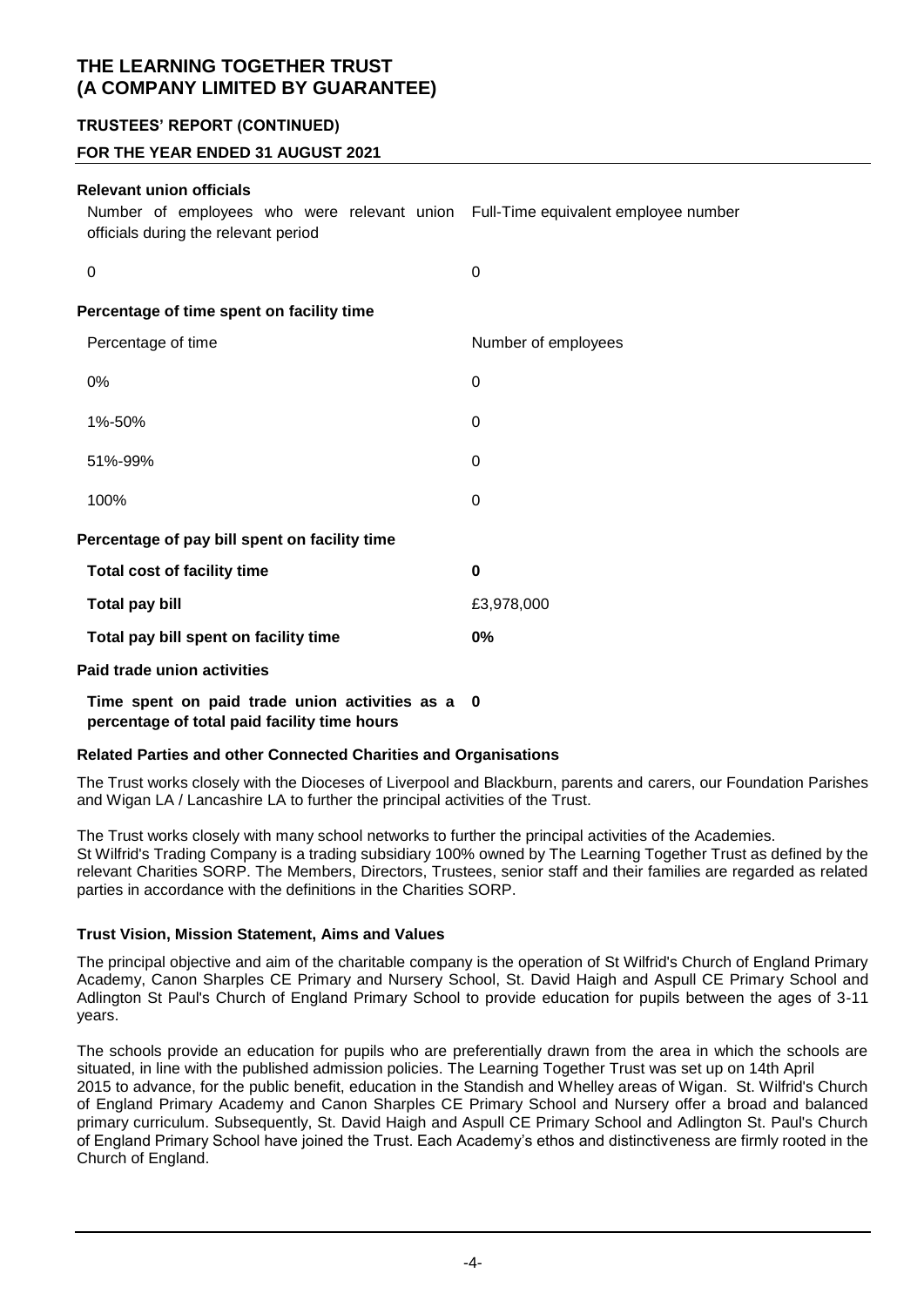### **TRUSTEES' REPORT (CONTINUED)**

### **FOR THE YEAR ENDED 31 AUGUST 2021**

Our objective has been to maintain the traditional ethos, values, standards and achievements of each school, whilst continuing to work to fulfil the school's medium and longer-term development plans.

### **Public benefit**

The Trustees have considered the Charity Commission's guidance on public benefit. The key public benefit delivered by the Learning Together Trust is the maintenance and development of the high-quality education provided by the Academies, to the children of Wigan and Lancashire.

In doing this, The Learning Together Trust not only offers a high-quality education, but aims to develop the whole child. A wide-range of extra-curricular activities, enrichment opportunities and unique experiences are provided to children in all Trust Academies.

### **Strategic report**

Following the full reopening of school in September 2020, Trust Leaders devised a Recovery Strategy based on 8Rs. Each of the academies within the Trust, implemented this systematic approach to ensure a safe and successful return to school for all children, with a focus on wellbeing and re-engaging children in learning.

### **1. Return to School**

Working with parents/carers to ensure a safe and successful return to school for all children.

### **2. Rebuild Relationships**

Support children in reconnecting with each other and develop new relationships with new staff and children.

#### **3. Re-establish Routines**

Embed new and existing arrangements to keep children safe and provide structure and stability.

#### **4. Re-engage in Learning**

Motivate and engage children with a high-quality, rich, broad and balanced curriculum to reignite a love for learning.

#### **5. Revise Knowledge and Skills**

Through quality first teaching, readdress prior learning to establish secure foundations for next steps in learning.

#### **6. Re-assess All**

Undertake formative and summative assessment in all key areas to identify misconceptions, gaps and insecure learning.

#### **7. Respond to Needs**

Following assessment, respond to individual needs through quality first teaching, targeted intervention and tuition.

#### **8. Review Impact**

Evaluate impact of our Recovery Strategy against children's needs.

During the Autumn Term, Trust academies continued to provide a high-quality education that met the needs of children in each school community, reflecting the clear curriculum intent. Following the successful implementation of the Trust Recovery Strategy, children were well-supported with their wellbeing and received a broad and balanced curriculum, using each academy's long and medium-term plans.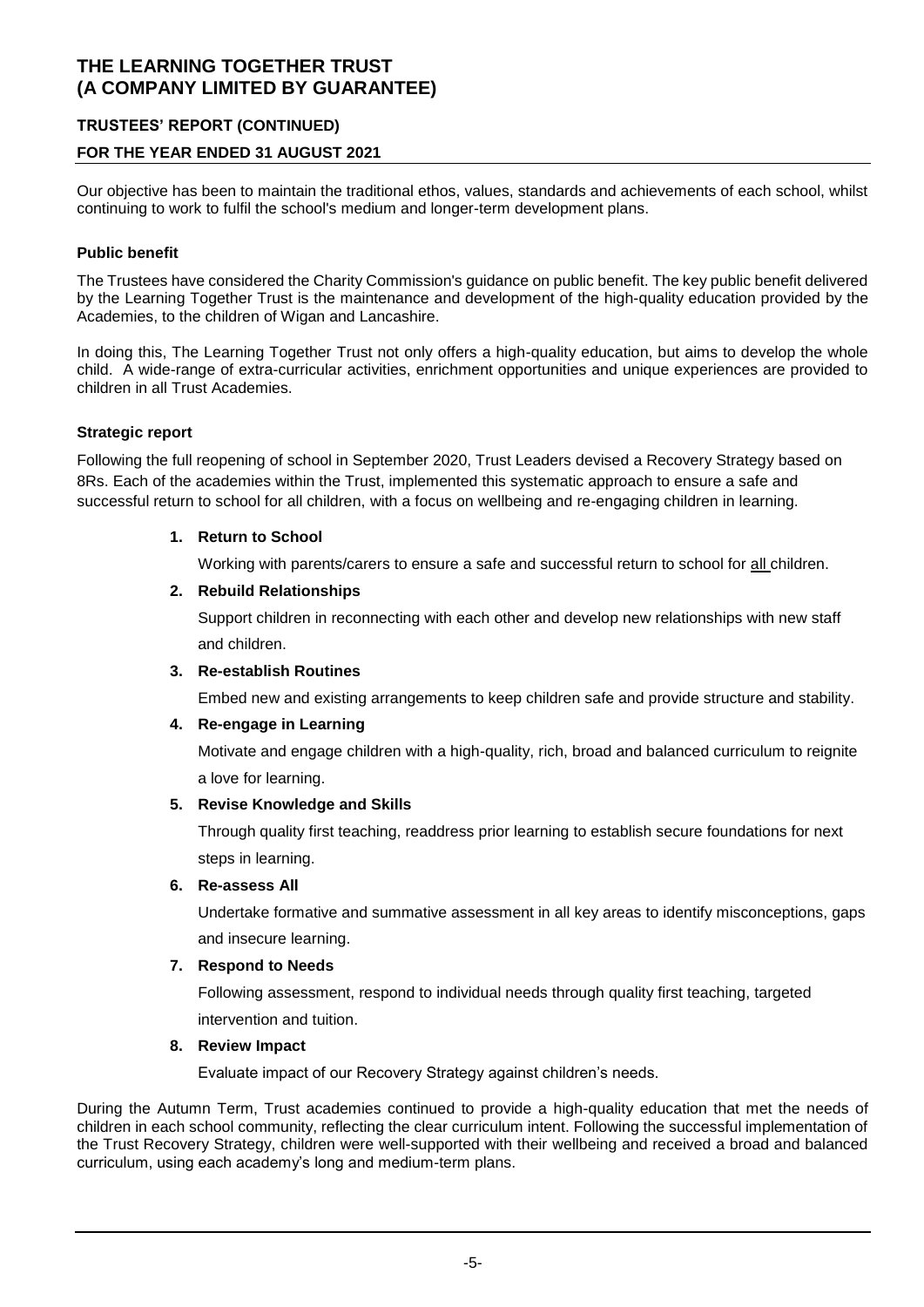### **TRUSTEES' REPORT (CONTINUED)**

### **FOR THE YEAR ENDED 31 AUGUST 2021**

Where individual children or whole class bubbles had to self-isolate, teachers provided remote education provision, using different digital platforms and enhanced by high-quality online subscriptions and virtual meets. Academies continued to provide enrichment opportunities for children in a COVID-secure way, for example themed days, virtual services and celebrations, online events etc.

Due to restrictions and national guidance, our academies were unable to hold Open Days and offer tours to prospective parents. Trust Leaders arranged for all schools to have a promotional video made. This offered an insight into the academies, allowing parents to view a virtual tour of each academy through the homepage of each website. Trust Leaders also arranged for a still photographer to capture some magical moments within each school and provide a bank of still photographs.

Following analysis of teacher assessment data, individual and groups of children were identified on Quality First Teaching Class Action Plans for targeted support, through our universal offer and additional intervention. Our academies have used the Education Endowment Foundation research document to inform 'catch-up' plans, with academies using teachers and tutors within the National Tuition Partnership to facilitate small group intervention over a 15-week period.

Following the Government's decision on Monday 4<sup>th</sup> January, to only open schools to vulnerable children and children of critical workers, academy leaders enhanced the Remote Education Provision in each academy. Our academies provided a blended approach, based on research within the Ofsted publication 'What's working well in Remote Education' , to meet the needs of the children in each school community. This included 'Live Lessons', prerecorded teaching by school staff, pre-recorded teaching videos from external sources (e.g. RWI, White Rose Maths, Oak Academy), wellbeing virtual 'Class Meets', online subscriptions and independent learning activities. Each academy published their Remote Education Provision on their respective websites.

Academy leaders continued to prioritise continuous professional development for all staff, through carefully planned staff development meetings, signposting staff to research and best-practice, and continued investment in external consultancy.

Following DfE Guidance on the full reopening of school, Operational Guidance February 2021, Trust leaders carefully planned the safe full reopening of all academies on Monday 8th March, reviewing and updating Risk Assessments as appropriate. Academies reimplemented our Recovery Strategy (8 Rs) within each of the academies, with a focus on wellbeing for all.

As part of the Recovery Strategy, all children were reassessed and Trust Leaders analysed data to gain a clear picture of where there had been 'learning loss', using National findings as a comparison. Teachers within each academy produced Quality First Teaching Class Action Plans, identifying any barriers and gaps in learning, and future actions to address these.

In addition to using teachers and tutors within the National Tuition Partnership to facilitate small group intervention over a 15-week period, three academies engaged in the Nuffield Early Language Intervention Programme, aimed at developing language in the Early Years.

Throughout the year, each academy provided a broad and rich curriculum to meet the needs of the children in each school community.

St. Wilfrid's provides a bespoke 'Literacy-Rich' Curriculum, designed to deepen knowledge and develop skills, with literacy at the heart. Reading is high profile and number of new reading initiatives were launched, including Half-Termly Reading Challenge, Author of the Month, Reading Round Up and 'The Masked Reader'. St. Wilfrid's also welcomed their new Patron of Reading, children's author, Simon Adepetun, to school to work with children. Two new additions joined St. Wilfrid's: Reading Rabbits, 'Murphy' (named after author Jill Murphy) and 'Kipling' (named after author Rudyard Kipling). Other initiatives included World Maths Day and 'Let's Get Active Challenge!' St. Wilfrid's was named in the Sunday Times 'Top 250' State Primary Schools in England in November 2020, putting the academy in the top 1% Nationally.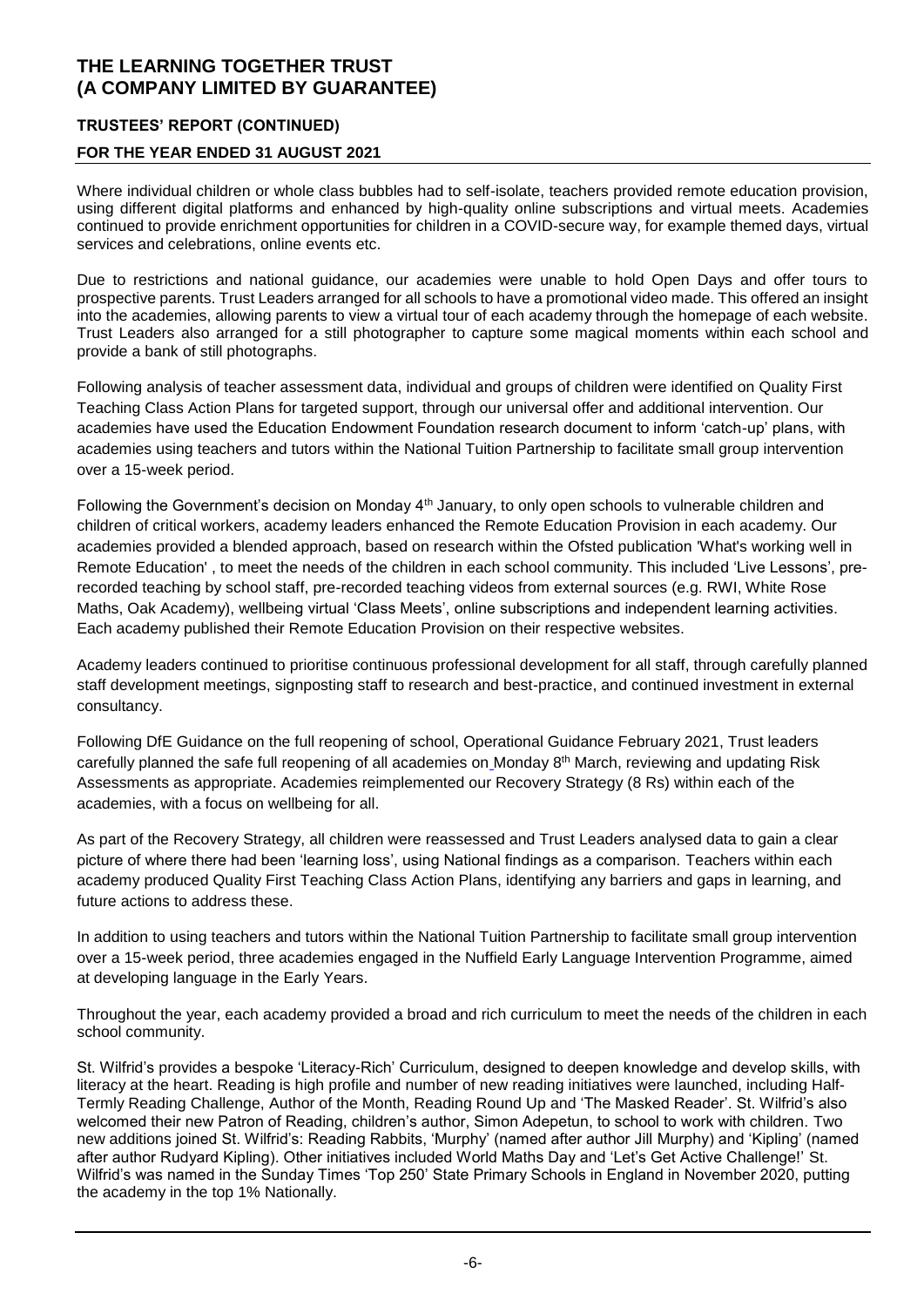### **TRUSTEES' REPORT (CONTINUED)**

### **FOR THE YEAR ENDED 31 AUGUST 2021**

Canon Sharples delivers the four-stage approach of the Cornerstone Curriculum, which engages, develops and innovates and expresses children's knowledge, skills and understanding of the wider curriculum. 'Doorways to learning' were effectively relaunched and children enjoyed re-engaging with the rich curriculum and responded with enthusiasm, curiosity, awe and wonder. Canon Sharples was invited to record a podcast to share 'best practice' to be used as a case study, as an exemplary ambassador of Cornerstones. Visitors were welcomed to provide curriculum enrichment across the school during the 'engage' phase, including Curious Critters as part of the 'Big, Wide World' topic in Early Years and a Rockpool experience as part of the 'Coastline' topic in Year 2. The 'Thrive Approach' was embedded across Canon Sharples, through training, resources, screening and targeted interventions.

St. David's follows the Cornerstones Curriculum and work was undertaken to devise a cohesive and progressive long-term curriculum map. Children were 'Engaged' at the start of each topic, through interesting 'hooks', which included enticing 'Doorways to Learning'. Topics were celebrated through exciting ways of 'Expressing' what they have learnt, which included art exhibitions. Trust leaders made the decision to introduce 'Read Write Inc' and 'Literacy and Language' for the English Curriculum at St. David's. The academy invested in high-quality training and resources, to ensure successful implementation. St. David's prioritises Reading and the academy has invested in new class reading books for KS2 to promote and encourage a love of reading. 'Forest School' recommenced with the children enjoying this enrichment opportunity.

St. Paul's delivers 'Read Write Inc.' across school and offer the Cornerstones Curriculum. St. Paul's celebrated 'Science Week' with a whole school curriculum focus on farming. The academy also participated in 'The Great Science Share', in which weekly Science themes were used to enhance learning, which included 'Explore the Outdoors', 'Clean Air', 'War on Waste', 'Find some Space' and 'Take Action'. Reading remains high profile, with reading areas, whole class reading sessions and an investment in 'Remarkable Reads' for each year group, promoting diversity and making links with the wider curriculum. Other whole school themed events have been 'Mental Health Awareness Week' and 'Walk to School Week'.

#### **Key Performance Indicators: Strategic Plan 2018-21**

#### **1) National levels of attainment and progress are achieved**

No statutory assessments at the end of 2020 – 2021 due to COVID-19.

**2) Attainment and progress of disadvantaged pupils is in line with peers and national** No statutory assessments at the end of 2020 – 2021 due to COVID-19.

### **3) All teaching good and majority outstanding**

**St. Wilfrid's:** Good or better teaching 100%, 62% outstanding **Canon Sharples:** Good or better teaching 100%, 36% outstanding **St. David's:** Good or better teaching 60%, 0% outstanding and 40% Requires Improvement **St. Paul's:** Good or better teaching 87%, 25% outstanding and 13% Requires Improvement

#### **4) All schools judged as Good or Outstanding by Ofsted**

**St. Wilfrid's:** Outstanding (September 2007) **Canon Sharples:** Good (June 2018) **St. David's:** Good (November 2014) **St. Paul's: Inadequate (November 2017 and Monitoring Visit September 2018)** 

### **5) All schools judged as Good or Outstanding in SIAM's inspection**

**St. Wilfrid's:** Outstanding (January 2018) **Canon Sharples:** Outstanding (November 2016) **St. David's:** Outstanding (May 2016) **St. Paul's:** Good (October 2014)

### **6) School improvement increasingly led by system leaders**

System leadership is well established and is at the heart of school improvement. We have appointed a Head of School Improvement to the central team, with a clear focus on raising standards in teaching and learning. Our Trust continues to work with a range of other system leader groups.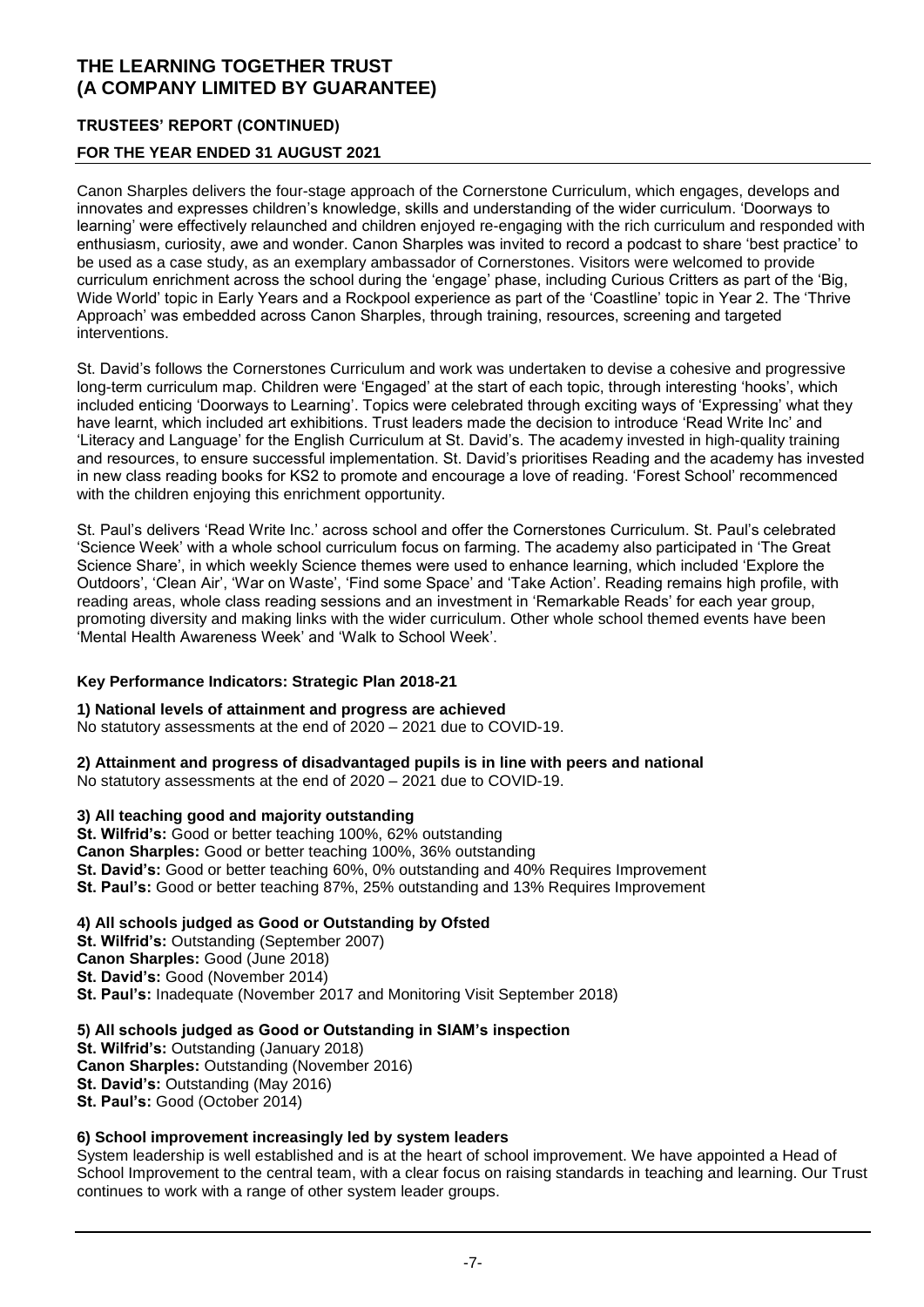### **TRUSTEES' REPORT (CONTINUED)**

### **FOR THE YEAR ENDED 31 AUGUST 2021**

#### **7) Trust board and LGBs are at full complement and individual members have 85% attendance**

At Trust Board we have a full complement.

Six Directors at 100% and one Director at 80%

#### **At LGB (2020 – 2021):**

**St. Wilfrid's:** No vacancies and ten governors at 100%, two at 75%, one at 50% and one at 0%.

**Canon Sharples:** Two vacancies (two Foundation) and six governors at 100%, one at 75%, one at 50% and one at 25%.

**St. David's:** Three vacancies (three Foundation) and seven governors at 100% and one at 75%

**St. Paul's:** Two vacancies (two Foundation) and four governors at 100%, two at 75%, two at 25% and one at 0%.

#### **8) Board members and LGB governors clearly understand their individual roles and responsibilities and are effective in their challenge and support**

Directors and Governors have a good understanding of their roles and effectively hold senior leaders to account. Induction procedures are in place and Directors and Governors attend relevant training for these roles (see minutes).

#### **9) Leadership is at least good in each school**

In each school's SEF, Leadership and Management is judged: **St. Wilfrid's:** Outstanding, **Canon Sharples:**  Outstanding, **St. David's:** Good, **St. Paul's:** Good.

#### **10) Each academy operates at least at break-even point, regardless of additional funding streams**

Two out of four schools have achieved a balanced budget this year 2020 – 2021 (St. Wilfrid's and St. David's).

St. Paul's has set a budget using a minimal amount of prior year surplus, which it is hoped to recover by achieving savings in-year.

Canon Sharples has utilised a significant amount of prior year surplus in order to maintain the staffing levels necessary for the effective running of the school and current needs.

#### **Going concern**

After making appropriate enquiries, the Board of Trustees has a reasonable expectation that the Trust and the academies have adequate resources to continue in operational existence for the foreseeable future. For this reason, it continues to adopt the going concern basis in preparing the financial statements. Further details regarding the adoption of the going concern basis can be found in the Accounting Policies note of the financial statements.

#### **Financial review**

Most of the trusts income is obtained from the Education Skills Funding Agency (ESFA) in the form of recurrent grants to each school, some of which is restricted to purposes. The grants received from the ESFA during the year ended 31st August 2021 and the associated expenditure are shown as restricted funds in the statement of financial activities.

The Trust's financial position for the year to 31 August 2021 demonstrates total income of £6,703k (2020: £6,104k) with a deficit for the year of £167k (2020: deficit of £183k), excluding depreciation and actuarial gain on the LGPS pension reserve). The deficit has been allocated to reserves.

The principal financial management policies adopted in the year are:

- regular financial reviews of income and expenditure versus planned budgets at Finance and Audit committee meetings; and
- consideration as to whether income streams demonstrate a robust and stable position to continue to enable the provision of resources of sufficient quality to fulfil the academy's educational obligations.

The reserves will be utilised for supporting the staffing structure and an investment in property to create a Trust Head office.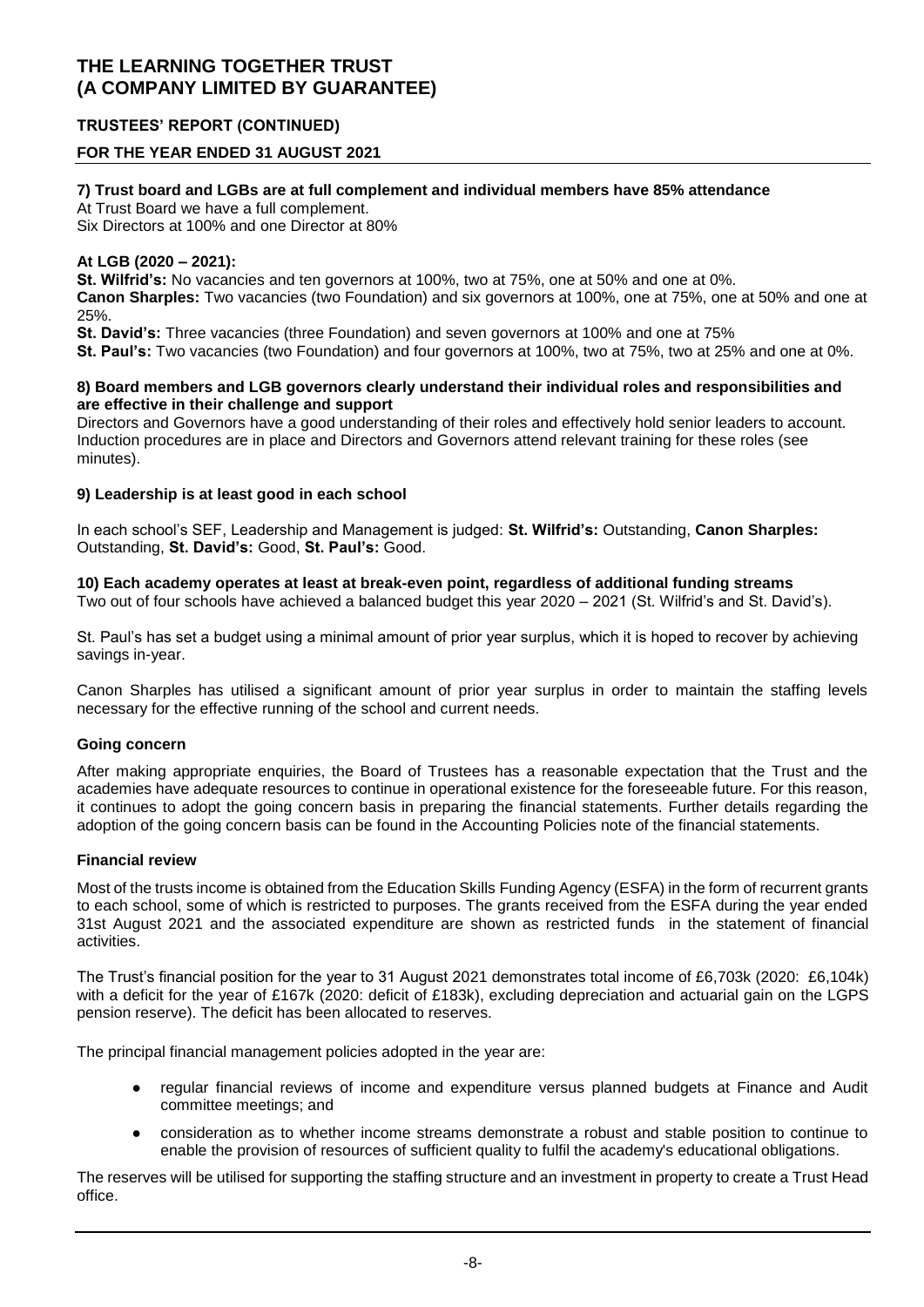### **TRUSTEES' REPORT (CONTINUED)**

### **FOR THE YEAR ENDED 31 AUGUST 2021**

#### **Reserves policy**

The Trustees review the reserve levels of each academy annually. This review encompasses the nature of income and expenditure stream, the need to match income with commitments and the nature of reserves. The Trustees have determined that the appropriate level of free reserves should be equivalent of up to 1 month of the income, approximately £517,110. The reason for this is to provide sufficient working capital to cover delays between spending and receipt of grants and to provide a cushion to deal with unexpected emergencies such as urgent maintenance.

Free reserves as at 31 August 2021 were £1,056k.

#### **Investment policy**

In a period of financial uncertainty and low interest rates, the Learning Together Trusts policy has been to maximise liquidity and minimise risk. The academy had no financial investments during the financial year ended 31 August 2021. The policy will be kept under review.

#### **Risk management**

The Trustees have identified the major risks to which the Trust is exposed and documented this is a working Risk Register. The Trustees have implemented a number of systems to mitigate risks that the academies face, especially in the operational areas and in relation to the control of finance.

Where significant financial risk still remains, Trustees have ensured that they have adequate insurance cover. The academies have an effective system of internal financial controls and this is explained in more detail in the following statement:

Internal audit (Haines Watts) have been appointed for the financial year 2020 – 2021 and their role includes giving advice on financial matters and performing a range of checks on the Trust financial systems. The Trust confirms that this function has been fully delivered in line with ESFA's requirements and no material control issues were identified.

#### **Financial and risk management objectives and policies**

The academy trust's activities expose it primarily to cash flow risk. The Board of Trustees continually monitor cash flows to ensure The Learning Together Trust and subsequently each academy has sufficient funds available to meet commitments as they fall due. The Board of Trustees maintain significant cash reserves at all times.

The Board of Trustees acknowledge the defined benefit pension scheme deficit. It considers that the Trust is able to meet its known contribution commitments for the foreseeable future.

#### **Principal risks and uncertainties**

The Trustees have identified the following principal risks and uncertainties facing The Learning Together Trust:

#### **Staff**

- Losing an industrial tribunal case brought by an employee.
- Costs incurred due to a long-term absence of a member of staff
- Loss of key staff
- Being unable to recruit staff

#### **Governance**

- Trust Board lacks relevant skills or commitment.
- Directors have conflicts of interest

### **Admissions**

Planned admission numbers not met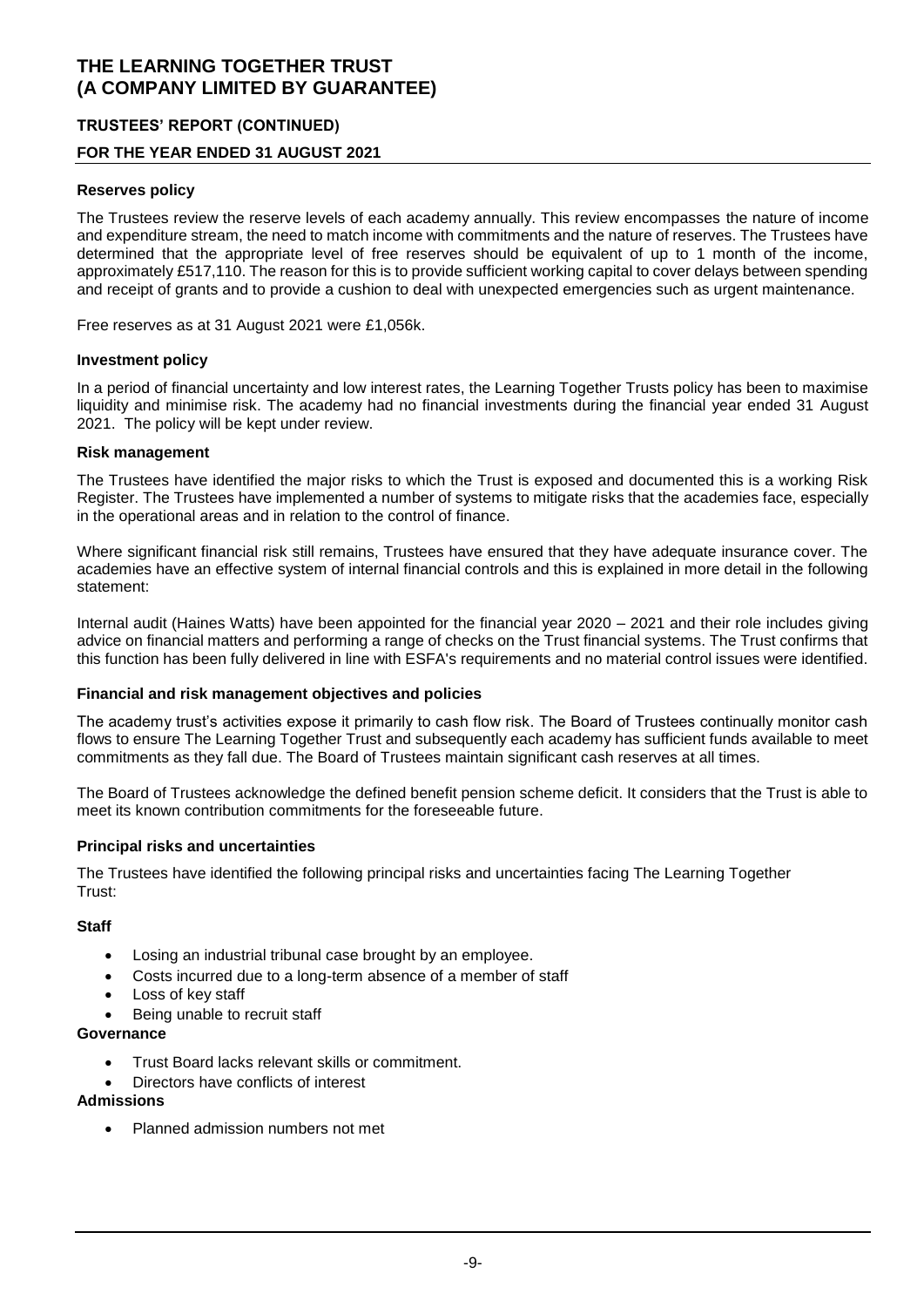# **TRUSTEES' REPORT (CONTINUED)**

### **FOR THE YEAR ENDED 31 AUGUST 2021**

#### **Premises**

- Prosecution following non-compliance with premises-related Health & Safety issues.
- Inadequate servicing and maintenance leads to significant future expenditure
- Accident to a pupil / member of staff / member of the public results in a claim against the school.
- Land and/or Building owners invoke their right to terminate the lease in accordance with the Church Supplemental Agreement

#### **Financial**

- Failing to prepare a coherent and manageable Revenue and Capital budget.
- Becoming financially insecure due to poor financial control, falling roll or other factors.
- Not complying with corporate and charitable statutory requirements in respect of accounting, filing of accounts, VAT and deductions of income tax.
- Not complying with changes in financial operating and funding procedures advised by Department for Education/Education Skills Funding Agency.
- Fraudulent activity due to lack of control.
- LGPS deficit impacts adversely on budgets
- Termination of Funding Agreement by the Secretary of State

### **Curriculum and Standards**

- Failure of a school may affect the reputation of our Trust
- Decline in results and/or negative aspects of a statutory inspection

#### **Pupil**

- Safeguarding incidents within and outside school for pupils
- High numbers/ proportion of SEND pupils/ behaviour concerns where children need to be supported with high levels of staff without funding prior to EHCP or without fully costed funding in receipt of EHCP

#### **Other**

- Disruption to education due to COVID-19
- Schools in our Trust become inward facing within the local and wider community
- Back office Central Services cannot support Trust Growth.
- Management information systems failure
- Increased layers of management could increase bureaucracy
- Non GDPR compliance
- Negative publicity in media and social media

#### **Fundraising**

The Academy Trust does not use any external fundraisers. All fundraising undertaken during the year was monitored by the Trustees.

#### **Plans for future periods**

The Learning Together Trust priorities for 2021 – 2022 are:

- Develop opportunities for children across our Trust to be 'Global Citizens'.
- Develop opportunities for staff to engage with and participate in development of school improvement initiatives across our schools.
- Develop a clear strategy for developing teaching staff throughout their careers.
- Develop subject expertise across our schools.
- Develop a common assessment cycle and shared system for moderation across our Trust.
- Develop a robust monitoring and evaluation cycle, to provide quality assurance and accountability.
- Develop opportunities to reflect on Trust Board effectiveness, welcoming external review.
- Develop consistently effective financial systems and reporting mechanisms, maintaining robust internal controls and value for money.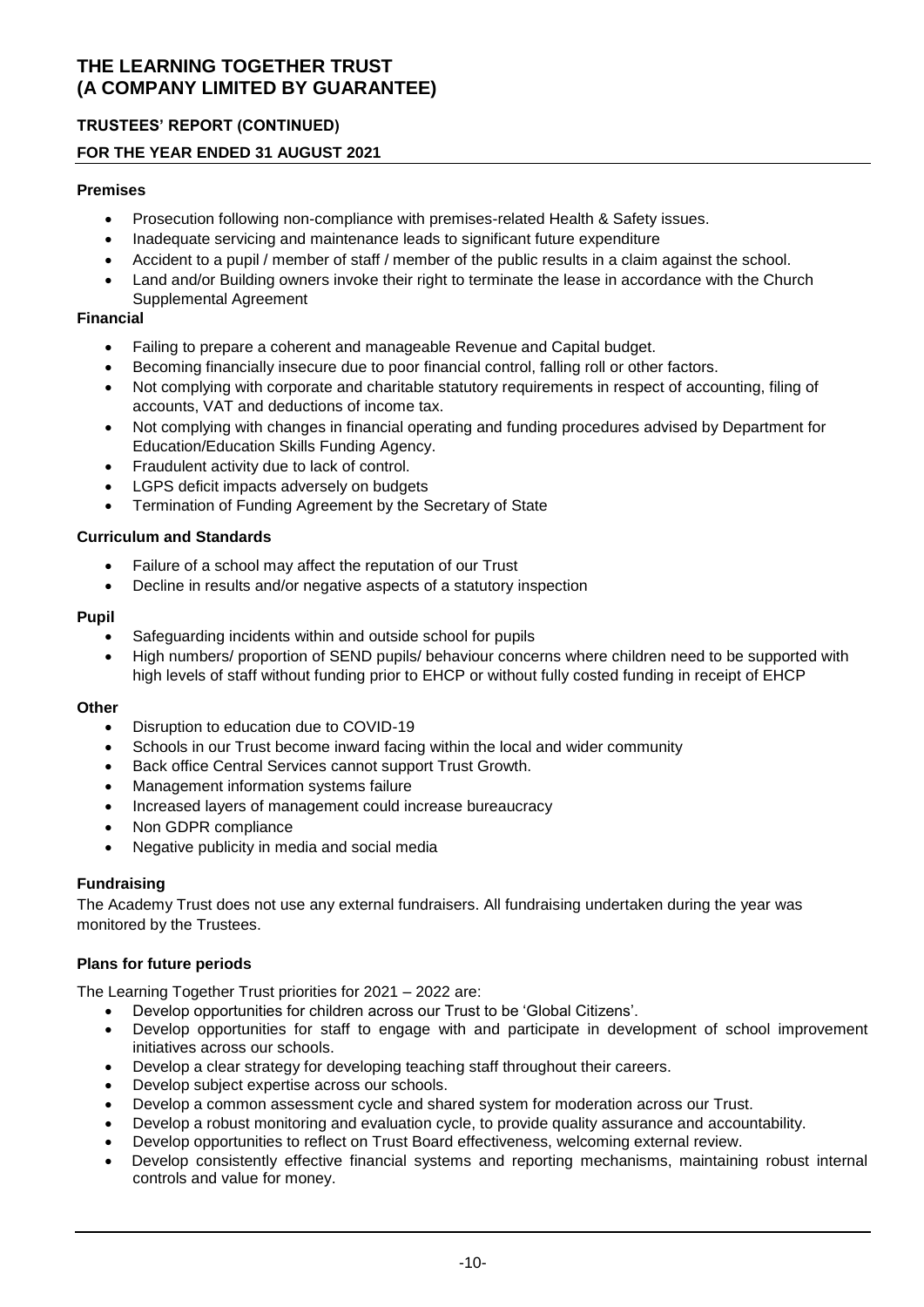### **TRUSTEES' REPORT (CONTINUED)**

### **FOR THE YEAR ENDED 31 AUGUST 2021**

#### **Auditor**

In so far as the Trustees are aware:

- there is no relevant audit information of which the charitable company's auditor is unaware; and

- the Trustees have taken all steps that they ought to have taken to make themselves aware of any relevant audit information and to establish that the auditor is aware of that information.

A resolution proposing that MHA Moore and Smalley be reappointed as auditor of the charitable company will be put to the Members.

The Trustees' report, incorporating a strategic report, was approved by order of the Board of Trustees, as the company directors, on  $3/12/2021$ ........ and signed on its behalf by:

Am

**Rev'd Canon A Holliday Chairman**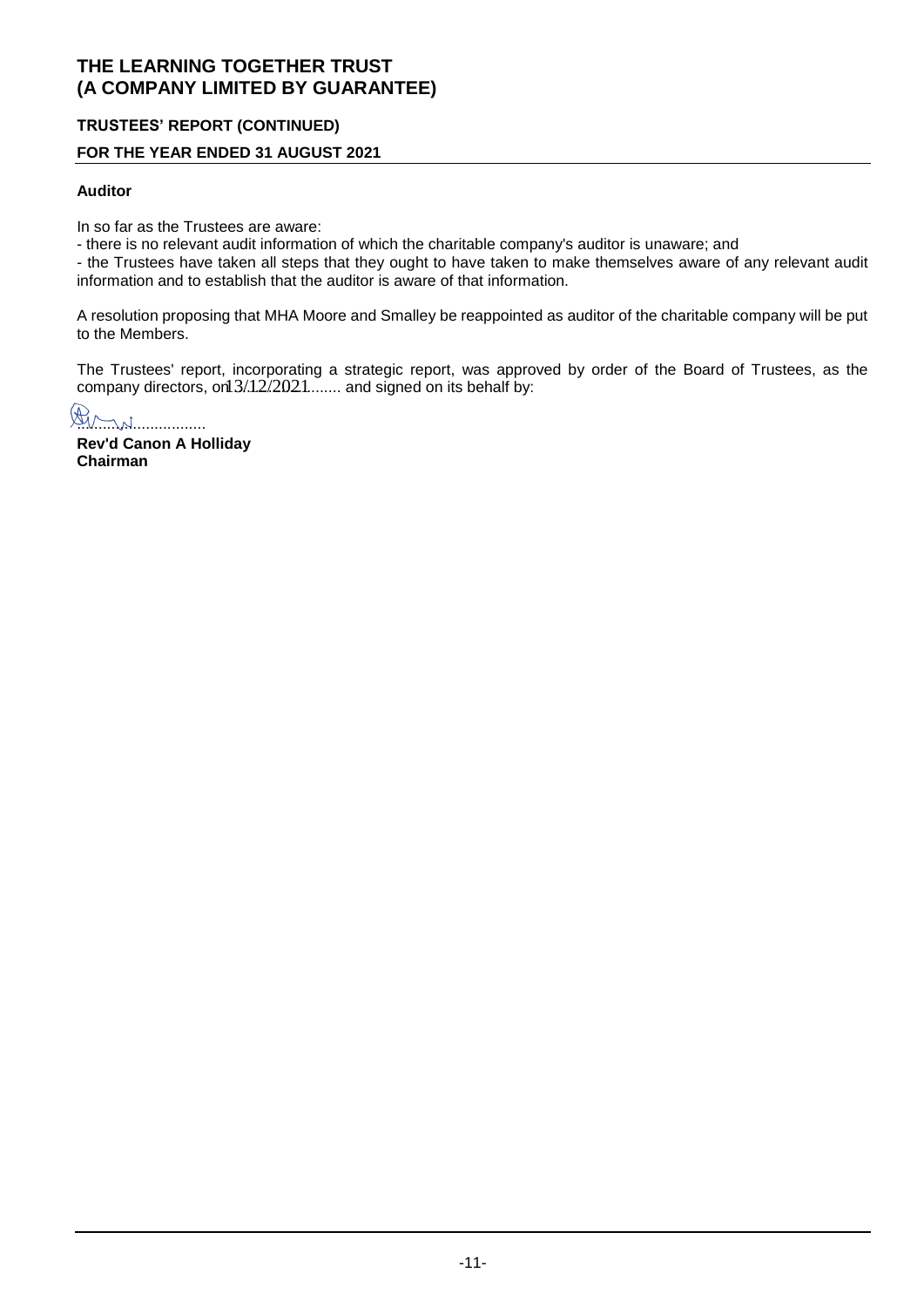### **GOVERNANCE STATEMENT**

### **FOR THE YEAR ENDED 31 AUGUST 2021**

#### **Scope of responsibility**

As Trustees, we acknowledge we have overall responsibility for ensuring that The Learning Together Trust has an effective and appropriate system of control, financial and otherwise. However, such a system is designed to manage rather than eliminate the risk of failure to achieve business objectives, and can provide only reasonable and not absolute assurance against material misstatement or loss.

The Board of Trustees has delegated the day-to-day responsibility to the Executive Headteachers, with one as named accounting officer, for ensuring financial controls conform with the requirements of both propriety and good financial management and in accordance with the requirements and responsibilities assigned to it in the funding agreement between The Learning Together Trust (St. Wilfrid's Church of England Primary Academy, Canon Sharples CE Primary School and Nursery, St. David Haigh and Aspull CE Primary School and Adlington St. Paul's CE Primary School) and the Secretary of State for Education. The Executive Headteachers are also responsible for reporting to the Board of Trustees for any material weaknesses or breakdowns in internal control.

#### **Governance**

The information on governance included here supplements that described in the Trustees' report and in the statement of responsibilities. The Board of Trustees has formally met six times in the period 1st September 2020 to 31st August 2021. Committees comprising of the Local Governing Board of each school, Finance and Audit Committee and Performance and Standards Committee also meet each term and receive detailed reports from the Trust Leadership Team.

During the year 2021 – 2022, Mrs Carol Aspinall (who is an educational consultant) joined the Board of Trustees.

#### **Learning Together Trust Meeting Attendance 2020 - 2021**

#### **Full Board**

|                                 | <b>Meetings Attended</b> | <b>Out of a Possible</b> |
|---------------------------------|--------------------------|--------------------------|
| Mrs Carol Aspinall              | 2                        | 2                        |
| Mr Daniel Ballard               | 6                        | 6                        |
| Mr Stuart Colothan (EHT)        | 6                        | 6                        |
| Mrs Rose Crompton (FD)          | 6                        | 6                        |
| Mrs Jan Grant (Clerk)           | 6                        | 6                        |
| Rev Andrew Holliday (Chair)     | 6                        | 6                        |
| Miss Jillian Hyde               | 6                        | 6                        |
| Mrs Leanne Morgan Hillam (HOSI) | 2                        | $\overline{2}$           |
| Dr Ade Oyeyele                  | 5                        | 6                        |
| Mr Andrew Stokes                | 6                        | 6                        |
| Mr Paul Witkiewicz              | 6                        | 6                        |
| Mrs Jennifer Woodcock (EHT)     | 6                        | 6                        |
|                                 |                          |                          |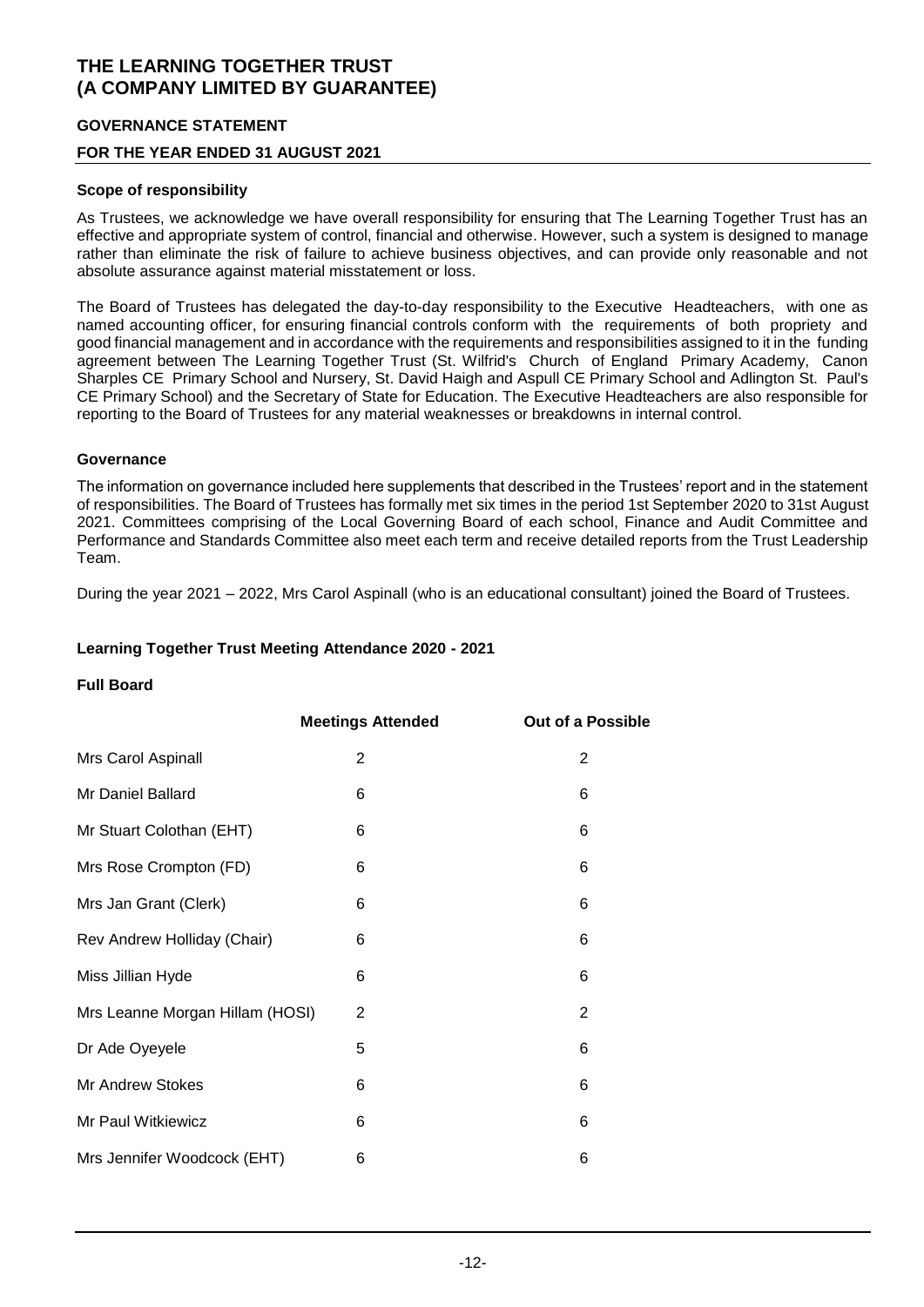### **GOVERNANCE STATEMENT (CONTINUED)**

### **FOR THE YEAR ENDED 31 AUGUST 2021**

### **Performance and Standards Committee**

|                                 | <b>Meetings Attended</b> | <b>Out of a Possible</b> |
|---------------------------------|--------------------------|--------------------------|
| Mrs Carol Aspinall              | 1                        | 1                        |
| Mr Stuart Colothan (EHT)        | 3                        | 3                        |
| Mrs Jan Grant (Clerk)           | 3                        | 3                        |
| Rev Andrew Holliday (Chair)     | 3                        | 3                        |
| Miss Jillian Hyde               | 3                        | 3                        |
| Mrs Leanne Morgan Hillam (HOSI) | 1                        | 1                        |
| Mr Andrew Stokes                | 3                        | 3                        |
| Mrs Jennifer Woodcock (EHT)     | 3                        | 3                        |

### **Finance and Audit Committee**

|                                 | <b>Meetings Attended</b> | <b>Out of a Possible</b> |
|---------------------------------|--------------------------|--------------------------|
| Mr Daniel Ballard               | 2                        | 3                        |
| Mr Stuart Colothan (EHT)        | 3                        | 3                        |
| Mrs Rose Crompton (FD)          | 3                        | 3                        |
| Mrs Jan Grant (Clerk)           | 3                        | 3                        |
| Rev Andrew Holliday (Chair)     | 1                        | 1                        |
| Mrs Leanne Morgan Hillam (HOSI) | 1                        | 1                        |
| Dr Ade Oyeyele                  | 3                        | 3                        |
| Mr Paul Witkiewicz              | 3                        | 3                        |
| Mrs Jennifer Woodcock (EHT)     | 3                        | 3                        |

There have been no issues arising from any financial reports submitted to the ESFA during this time.

#### **Review of value for money**

As accounting officer, the named Executive Headteacher has responsibility for ensuring that the Trust delivers good value in the use of public resources. The accounting officer understands that value for money refers to the educational and wider societal outcomes achieved in return for the taxpayer resources received.

The accounting officer considers how the Trust's use of its resources has provided good value for money during each academic year, and reports to the Board of Trustees where value for money can be improved, including the use of benchmarking data where available. The accounting officer for the academy trust has delivered improved value for money for the year by: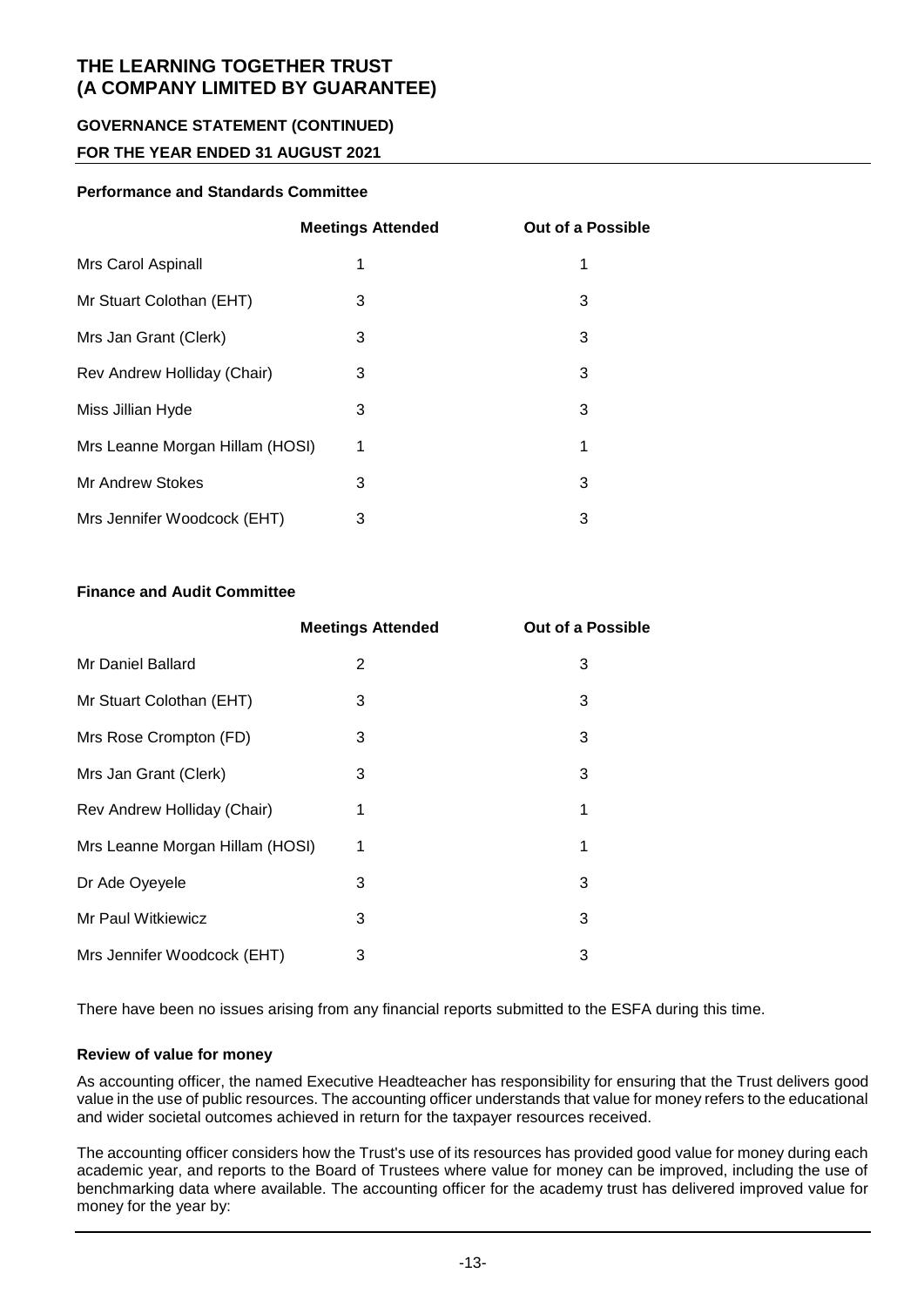### **GOVERNANCE STATEMENT (CONTINUED)**

### **FOR THE YEAR ENDED 31 AUGUST 2021**

#### **Improving Educational and Wider Outcomes for Pupils**

Examples of activities to improve education include:

- Sharing of specialist provision, including staff expertise and resources.
- Shared executive leadership from the Executive Headteachers, Finance Director and Head of School Improvement.
- Centrally employed staff, including admin and IT support.
- Collaboration in the advancement of IT delivering economies of scale through shared contractors.
- Joint staff training and development days.
- School to school support and collaboration.
- Support for external schools.

#### **The purpose of the system of internal control**

The system of internal control is designed to manage risk to a reasonable level rather than to eliminate all risk of failure to achieve policies, aims and objectives; it can therefore only provide reasonable and not absolute assurance of effectiveness. The system of internal control is based on an ongoing process designed to identify and prioritise the risks to the achievement of the Trust's policies, aims and objectives, to evaluate the likelihood of those risks being realised and the impact should they be realised, and to manage them efficiently, effectively and economically. The system of internal control has been in place at the Learning Together Trust from 1<sup>st</sup> September 2020 to 31<sup>st</sup> August 2021, and up to the date of approval of the annual report and financial statements.

#### **Capacity to handle risk**

The Board of Trustees has reviewed the key risks to which The Learning Together Trust is exposed, together with the operating, financial and compliance controls that have been implemented to mitigate those risks. The Board of Trustees is of the view that there is a formal on-going process for identifying, evaluating and managing the Trust's significant risks that has been in place for the period 1<sup>st</sup> September 2020 to 31<sup>st</sup> August 2021 and up to the date of approval of the annual report and financial statements. This process is regularly reviewed by the Board of Trustees.

#### **The risk and control framework**

The Trust's system of internal financial control is based on a framework of regular management information and administrative procedures including the segregation of duties and a system of delegation and accountability. In particular, it includes:

- comprehensive budgeting and monitoring systems with an annual budget and periodic financial reports which are reviewed and agreed by the board of trustees:
- regular reviews by the Finance and Audit Committee of reports which indicate financial performance against the forecasts and of major purchase plans, capital works and expenditure programmes;
- setting targets to measure financial and other performance;
- clearly defined purchasing (asset purchase or capital investment) guidelines; delegation of authority and segregation of duties; and
- identification and management of risks.

The Board of Trustees has appointed Haines Watts, as internal auditors. The internal auditor's role includes giving advice on financial and other matters and performing a range of checks on the Academy Trust's financial and other systems, in particular checks carried out in the current period include:

- testing of recruitments processes
- testing of business continuity process
- testing of control account/bank reconciliations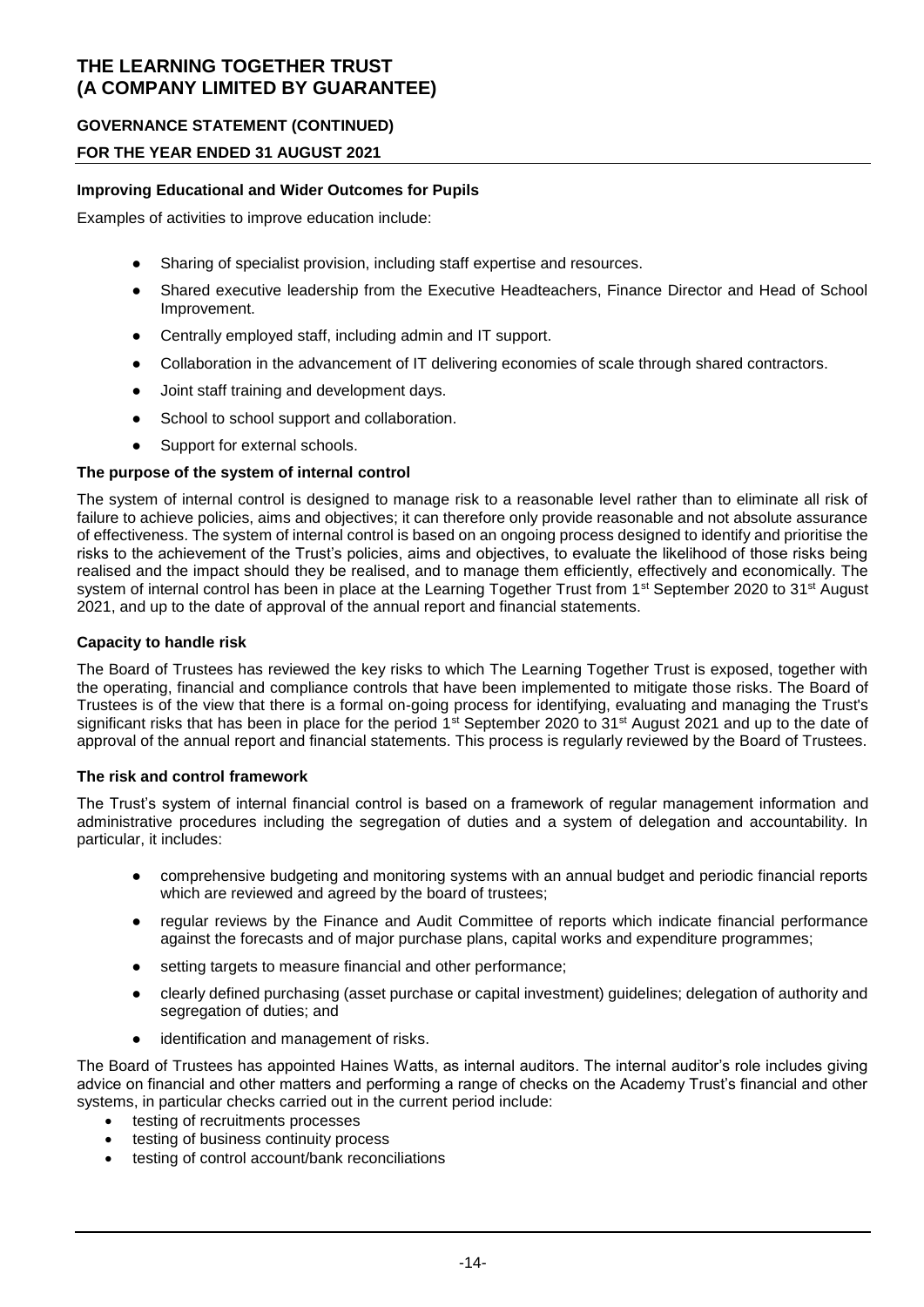### **GOVERNANCE STATEMENT (CONTINUED)**

### **FOR THE YEAR ENDED 31 AUGUST 2021**

On a termly basis, the auditor reports to the Board of Trustees, through the Finance and Audit Committee on the operation of the systems of control and on the discharge of the Board of Trustee's financial responsibilities and annually prepare a summary report to the committee outlining the areas reviewed, key findings, recommendations and conclusions to help the committee consider actions and assess year on year progress.

#### **Review of effectiveness**

As Accounting Officer, the named Executive Headteacher, has responsibility for reviewing the effectiveness of the system of internal control. During the period in question the review has been informed by:

- the work of the external auditor;
- the financial management and governance self-assessment process; and
- the work of the Finance Director within the Trust who has responsibility for the development and maintenance of the internal control framework.

The Accounting Officer has been advised of the implications of the result of their review of the system of internal control by the Finance and Audit Committee and a plan to address weaknesses and ensure continuous improvement of the system is in place.

Approved by order of the board of trustees on ......................... and signed on its behalf by: 13/12/2021

 $\bigoplus_{\mathcal{M}}$ 

**Rev'd Canon A. Holliday Mr. S. Colothan** 

 $TC_{\alpha}$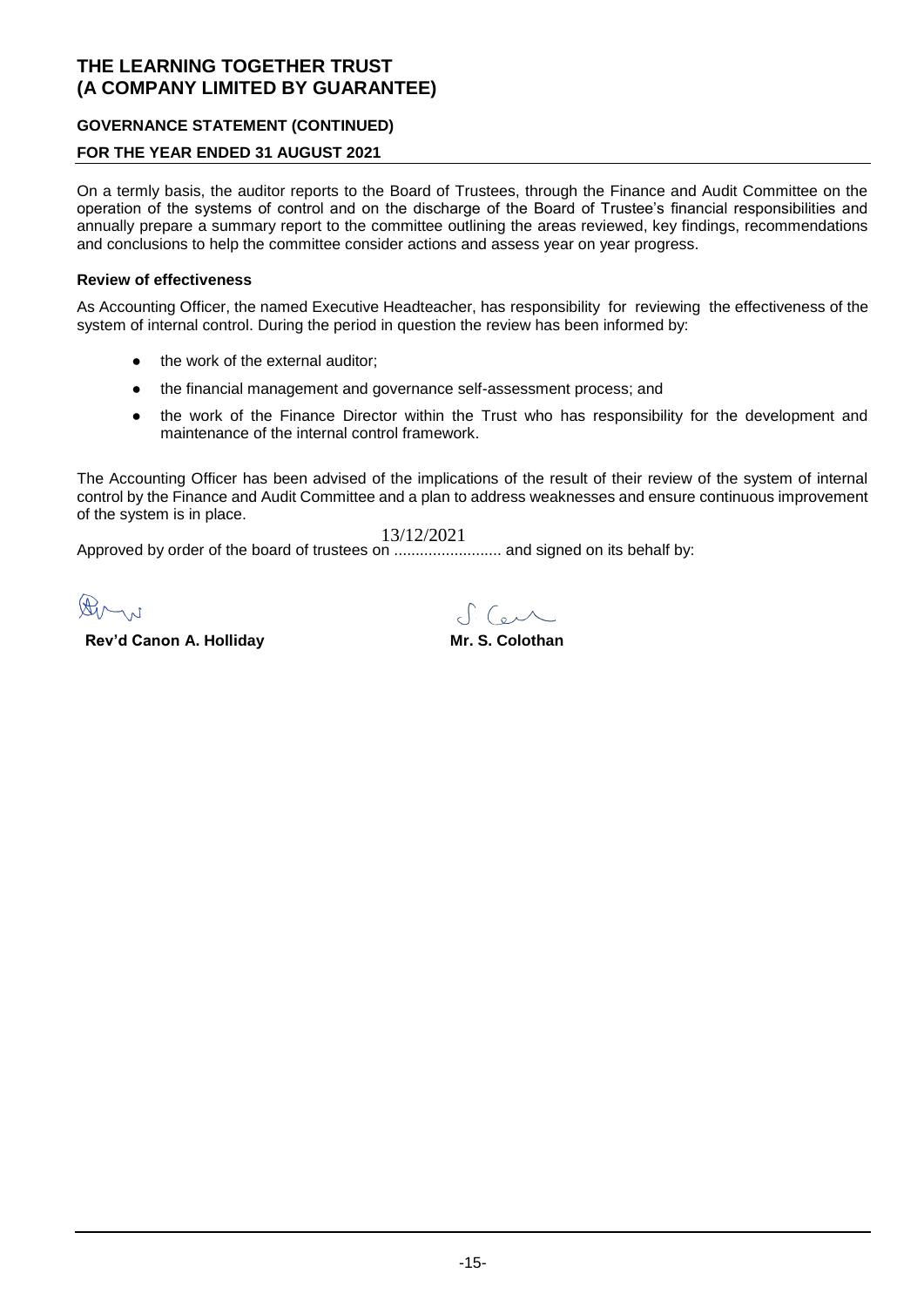# **STATEMENT ON REGULARITY, PROPRIETY AND COMPLIANCE**

### **FOR THE YEAR ENDED 31 AUGUST 2021**

As accounting officer of The Learning Together Trust, I have considered my responsibility to notify the Academy Trust Board of Trustees and the Education & Skills Funding Agency (ESFA) of material irregularity, impropriety and non-compliance with terms and conditions of all funding received by the academy trust, under the funding agreement in place between the Academy Trust and the Secretary of State for Education. As part of my consideration, I have had due regard to the requirements of the Academies Financial Handbook 2020.

I confirm that I and the Academy Trust's Board of Trustees are able to identify any material irregular or improper use of funds by the Academy Trust, or material non-compliance with the terms and conditions of funding under the Academy Trust's funding agreement and the Academies Financial Handbook 2020.

I confirm that no instances of material irregularity, impropriety or funding non-compliance have been discovered to date. If any instances are identified after the date of this statement, these will be notified to the Board of Trustees and ESFA.

**Mr. S. Colothan**

**Accounting Officer**

14/12/2021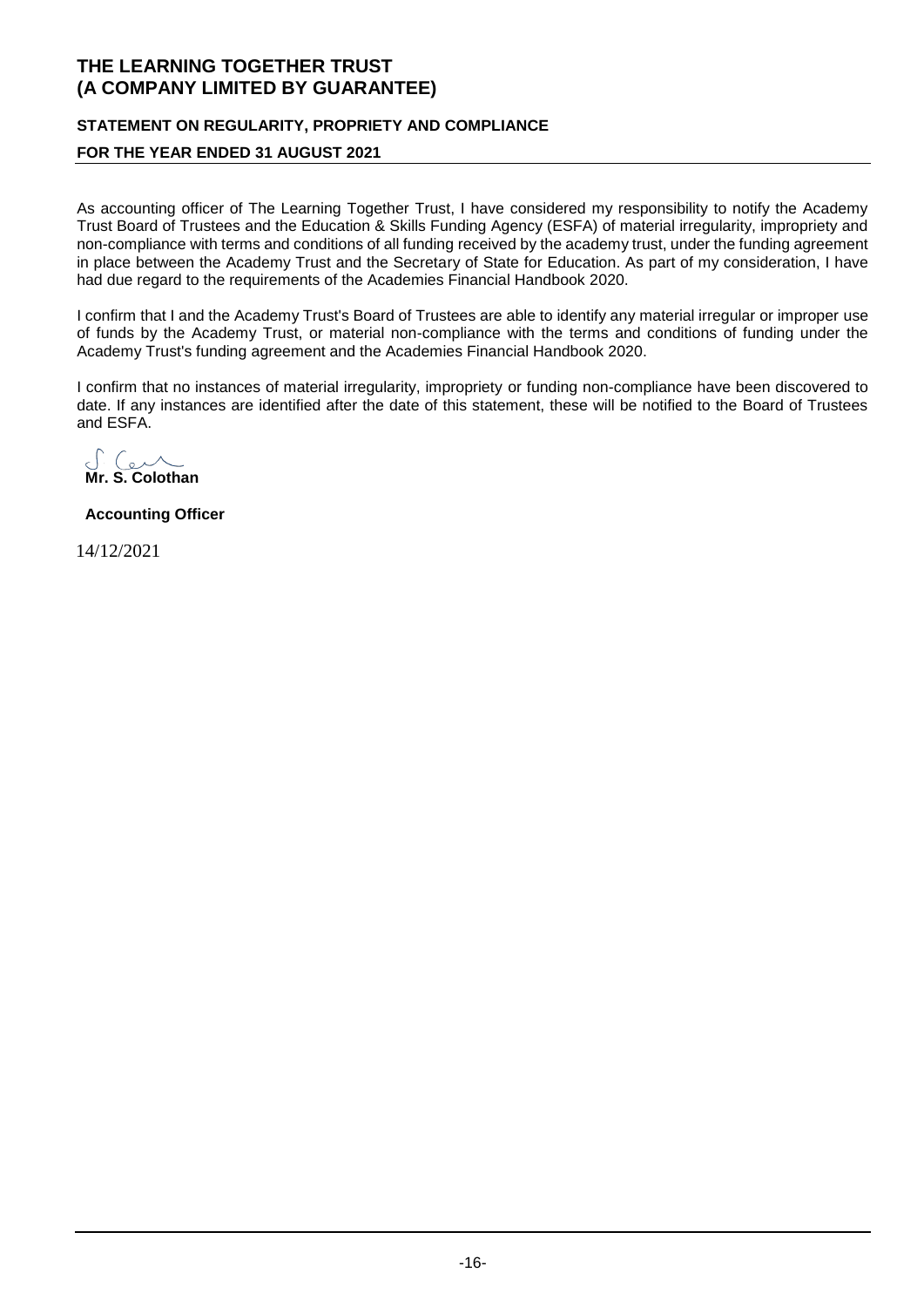### **STATEMENT OF TRUSTEES' RESPONSIBILITIES**

### **FOR THE YEAR ENDED 31 AUGUST 2021**

The trustees (who are also the directors of The Learning Together Trust for the purposes of company law) are responsible for preparing the Trustees' Report and the accounts in accordance with the Annual Accounts Direction 2020 to 2021 ipublished by the Education and Skills Funding Agency, United Kingdom Accounting Standards (United Kingdom Generally Accepted Accounting Practice) and applicable law and regulations.

Company law requires the trustees to prepare accounts for each financial year. Under company law the trustees must not approve the accounts unless they are satisfied that they give a true and fair view of the state of affairs of the charitable company and of its incoming resources and application of resources, including its income and expenditure, for that period.

In preparing these accounts, the trustees are required to:

- select suitable accounting policies and then apply them consistently;
- observe the methods and principles in the Charities SORP 2019 and the Academies Accounts Direction 2020 to 2021;
- make judgements and accounting estimates that are reasonable and prudent;
- state whether applicable UK Accounting Standards have been followed, subject to any material departures disclosed and explained in the accounts; and
- prepare the accounts on the going concern basis unless it is inappropriate to presume that the charitable company will continue in business.

The trustees are responsible for keeping adequate accounting records that are sufficient to show and explain the charitable company's transactions and disclose with reasonable accuracy at any time the financial position of the charitable company and enable them to ensure that the accounts comply with the Companies Act 2006. They are also responsible for safeguarding the assets of the charitable company and hence for taking reasonable steps for the prevention and detection of fraud and other irregularities.

The trustees are responsible for ensuring that in its conduct and operation the charitable company applies financial and other controls, which conform with the requirements both of propriety and of good financial management. They are also responsible for ensuring that grants received from ESFA/DfE have been applied for the purposes intended.

The trustees are responsible for the maintenance and integrity of the corporate and financial information included on the charitable company's website. Legislation in the United Kingdom governing the preparation and dissemination of accounts may differ from legislation in other jurisdictions.

Approved by order of members of the board of trustees on 9 December 2021 and signed on its behalf by:

 $\bigoplus_{n=1}^{\infty}$ 

**Rev'd Canon A Holliday Chairman**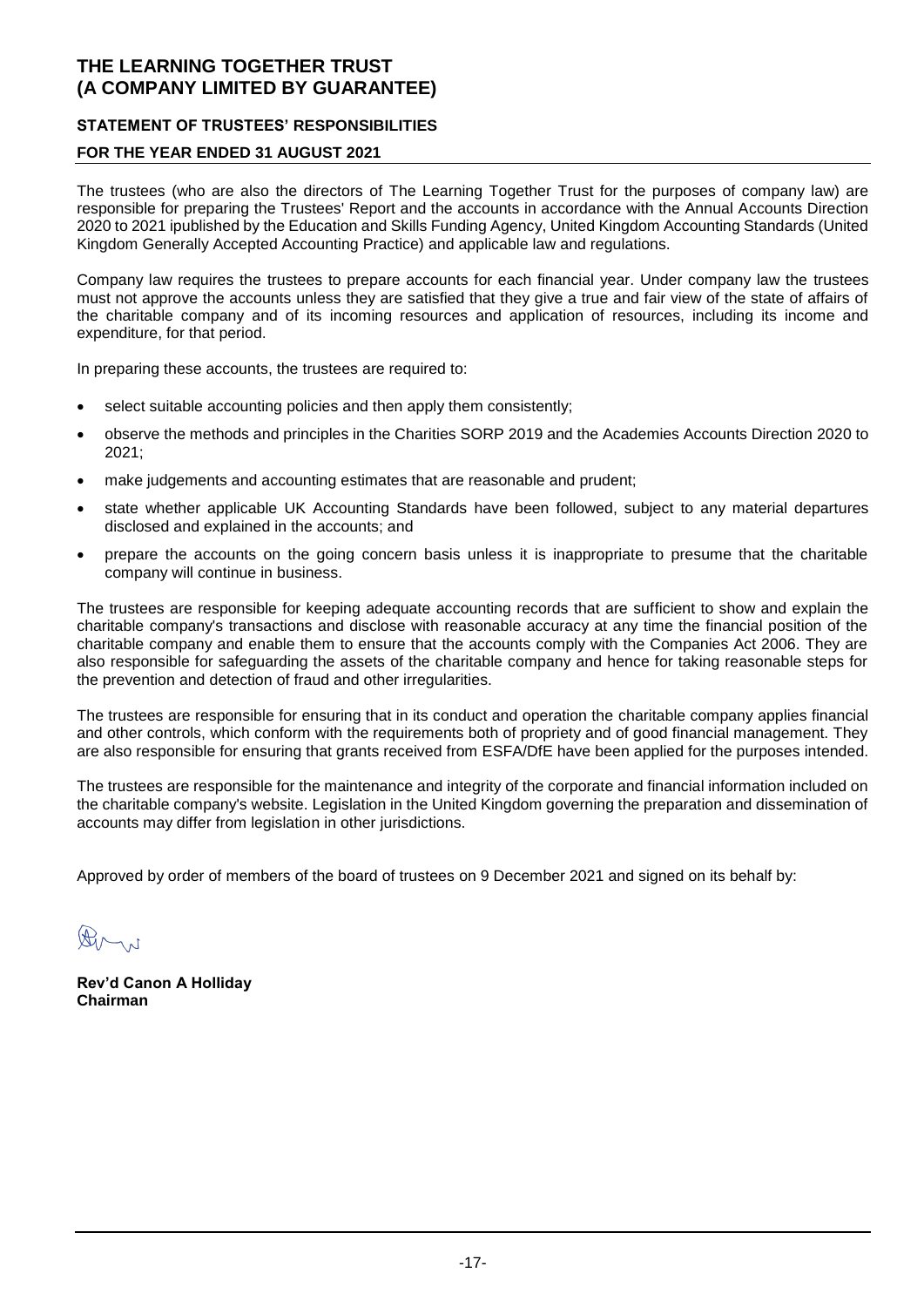### **INDEPENDENT AUDITOR'S REPORT TO THE MEMBERS**

### **FOR THE YEAR ENDED 31 AUGUST 2021**

#### **Opinion**

We have audited the accounts of The Learning Together Trust (the 'parent academy trust') and its subsdiary (the 'group') for the year ended 31 August 2021 which comprise the statement of financial activities, balance sheets, the statement of cash flows and the notes to the accounts, including a summary of significant accounting policies. The financial reporting framework that has been applied in their preparation is applicable law and United Kingdom Accounting Standards, including Financial Reporting Standard 102 'The Financial Reporting Standard applicable in the UK and Republic of Ireland' (United Kingdom Generally Accepted Accounting Practice), the Charities SORP 2019 and the Academies Accounts Direction 2020 to 2021 issued by the Education and Skills Funding Agency.

In our opinion the accounts:

- give a true and fair view of the state of the group's and of the parent academy trust's affairs as at 31 August 2021 and of the group's incoming resources and application of resources, including its income and expenditure, for the year then ended;
- have been properly prepared in accordance with United Kingdom Generally Accepted Accounting Practice;
- have been prepared in accordance with the requirements of the Companies Act 2006; and
- have been prepared in accordance with the Charities SORP 2019 and the Academies Accounts Direction 2020 to 2021.

#### **Basis for opinion**

We conducted our audit in accordance with International Standards on Auditing (UK) (ISAs (UK)) and applicable law. Our responsibilities under those standards are further described in the 'Auditor's responsibilities for the audit of the accounts' section of our report. We are independent of the group in accordance with the ethical requirements that are relevant to our audit of the accounts in the UK, including the FRC's Ethical Standard, and we have fulfilled our other ethical responsibilities in accordance with these requirements. We believe that the audit evidence we have obtained is sufficient and appropriate to provide a basis for our opinion.

#### **Conclusions relating to going concern**

In auditing the financial statements, we have concluded that the Trustees' use of the going concern basis of accounting in the preparation of the financial statements is appropriate.

Based on the work we have performed, we have not identified any material uncertainties relating to events or conditions that, individually or collectively, may cast significant doubt on the Group's or Academy Trust's ability to continue as a going concern for a period of at least twelve months from when the financial statements are authorised for issue.

Our responsibilities and the responsibilities of the Trustees with respect to going concern are described in the relevant sections of this report.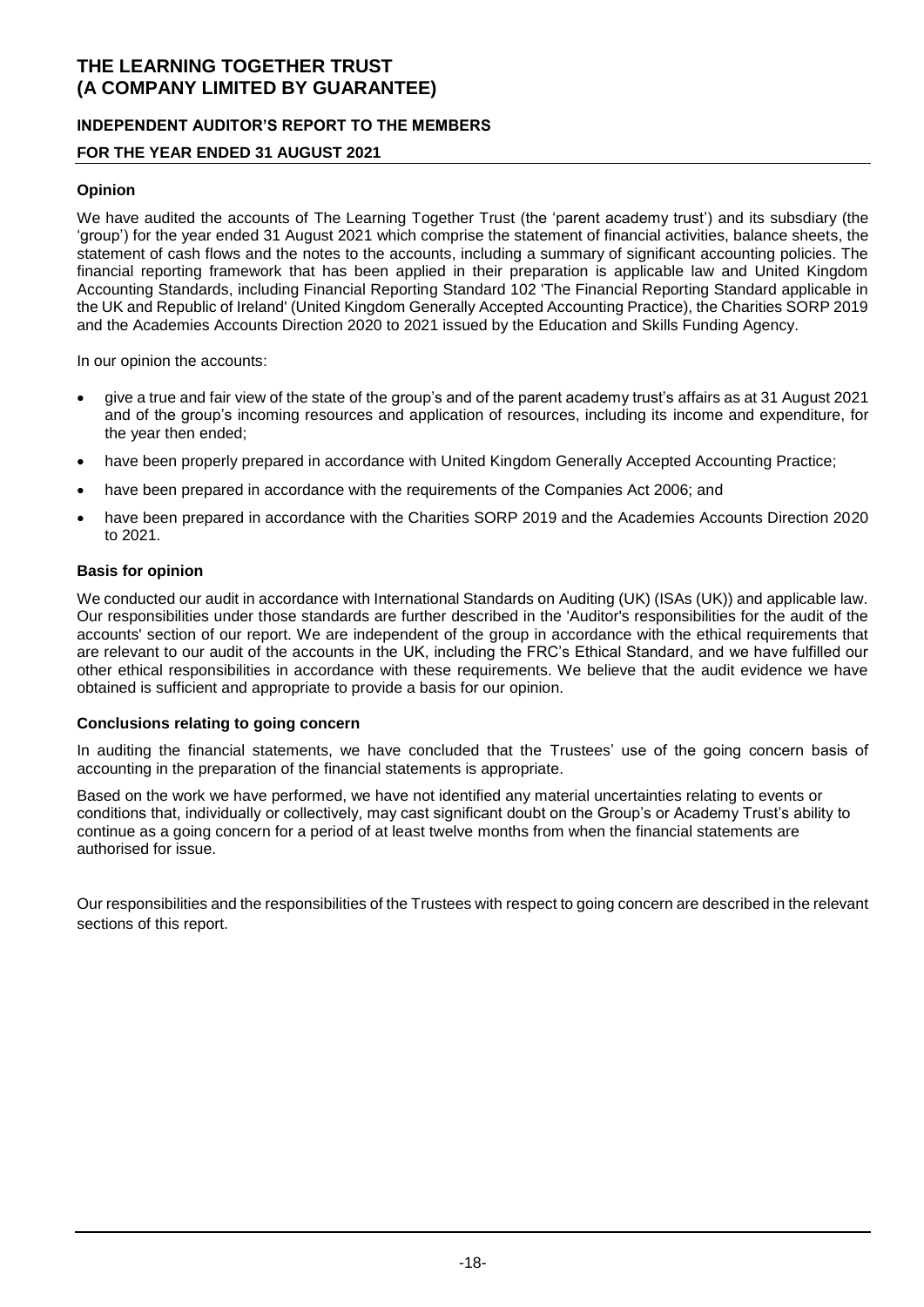### **INDEPENDENT AUDITOR'S REPORT TO THE MEMBERS (CONTINUED)**

### **FOR THE YEAR ENDED 31 AUGUST 2021**

#### **Other information**

The trustees are responsible for the other information, which comprises the information included in the annual report other than the accounts and our auditor's report thereon. Other information includes Reference and Administrative details, Trustees Report incorporating the Strategic Report and the Directors Report, the Governance Statement, the Statement on Regularity, Propriety and Compliance and the Trustees Responsibility Statement. Our opinion on the accounts does not cover the other information and, except to the extent otherwise explicitly stated in our report, we do not express any form of assurance conclusion thereon.

In connection with our audit of the accounts, our responsibility is to read the other information and, in doing so, consider whether the other information is materially inconsistent with the accounts or our knowledge obtained in the audit or otherwise appears to be materially misstated. If we identify such material inconsistencies or apparent material misstatements, we are required to determine whether there is a material misstatement in the accounts or a material misstatement of the other information. If, based on the work we have performed, we conclude that there is a material misstatement of this other information, we are required to report that fact.

We have nothing to report in this regard.

#### **Opinions on other matters prescribed by the Companies Act 2006**

In our opinion, based on the work undertaken in the course of the audit:

- the information given in the trustees' report including the incorporated strategic report for the financial year for which the accounts are prepared is consistent with the accounts; and
- the trustees' report including the incorporated strategic report has been prepared in accordance with applicable legal requirements.

#### **Matters on which we are required to report by exception**

In the light of the knowledge and understanding of the group and the parent academy trust and its environment obtained in the course of the audit, we have not identified material misstatements in the trustees' report, including the incorporated strategic report.

We have nothing to report in respect of the following matters in relation to which the Companies Act 2006 requires us to report to you if, in our opinion:

- adequate accounting records have not been kept, or returns adequate for our audit have not been received from branches not visited by us; or
- the parent academy trust's accounts are not in agreement with the accounting records and returns; or
- certain disclosures of trustees' remuneration specified by law are not made; or
- we have not received all the information and explanations we require for our audit.

#### **Responsibilities of trustees**

As explained more fully in the statement of trustees' responsibilities, the trustees are responsible for the preparation of the accounts and for being satisfied that they give a true and fair view, and for such internal control as the trustees determine is necessary to enable the preparation of accounts that are free from material misstatement, whether due to fraud or error.

In preparing the accounts, the trustees are responsible for assessing the group's and the parent academy trust's ability to continue as a going concern, disclosing, as applicable, matters related to going concern and using the going concern basis of accounting unless the trustees either intend to liquidate the group or the parent academy trust or to cease operations, or have no realistic alternative but to do so.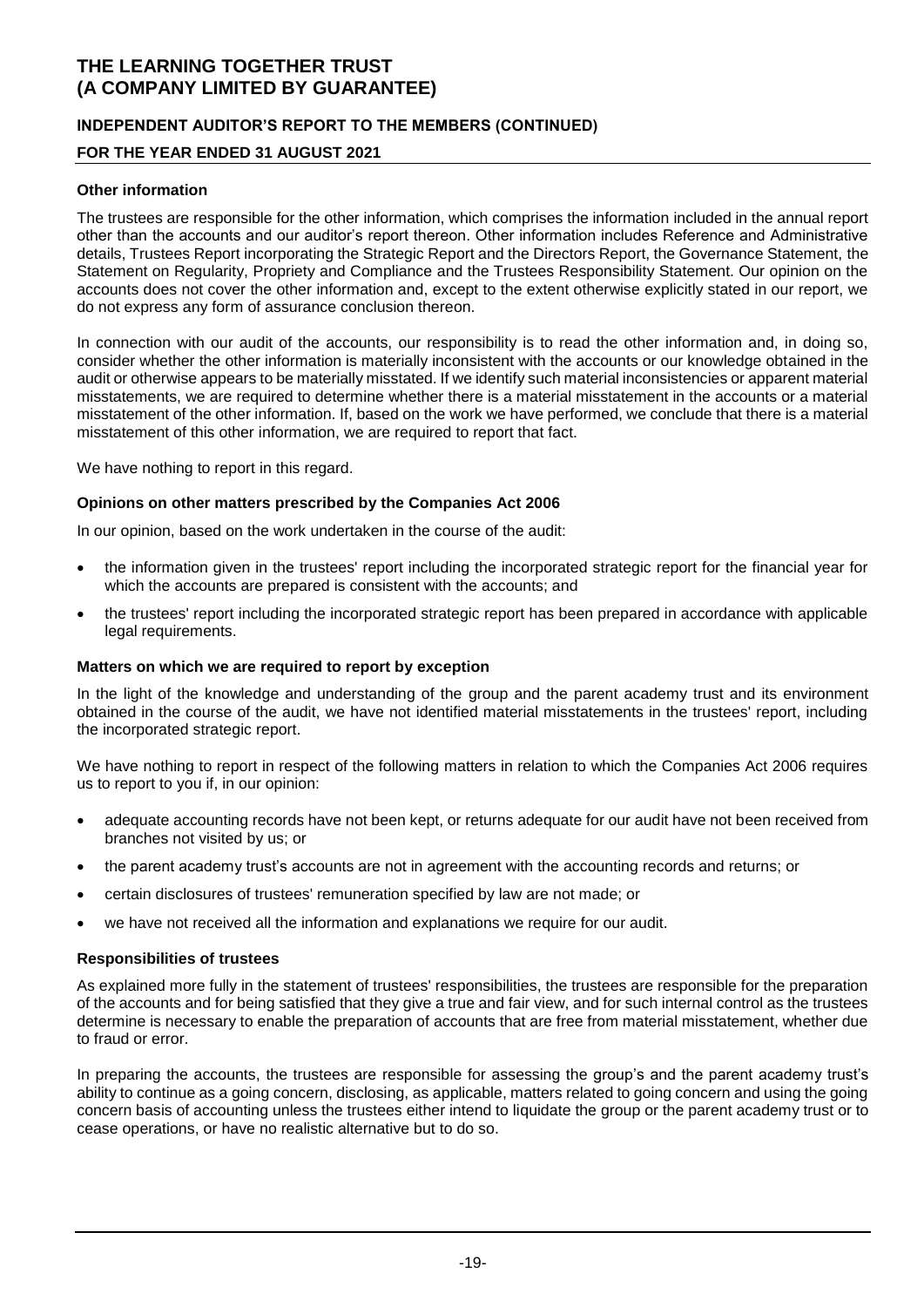### **INDEPENDENT AUDITOR'S REPORT TO THE MEMBERS (CONTINUED)**

### **FOR THE YEAR ENDED 31 AUGUST 2021**

#### **Auditor's responsibilities for the audit of the accounts**

Our objectives are to obtain reasonable assurance about whether the accounts as a whole are free from material misstatement, whether due to fraud or error, and to issue an auditor's report that includes our opinion. Reasonable assurance is a high level of assurance, but is not a guarantee that an audit conducted in accordance with ISAs (UK) will always detect a material misstatement when it exists. Misstatements can arise from fraud or error and are considered material if, individually or in the aggregate, they could reasonably be expected to influence the economic decisions of users taken on the basis of these accounts.

Irregularities, including fraud, are instances of non-compliance with laws and regulations. We design procedures in line with our responsibilities, outlined above, to detect material misstatements in respect of irregularities, including fraud. The specific procedures for this engagement and the extent to which these are capable of detecting irregularities, including fraud, are detailed below:

- Enquiries with management , including governors , about any known or suspected instances of noncompliance with laws and regulations and fraud ;
- Reviewing minutes of meetings of those charged with governance;
- Reviewing internal audit reports;
- Reviewing financial statement disclosures and testing to supporting documentation to assess compliance with applicable laws and regulations;
- Auditing the risk of management override of controls, including through testing journal entries and other adjustments for appropriateness .

Because of the field in which the client operates , we identified the following areas as those most likely to have a material impact on the financial statements: Health & Safety; compliance with the Academies Financial Handbook; safeguarding and child protection; employment law; data protection and compliance with the UK Companies Act.

Owing to the inherent limitations of an audit, there is an unavoidable risk that some material misstatements in the financial statements may not be detected, even though the audit is properly planned and performed in accordance with the ISAs (UK). For instance, the further removed non-compliance is from the events and transactions reflected in the financial statements, the less likely the auditor is to become aware of it or to recognize the non-compliance.

A further description of our responsibilities for the audit of the accounts is located on the Financial Reporting Council's website at: http://www.frc.org.uk/auditorsresponsibilities. This description forms part of our auditor's report.

#### **Use of our report**

This report is made solely to the academy trust's members, as a body, in accordance with Chapter 3 of Part 16 of the Companies Act 2006. Our audit work has been undertaken so that we might state to the academy trust's members those matters we are required to state to them in an auditor's report and for no other purpose. To the fullest extent permitted by law, we do not accept or assume responsibility to anyone other than the academy trust and the academy trust's members as a body, for our audit work, for this report, or for the opinions we have formed.

### Nicola Mason

**Nicola Mason (Senior Statutory Auditor) For and on behalf of MHA Moore and Smalley Chartered Accountants Statutory Auditor**

Richard House **Winckley Square** Preston PR1 3HP

16/12/2021 ……………………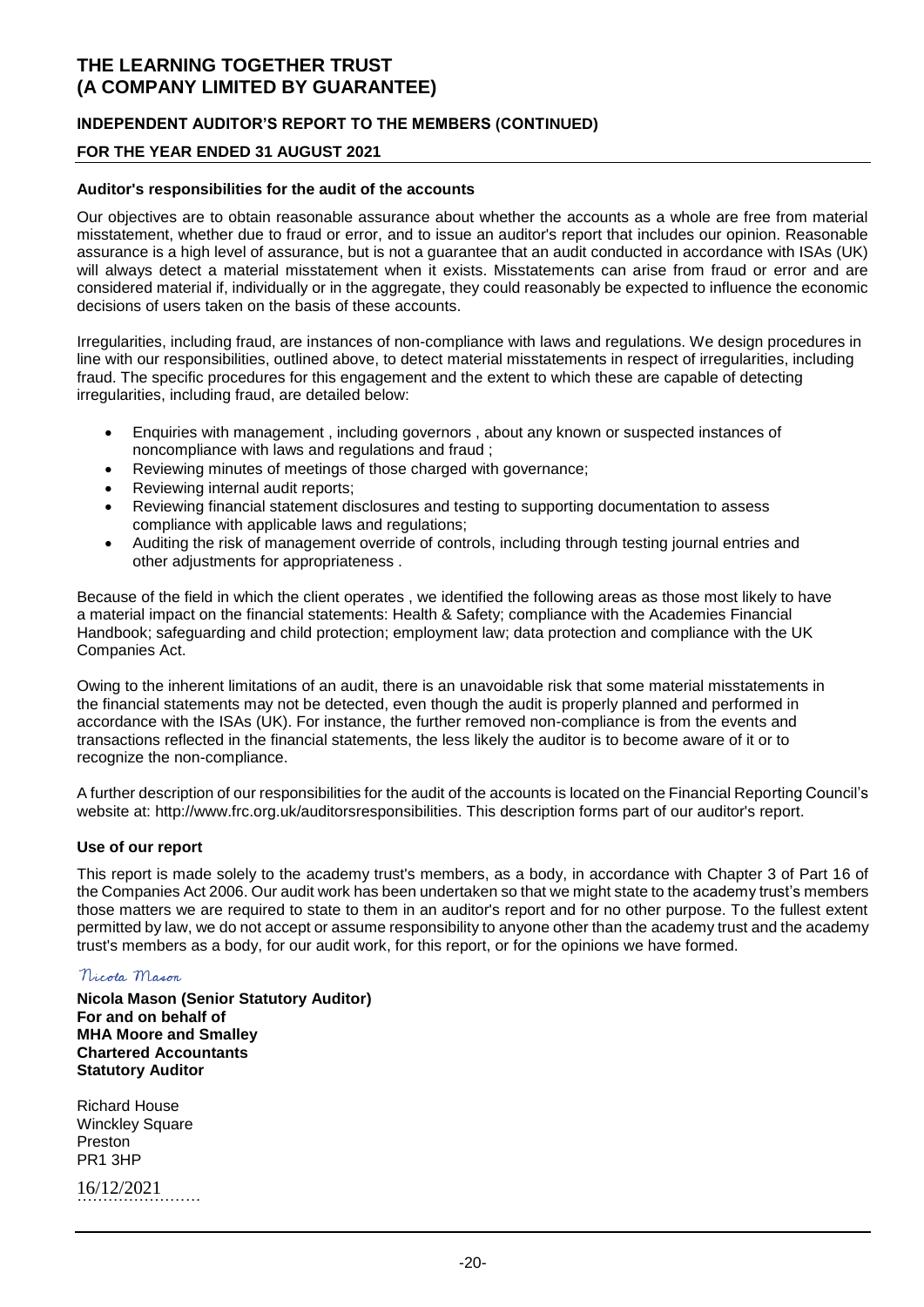### **INDEPENDENT REPORTING ACCOUNTANT'S ASSURANCE REPORT ON REGULARITY TO THE ACADEMY TRUST AND THE EDUCATION AND SKILLS FUNDING AGENCY**

### **FOR THE YEAR ENDED 31 AUGUST 2021**

In accordance with the terms of our engagement letter dated 23 November 2020 and further to the requirements of the Education and Skills Funding Agency (ESFA) as included in the Academies Accounts Direction 2020 to 2021, we have carried out an engagement to obtain limited assurance about whether the expenditure disbursed and income received by The Learning Together Trust during the period 1 September 2020 to 31 August 2021 have been applied to the purposes identified by Parliament and the financial transactions conform to the authorities which govern them.

This report is made solely to The Learning Together Trust and ESFA in accordance with the terms of our engagement letter. Our work has been undertaken so that we might state to The Learning Together Trust and ESFA those matters we are required to state in a report and for no other purpose. To the fullest extent permitted by law, we do not accept or assume responsibility to anyone other than The Learning Together Trust and ESFA, for our work, for this report, or for the conclusion we have formed.

#### **Respective responsibilities of The Learning Together Trust 's accounting officer and the reporting accountant**

The accounting officer is responsible, under the requirements of The Learning Together Trust's funding agreement with the Secretary of State for Education dated 24 April 2015 and the Academies Financial Handbook, extant from 1 September 2020, for ensuring that expenditure disbursed and income received is applied for the purposes intended by Parliament and the financial transactions conform to the authorities which govern them.

Our responsibilities for this engagement are established in the United Kingdom by our profession's ethical guidance, and are to obtain limited assurance and report in accordance with our engagement letter and the requirements of the Academies Accounts Direction 2020 to 2021. We report to you whether anything has come to our attention in carrying out our work which suggests that in all material respects, expenditure disbursed and income received during the period 1 September 2020 to 31 August 2021 have not been applied to purposes intended by Parliament or that the financial transactions do not conform to the authorities which govern them.

### **Approach**

We conducted our engagement in accordance with the Framework and Guide for External Auditors and Reporting Accountant of Academy Trusts issued by ESFA. We performed a limited assurance engagement as defined in our engagement letter.

The objective of a limited assurance engagement is to perform such procedures as to obtain information and explanations in order to provide us with sufficient appropriate evidence to express a negative conclusion on regularity.

A limited assurance engagement is more limited in scope than a reasonable assurance engagement and consequently does not enable us to obtain assurance that we would become aware of all significant matters that might be identified in a reasonable assurance engagement. Accordingly, we do not express a positive opinion.

Our engagement includes examination, on a test basis, of evidence relevant to the regularity and propriety of the academy trust's income and expenditure.

The work undertaken to draw to our conclusion includes an evaluation of the control environment of the School together with enquiry, analytical review, substantive testing of transactions and consideration of governance issues.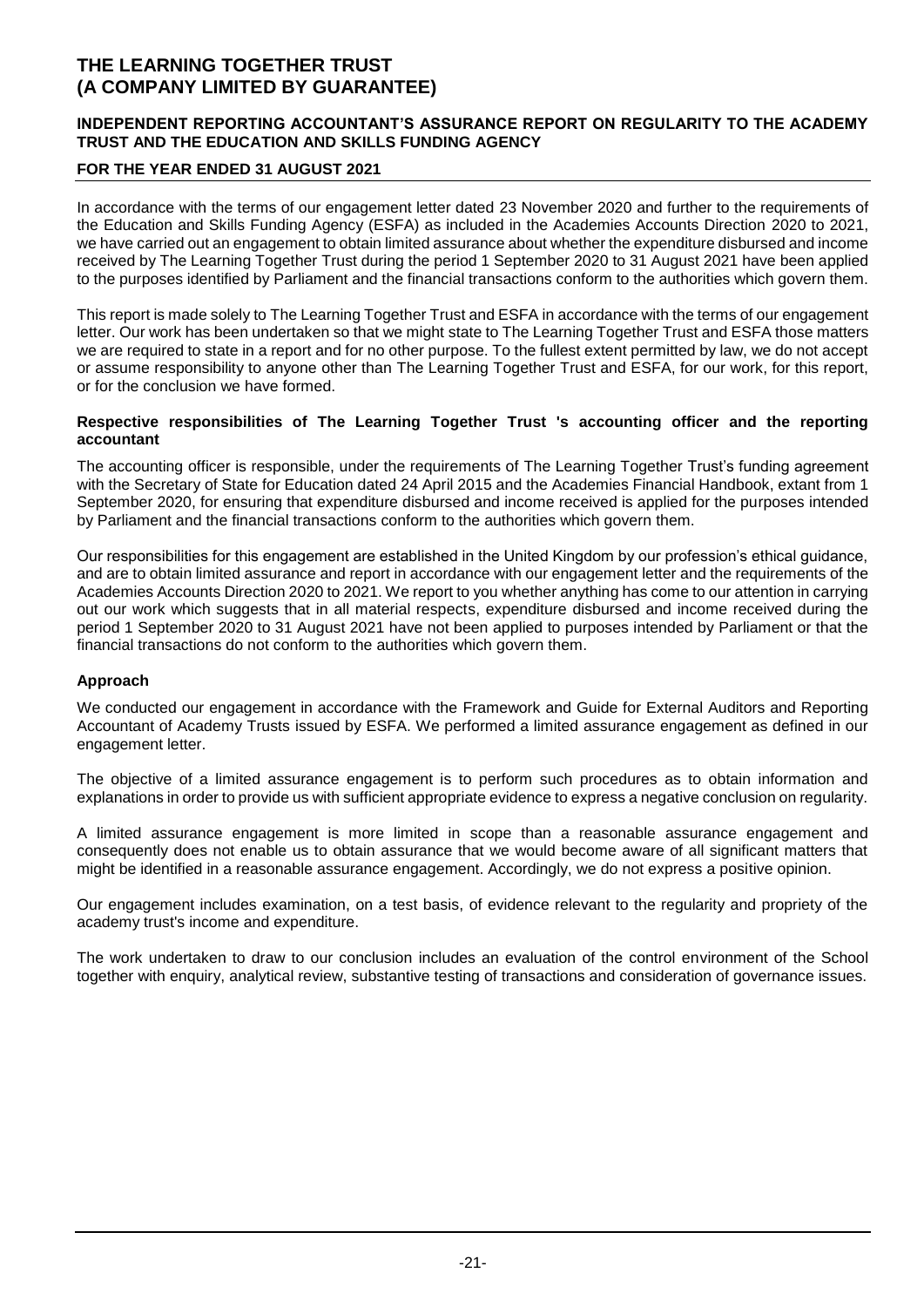### **INDEPENDENT REPORTING ACCOUNTANT'S ASSURANCE REPORT ON REGULARITY TO THE ACADEMY TRUST AND THE EDUCATION AND SKILLS FUNDING AGENCY (CONTINUED)**

### **FOR THE YEAR ENDED 31 AUGUST 2021**

### **Conclusion**

In the course of our work, nothing has come to our attention which suggests that in all material respects the expenditure disbursed and income received during the period 1 September 2020 to 31 August 2021 has not been applied to purposes intended by Parliament and the financial transactions do not conform to the authorities which govern them.

MHA MooveaudConalley

**Reporting Accountant MHA Moore and Smalley Chartered Accountants Statutory Auditor**

Richard House Winckley Square Preston PR1 3HP

**…………………….** 16/12/2021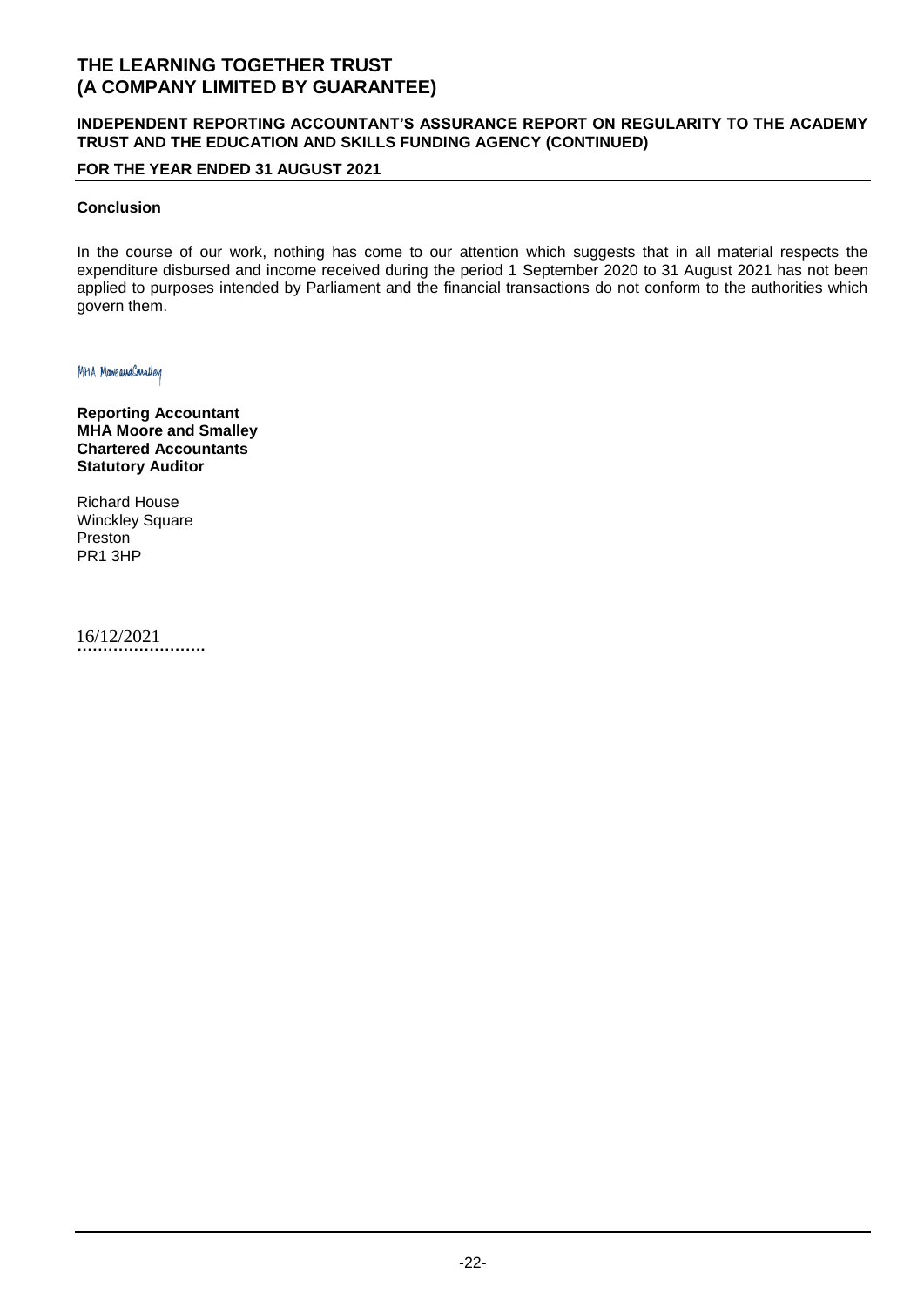### **GROUP STATEMENT OF FINANCIAL ACTIVITIES (INCLUDING INCOME AND EXPENDITURE ACCOUNT)**

# **FOR THE YEAR ENDED 31 AUGUST 2021**

|                                                                                                               | <b>Note</b>               | <b>Unrestricted</b><br>funds<br>£'000 | <b>Restricted</b><br>general<br>funds<br>£'000 | <b>Restricted</b><br>fixed asset<br>funds<br>£'000 | Total<br>2021<br>£'000 | <b>Total</b><br>2020<br>£'000 |
|---------------------------------------------------------------------------------------------------------------|---------------------------|---------------------------------------|------------------------------------------------|----------------------------------------------------|------------------------|-------------------------------|
| Income and endowments:<br>Donations and capital grants<br>Charitable activities:<br>- Funding for educational | 3                         | 1                                     |                                                | 360                                                | 361                    | 115                           |
| operations<br>Other trading activities<br>Investment income                                                   | 4<br>5<br>$6\phantom{1}6$ | 260<br>172                            | 5,910                                          |                                                    | 6,170<br>172           | 5,819<br>169<br>1             |
| <b>Total income and endowments</b>                                                                            |                           | 433                                   | 5,910                                          | 360                                                | 6,703                  | 6,104                         |
| <b>Expenditure:</b><br>Raising funds<br>Charitable activities:                                                | $\overline{7}$            |                                       |                                                |                                                    |                        | 9                             |
| - Educational operations                                                                                      | $\overline{7}$            | 382                                   | 6,479                                          | 9                                                  | 6,870                  | 6,278                         |
| <b>Total expenditure</b>                                                                                      |                           | 382                                   | 6,479                                          | 9                                                  | 6,870                  | 6,287                         |
|                                                                                                               |                           |                                       |                                                |                                                    |                        |                               |
| Net income/(expenditure)                                                                                      |                           | 51                                    | (569)                                          | 351                                                | (167)                  | (183)                         |
| Transfers between funds                                                                                       |                           |                                       | 58                                             | (58)                                               |                        |                               |
| Other recognised gains and<br>losses<br>Actuarial losses on defined                                           |                           |                                       |                                                |                                                    |                        |                               |
| benefit pension schemes                                                                                       | 21                        |                                       | (590)                                          |                                                    | (590)                  | (305)                         |
| Net movement in funds                                                                                         |                           | 51                                    | (1, 101)                                       | 293                                                | (757)                  | (488)                         |
| <b>Reconciliation of funds</b>                                                                                |                           |                                       |                                                |                                                    |                        |                               |
| Total funds brought forward                                                                                   | 17                        | 941                                   | (2, 167)                                       | 68                                                 | (1, 158)               | (670)                         |
| <b>Total funds carried forward</b>                                                                            |                           | 992                                   | (3,268)                                        | 361                                                | (1, 915)               | (1, 158)                      |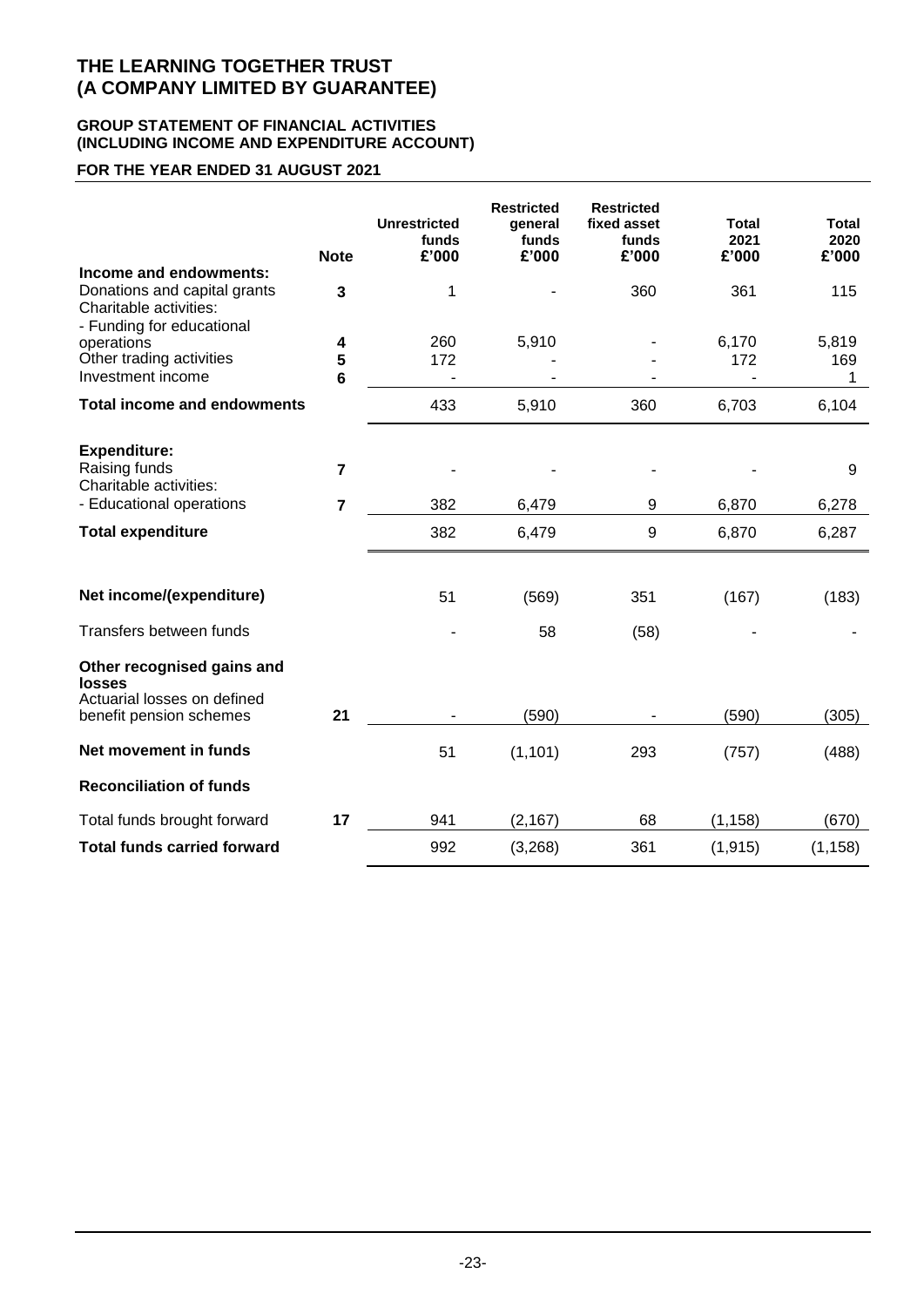### **BALANCE SHEETS**

### **AS AT 31 AUGUST 2021**

|                                                        |             | Group         |               | <b>Trust</b>  |               |
|--------------------------------------------------------|-------------|---------------|---------------|---------------|---------------|
|                                                        | <b>Note</b> | 2021<br>£'000 | 2020<br>£'000 | 2021<br>£'000 | 2020<br>£'000 |
| <b>Fixed assets</b>                                    |             |               |               |               |               |
| Tangible assets                                        | 12          | 74            | 13            | 74            | 13            |
| Investments                                            | 13          |               |               |               |               |
| <b>Current assets</b>                                  |             |               |               |               |               |
| <b>Debtors</b>                                         | 14          | 484           | 207           | 499           | 222           |
| Cash at bank and in hand                               |             | 1,069         | 1,202         | 1,020         | 1,145         |
|                                                        |             | 1,553         | 1,409         | 1,519         | 1,367         |
| Creditors: amounts falling due within one year         | 15          | (210)         | (155)         | (210)         | (153)         |
| Net current assets                                     |             | 1,343         | 1,254         | 1,309         | 1,214         |
| Net assets excluding pension liability                 |             | 1,417         | 1,267         | 1,383         | 1,227         |
| Defined pension scheme liability                       | 21          | (3, 332)      | (2, 425)      | (3, 332)      | (2, 425)      |
| <b>Total net assets</b>                                |             | (1, 915)      | (1, 158)      | (1,949)       | (1, 198)      |
| Funds of the academy trust:<br><b>Restricted funds</b> | 17          |               |               |               |               |
| - Fixed asset funds                                    |             | 361           | 68            | 361           | 68            |
| - Restricted income funds                              |             | 64            | 258           | 64            | 258           |
| - Pension reserve                                      |             | (3, 332)      | (2, 425)      | (3, 332)      | (2, 425)      |
| <b>Total restricted funds</b>                          |             | (2,907)       | (2,099)       | (2,907)       | (2,099)       |
| Unrestricted income funds                              | 17          | 992           | 941           | 958           | 901           |
| <b>Total funds</b>                                     |             | (1, 915)      | (1, 158)      | (1,949)       | (1, 198)      |

The accounts set out on pages 22 to 45 were approved by the governing body and authorised for issue on 9 December 2021 and are signed on their behalf by:

Arn

**Rev'd Canon A Holliday Chairman**

Company Number 08561302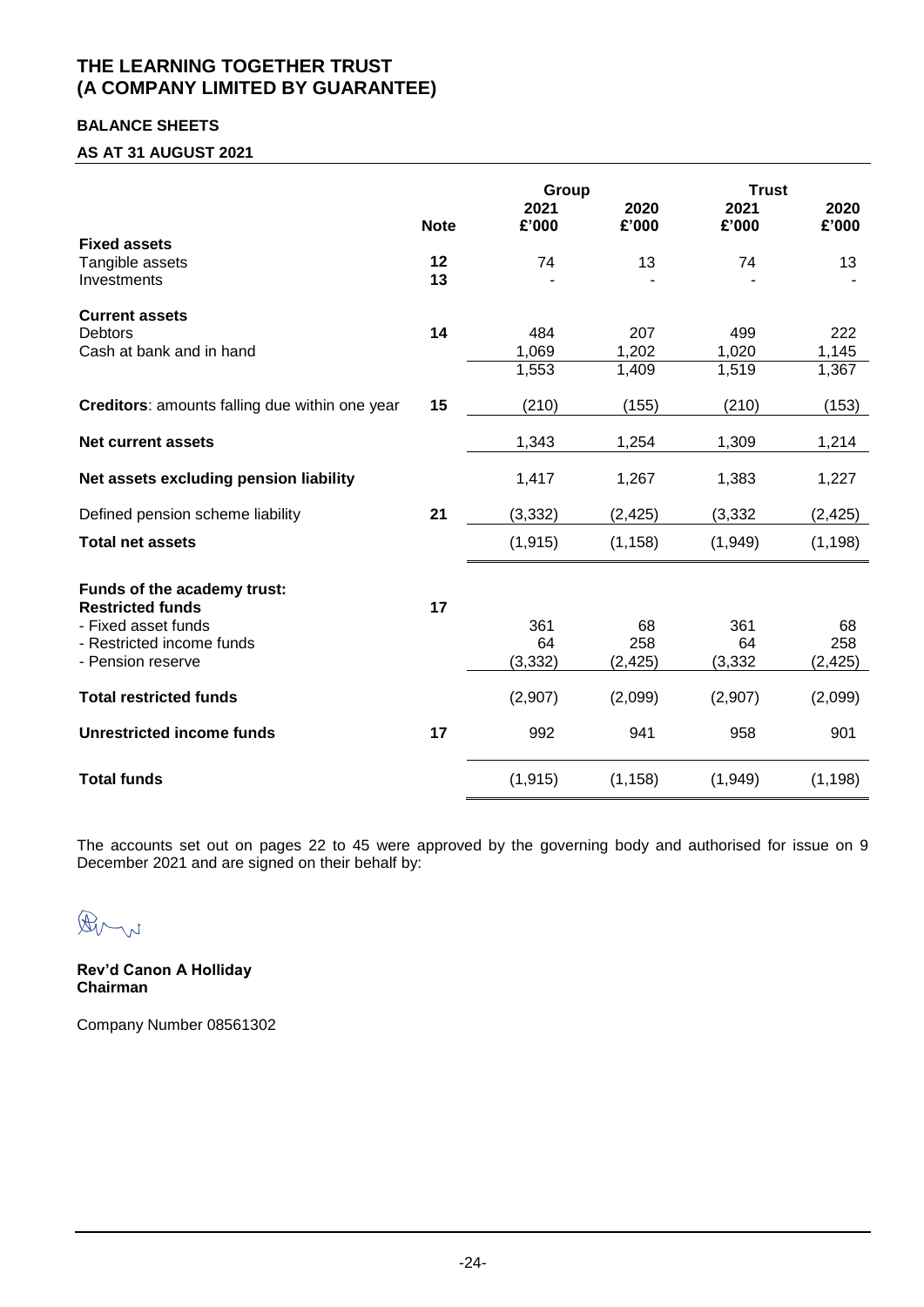### **GROUP STATEMENT OF CASH FLOWS**

# **FOR THE YEAR ENDED 31 AUGUST 2021**

|                                                                                                                                                                 |                   |             | 2020           | 2020       |                |
|-----------------------------------------------------------------------------------------------------------------------------------------------------------------|-------------------|-------------|----------------|------------|----------------|
| Cash flows from operating activities<br>Net cash provided by / (used in) operating<br>activities                                                                | <b>Note</b><br>19 | £'000       | £'000<br>(423) | £'000      | £'000<br>(305) |
| Cash flows from investing activities<br>Dividends, interest and rents from investments<br>Capital grants from DfE and ESFA<br>Purchase of tangible fixed assets |                   | 360<br>(70) | 290            | 83<br>(16) | 68             |
| Movement in cash and cash equivalents in<br>the reporting period                                                                                                |                   |             | (133)          |            | (237)          |
| Cash and cash equivalents brought forward                                                                                                                       |                   |             | 1,202          |            | 1,439          |
| Cash and cash equivalents carried forward                                                                                                                       | 20                |             | 1,069          |            | 1,202          |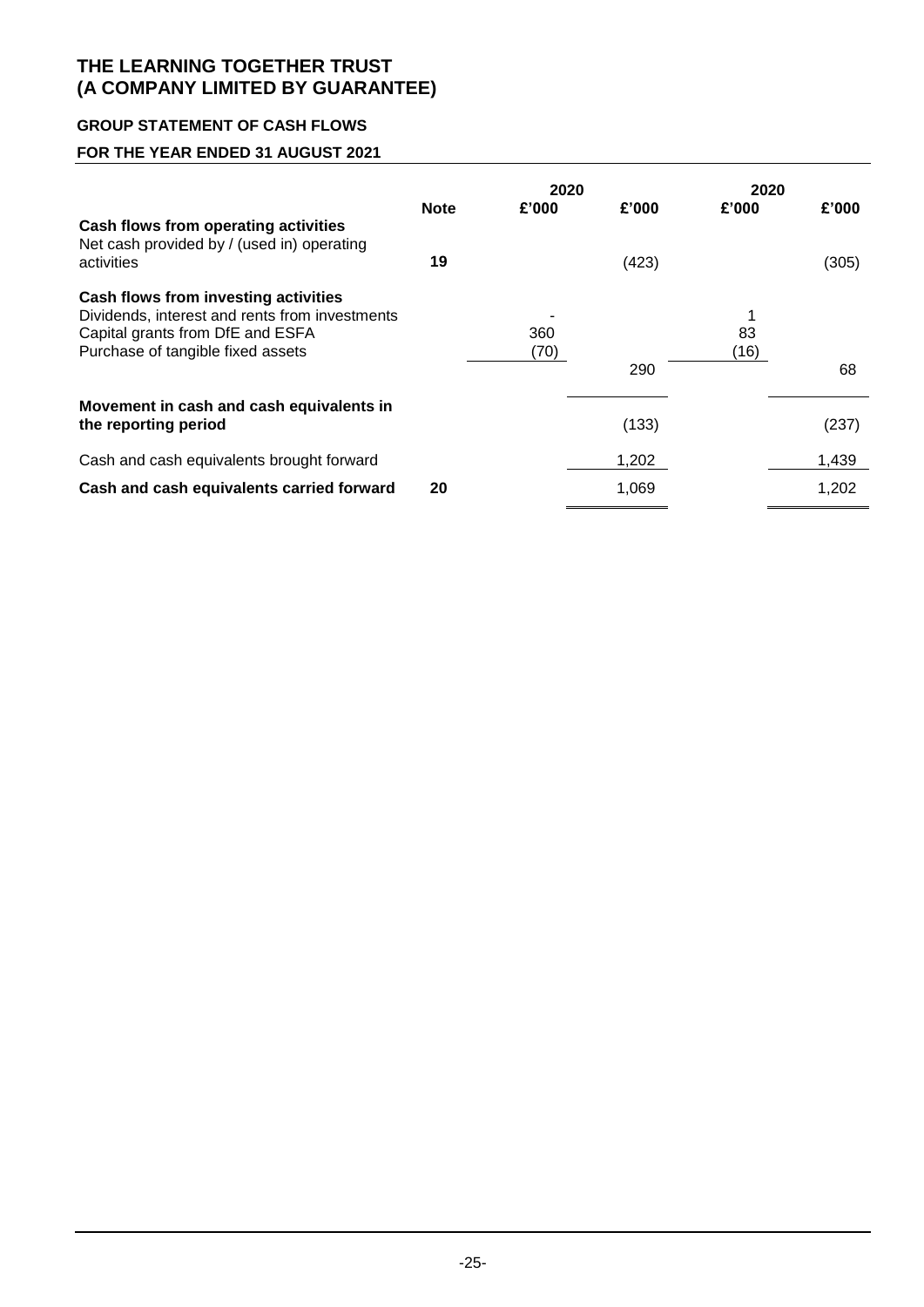### **NOTES TO THE FINANCIAL STATEMENTS**

### **FOR THE YEAR ENDED 31 AUGUST 2021**

#### **1 Accounting policies**

The Learning Together Trust is a charitable company incorporated in England and Wales. The address of its principal place of business is given on page 1 and the nature of its operations are set out in the trustees' report.

A summary of the principal accounting policies adopted (which have been applied consistently, except where noted), judgements and key sources of estimation uncertainty, is set out below.

#### **1.1 Basis of preparation**

The accounts of the academy trust, which is a public benefit entity under FRS 102, have been prepared under the historical cost convention in accordance with the Financial Reporting Standard Applicable in the UK and Republic of Ireland (FRS 102), the Accounting and Reporting by Charities: Statement of Recommended Practice applicable to charities preparing their accounts in accordance with the Financial Reporting Standard applicable in the UK and Republic of Ireland (FRS 102) (Charities SORP (FRS 102)), the Academies Accounts Direction 2021 issued by ESFA, the Charities Act 2011 and the Companies Act 2006.

The accounts are prepared in sterling, which is the functional currency of the charitable company. Monetary amounts in these accounts are rounded to the nearest whole £1,000 unless otherwise indicated.

The Statement of Financial Activities (SOFA) and balance sheet consolidate the financial statements of the charity and its subsidiary undertakings. The result of the subsidiary is consolidated on a line by line basis.

No separate SOFA has been presented for the charity alone as permitted by Section 408 of the Companies Act 2006 and paragraph 397 of the SORP. The trust's deficit for the year for Companies Act purposes was £1,038,000 (2020: £420,000).

#### **1.2 Going concern**

The trustees assess whether the use of going concern is appropriate, ie whether there are any material uncertainties related to events or conditions that may cast significant doubt on the ability of the charitable company to continue as a going concern. The trustees make this assessment in respect of a period of at least one year from the date of authorisation for issue of the accounts. The trustees have considered the impact of the Government response to Covid 19 on the activity of the Academy Trust in terms of both increased costs of compliance with guidelines and catch up in learning and also reduced income. The trustees have concluded that the academy trust has adequate resources to continue in operational existence for the foreseeable future and there are no material uncertainties about the academy trust's ability to continue as a going concern. Thus they continue to adopt the going concern basis of accounting in preparing the accounts.

#### **1.3 Income**

All incoming resources are recognised when the academy trust has entitlement to the funds, the receipt is probable and the amount can be measured reliably.

#### **Grants**

Grants are included in the statement of financial activities on a receivable basis. The balance of income received for specific purposes but not expended during the period is shown in the relevant funds on the balance sheet. Where income is received in advance of meeting any performance-related conditions there is not unconditional entitlement to the income and its recognition is deferred and included in creditors as deferred income until the performance-related conditions are met. Where entitlement occurs before income is received, the income is accrued.

General Annual Grant is recognised in full in the statement of financial activities in the period for which it is receivable, and any abatement in respect of the period is deducted from income and recognised as a liability.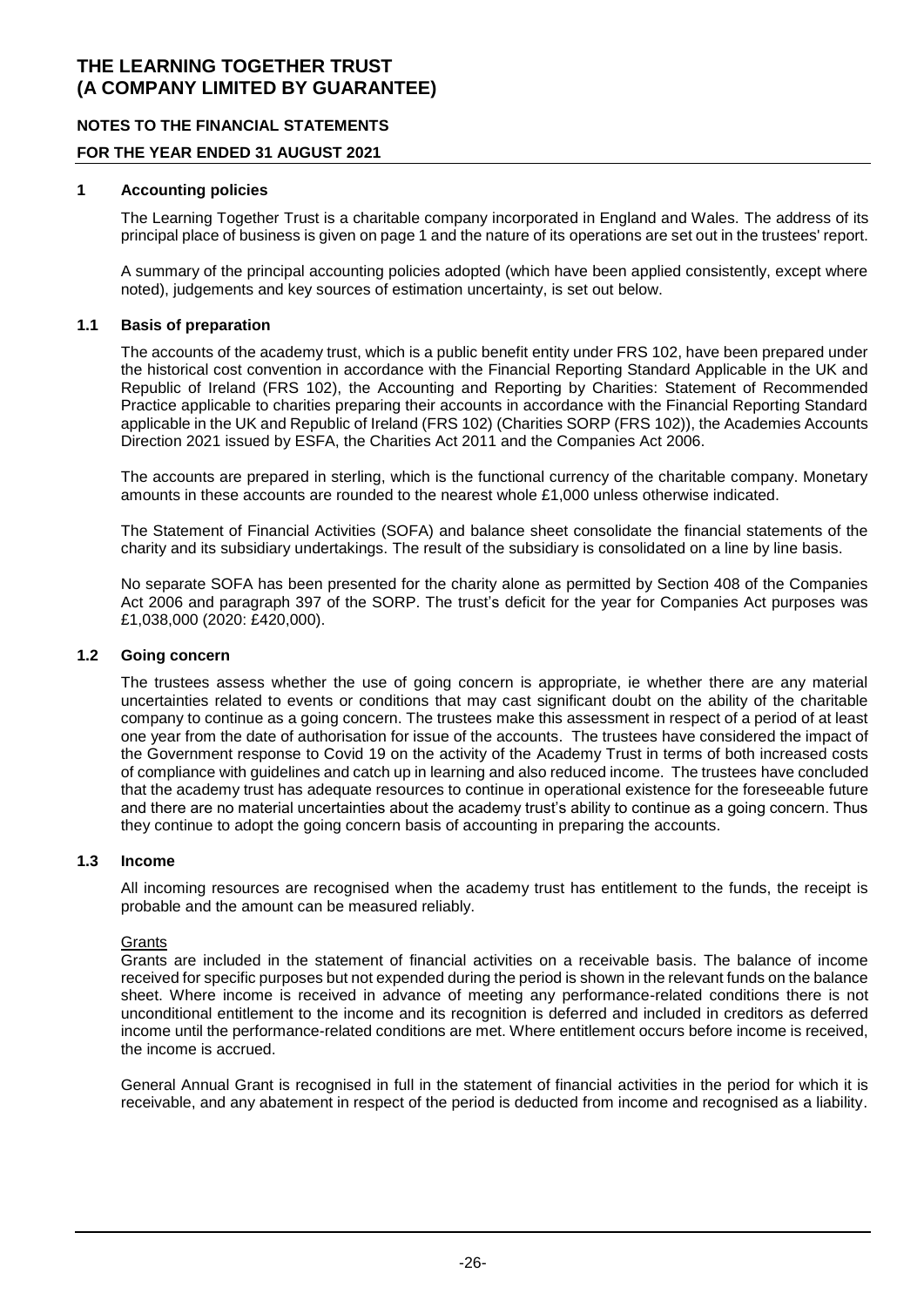### **NOTES TO THE FINANCIAL STATEMENTS (CONTINUED)**

#### **FOR THE YEAR ENDED 31 AUGUST 2021**

#### **1 Accounting policies (continued)**

#### **1.3 Income (continued)**

Capital grants are recognised in full when there is an unconditional entitlement to the grant. Unspent amounts of capital grants are reflected in the balance sheet in the restricted fixed asset fund. Capital grants are recognised when there is entitlement and are not deferred over the life of the asset on which they are expended.

#### Sponsorship income

Sponsorship income provided to the academy trust which amounts to a donation is recognised in the statement of financial activities in the period in which it is receivable (where there are no performance-related conditions), where the receipt is probable and it can be measured reliably.

#### **Donations**

Donations are recognised on a receivable basis (where there are no performance-related conditions) where the receipt is probable and the amount can be reliably measured.

#### Other income

Other income, including the hire of facilities, is recognised in the period it is receivable and to the extent the academy trust has provided the goods or services.

#### Donated goods, facilities and services

Goods donated for resale are included at fair value, being the expected proceeds from sale less the expected costs of sale. If it is practical to assess the fair value at receipt, it is recognised in stock and 'Income from other trading activities'. Upon sale, the value of the stock is charged against 'Income from other trading activities' and the proceeds are recognised as 'Income from other trading activities'. Where it is impractical to fair value the items due to the volume of low value items they are not recognised in the accounts until they are sold. This income is recognised within 'Income from other trading activities'.

#### Donated fixed assets

Donated fixed assets are measured at fair value unless it is impractical to measure this reliably, in which case the cost of the item to the donor is used. The gain is recognised as income from donations and a corresponding amount is included in the appropriate fixed asset category and depreciated over the useful economic life in accordance with the academy trust's accounting policies.

#### **1.4 Expenditure**

Expenditure is recognised once there is a legal or constructive obligation to transfer economic benefit to a third party, it is probable that a transfer of economic benefits will be required in settlement, and the amount of the obligation can be measured reliably.

Expenditure is classified by activity. The costs of each activity are made up of the total of direct costs and shared costs, including support costs involved in undertaking each activity. Direct costs attributable to a single activity are allocated directly to that activity. Shared costs which contribute to more than one activity and support costs which are not attributable to a single activity are apportioned between those activities on a basis consistent with the use of resources. Central staff costs are allocated on the basis of time spent, and depreciation charges are allocated on the portion of the asset's use.

All resources expended are inclusive of irrecoverable VAT.

#### Expenditure on raising funds

This includes all expenditure incurred by the academy trust to raise funds for its charitable purposes and includes costs of all fundraising activities events and non-charitable trading.

#### Charitable activities

These are costs incurred on the academy trust's educational operations, including support costs and costs relating to the governance of the academy trust apportioned to charitable activities.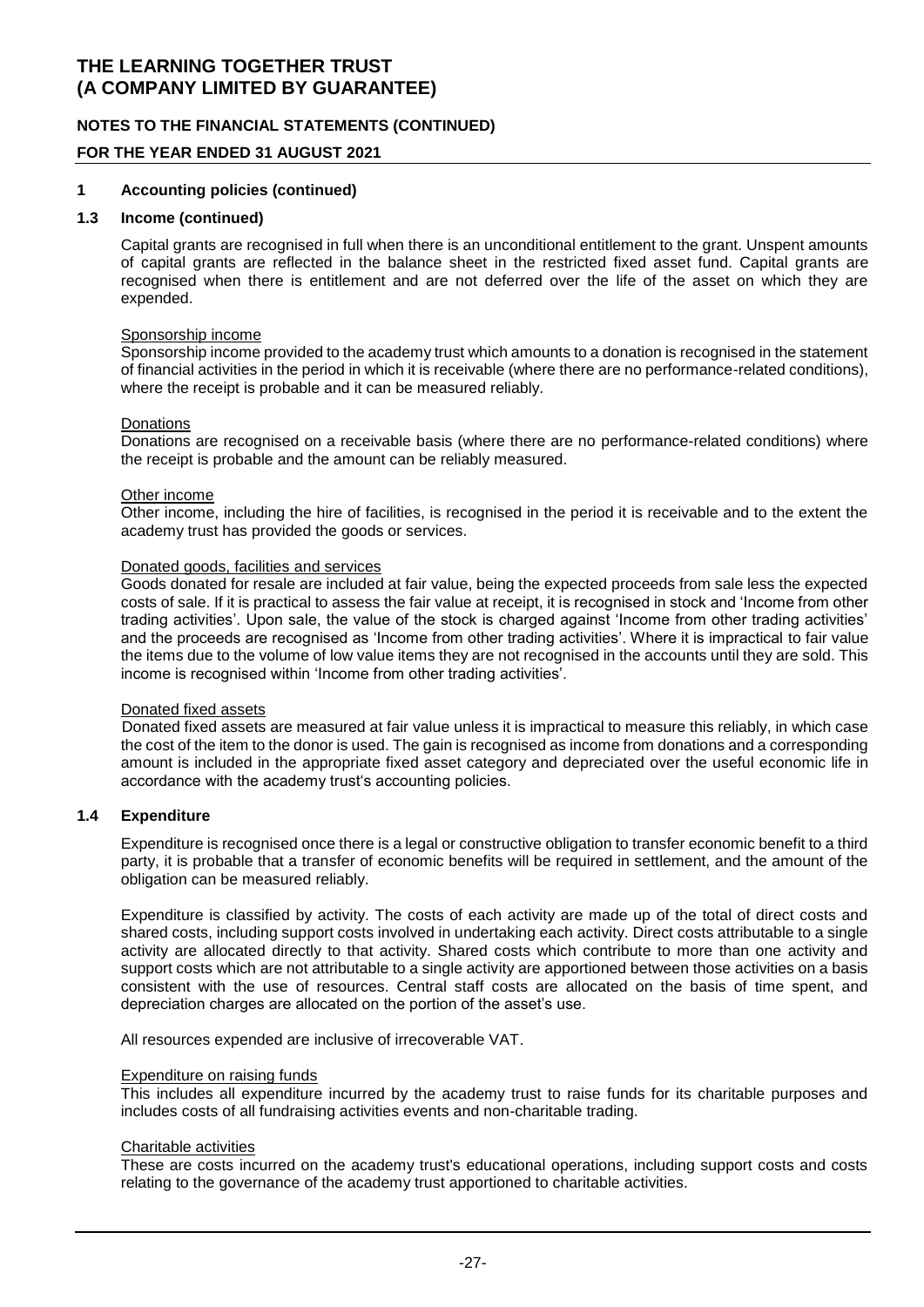### **NOTES TO THE FINANCIAL STATEMENTS (CONTINUED)**

### **FOR THE YEAR ENDED 31 AUGUST 2021**

#### **1 Accounting policies (continued)**

#### **1.5 Tangible fixed assets and depreciation**

Assets costing £1,000 or more are capitalised as tangible fixed assets and are carried at cost, net of depreciation and any provision for impairment.

Where tangible fixed assets have been acquired with the aid of specific grants, either from the government or from the private sector, they are included in the balance sheet at cost and depreciated over their expected useful economic life. Where there are specific conditions attached to the funding that require the continued use of the asset, the related grants are credited to a restricted fixed asset fund in the statement of financial activities and carried forward in the balance sheet. Depreciation on the relevant assets is charged directly to the restricted fixed asset fund in the statement of financial activities. Where tangible fixed assets have been acquired with unrestricted funds, depreciation on such assets is charged to the unrestricted fund.

Depreciation is provided on all tangible fixed assets other than freehold land, at rates calculated to write off the cost of each asset on a straight-line basis over its expected useful life, as follows:

| Land and buildings               | 2%         |
|----------------------------------|------------|
| Computer equipment               | 20%        |
| Fixtures, fittings and equipment | <b>20%</b> |
| Motor Vehicles                   | <b>20%</b> |

Assets in the course of construction are included at cost. Depreciation on these assets is not charged until they are brought into use.

Land and buildings occupied under license are not recognised in the accounts, any subsequent improvements made to these land and buildings are expensed on the basis that they are not considered to be under the control of the Trust. The alternative treatment where the Academy Trust's occupation for the period may therefore be recognisable as a notional donation has also not been adopted as the donated amount cannot be reliably measured.

Land at Canon Sharples CE Primary and Nursery School and Adlington St Pauls CE Primary School is leased to the Trust under a 125 year lease. The value of the land held under lease was not separately identifiable from the value of land owned by the Diocese and therefore this land is not included in the accounts.

A review for impairment of a fixed asset is carried out if events or changes in circumstances indicate that the carrying value of any fixed asset may not be recoverable. Shortfalls between the carrying value of fixed assets and their recoverable amounts are recognised as impairments. Impairment losses are recognised in the statement of financial activities.

#### **1.6 Liabilities**

Liabilities are recognised when there is an obligation at the balance sheet date as a result of a past event, it is probable that a transfer of economic benefit will be required in settlement, and the amount of the settlement can be estimated reliably. Liabilities are recognised at the amount that the academy trust anticipates it will pay to settle the debt or the amount it has received as advanced payments for the goods of services it must provide.

#### **1.7 Leasing and hire purchase commitments**

Rentals payable under operating leases are charged against income on a straight-line basis over the period of the lease.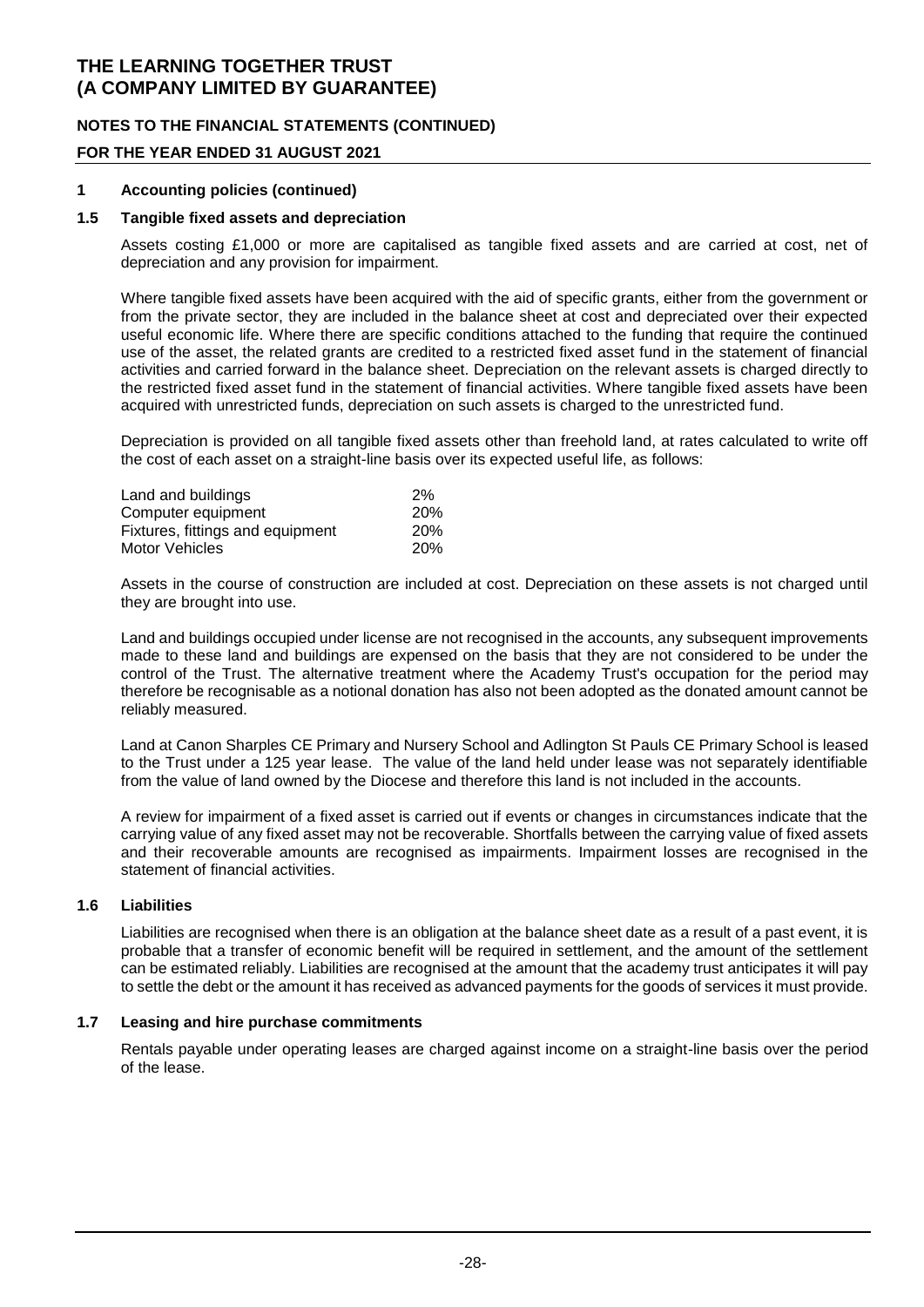### **NOTES TO THE FINANCIAL STATEMENTS (CONTINUED)**

### **FOR THE YEAR ENDED 31 AUGUST 2021**

#### **1 Accounting policies (continued)**

#### **1.8 Financial instruments**

The academy trust only holds basic financial instruments as defined in FRS 102. The financial assets and financial liabilities of the academy trust and their measurement basis are as follows.

#### Financial assets

Trade and other debtors are basic financial instruments and are debt instruments measured at amortised cost. Prepayments are not financial instruments.

Cash at bank is classified as a basic financial instrument and is measured at face value.

#### Financial liabilities

Trade creditors, accruals and other creditors are financial instruments, and are measured at amortised cost. Taxation and social security are not included in the financial instruments disclosure definition.

Deferred income is not deemed to be a financial liability, as the cash settlement has already taken place and there is an obligation to deliver services rather than cash or another financial instrument.

#### **1.9 Taxation**

The academy trust is considered to pass the tests set out in Paragraph 1 Schedule 6 of the Finance Act 2010 and therefore it meets the definition of a charitable company for UK corporation tax purposes. Accordingly, the academy trust is potentially exempt from taxation in respect of income or capital gains received within categories covered by chapter 3 part 11 of the Corporation Tax Act 2010 or Section 256 of the Taxation of Chargeable Gains Act 1992, to the extent that such income or gains are applied exclusively to charitable purposes.

#### **1.10 Investments**

The Trust's shareholding in the wholly owned subsidiary, St Wilfrid's Trading Company Limited, is initially measured at cost and subsequently measured at cost less any impairment in the Trust balance sheet. An assessment for impairment is made at each reporting date.

### **1.11 Pension benefits**

Retirement benefits to employees of the academy trust are provided by the Teachers' Pension Scheme ('TPS') and the Local Government Pension Scheme ('LGPS'). These are defined benefit schemes and the assets are held separately from those of the academy trust.

The TPS is an unfunded scheme and contributions are calculated to spread the cost of pensions over employees' working lives with the academy trust in such a way that the pension cost is a substantially level percentage of current and future pensionable payroll. The contributions are determined by the Government Actuary based on quadrennial valuations using a prospective unit credit method. The TPS is an unfunded multi-employer scheme with no underlying assets to assign between employers. Consequently, the TPS is treated as a defined contribution scheme for accounting purposes and the contributions are recognised in the period to which they relate.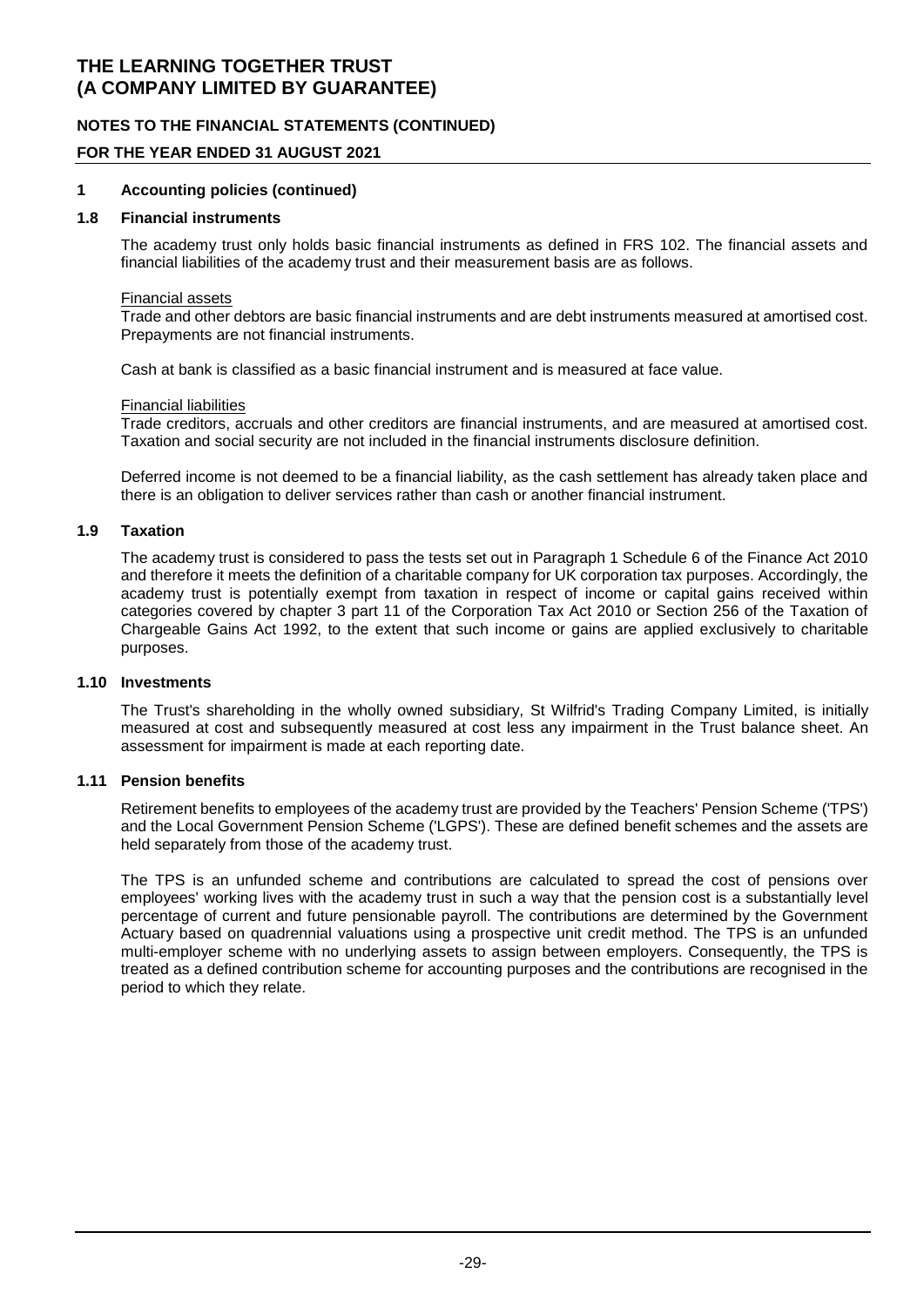### **NOTES TO THE FINANCIAL STATEMENTS (CONTINUED)**

### **FOR THE YEAR ENDED 31 AUGUST 2021**

### **1 Accounting policies (continued)**

#### **1.11 Pension benefits (continued)**

The LGPS is a funded multi-employer scheme and the assets are held separately from those of the academy trust in separate trustee administered funds. Pension scheme assets are measured at fair value and liabilities are measured on an actuarial basis using the projected unit credit method and discounted at a rate equivalent to the current rate of return on a high quality corporate bond of equivalent term and currency to the liabilities. The actuarial valuations are obtained at least triennially and are updated at each balance sheet date. The amounts charged to net income or expenditure are the current service costs and the costs of scheme introductions, benefit changes, settlements and curtailments. They are included as part of staff costs as incurred. Net interest on the net defined benefit liability/asset is also recognised in the statement of financial activities and comprises the interest cost on the defined benefit obligation and interest income on the scheme assets, calculated by multiplying the fair value of the scheme assets at the beginning of the period by the rate used to discount the benefit obligations. The difference between the interest income on the scheme assets and the actual return on the scheme assets is recognised in other recognised gains and losses. Actuarial gains and losses are recognised immediately in other recognised gains and losses.

#### **1.12 Fund accounting**

Unrestricted income funds represent those resources which may be used towards meeting any of the charitable objects of the academy trust at the discretion of the trustees.

Restricted fixed asset funds are resources which are to be applied to specific capital purposes imposed by funders where the asset acquired or created is held for a specific purpose.

Restricted general funds comprise all other restricted funds received with restrictions imposed by the funder/donor and include grants from the Education and Skills Funding Agency.

#### **2 Critical accounting estimates and areas of judgement**

Accounting estimates and judgements are continually evaluated and are based on historical experience and other factors, including expectations of future events that are believed to be reasonable under the circumstances.

#### Critical accounting estimates and assumptions

The academy trust makes estimates and assumptions concerning the future. The resulting accounting estimates and assumptions will, by definition, seldom equal the related actual results. The estimates and assumptions that have a significant risk of causing a material adjustment to the carrying amounts of assets and liabilities within the next financial year are discussed below.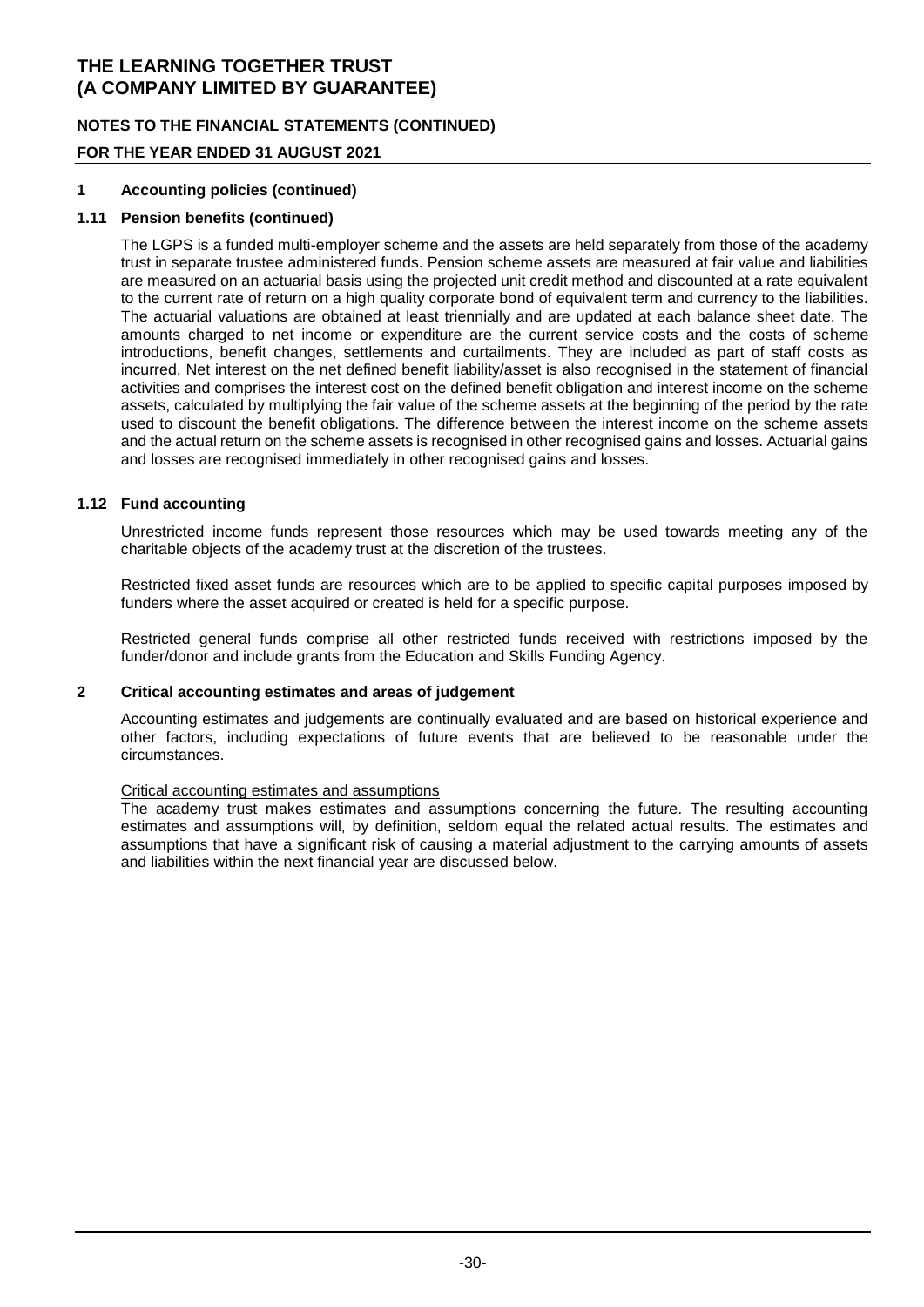### **NOTES TO THE FINANCIAL STATEMENTS (CONTINUED)**

#### **FOR THE YEAR ENDED 31 AUGUST 2021**

#### **2 Critical accounting estimates and areas of judgement (continued)**

#### *Impairment of trade debtors*

At each balance sheet date, management undertake a review of outstanding debtor balances and consider whether there is any indication of impairment or any balances requiring provision.

This calculation is based on the financial position of the customers, the payment history and any ongoing discussions.

#### *Valuation of the Local Government Pension Scheme defined benefit liability*

The present value of the Local Government Pension Scheme defined benefit liability depends on a number of factors that are determined on an actuarial basis using a variety of assumptions. The assumptions used in determining the net cost or income for pensions include the discount rate. Any changes in these assumptions, which are disclosed in note 21, will impact the carrying amount of the pension liability. Furthermore a roll forward approach which projects results from the latest full actuarial valuation performed at 31 March 2016 has been used by the actuary in valuing the pensions liability at 31 August 2020. Any differences between the figures derived from the roll forward approach and a full actuarial valuation would impact on the carrying amount of the pension liability.

#### Critical areas of judgement

#### *Classification and valuation of long leasehold land and buildings owned by the Church*

Some of the buildings occupied by the trust, and the land on which the buildings are situated are the subject of a deed from the Church, which grants the school the use of these land and buildings until the earlier of the termination of the funding agreement or the Church giving the school two years notice to leave. The land and buildings are not included in the accounts.

#### *Classification of finance and operating leases*

At the inception of each lease, management undertake an assessment of the terms of the lease including the payments to be made over the life of the lease, the fair value of the asset subject to the lease, the length of the lease and whether the terms of the lease transfer substantially all of the risks and rewards of ownership.

Based on this assessment, management will determine whether the lease should be classified as a finance or operating lease.

#### **3 Donations and capital grants**

|                 | <b>Unrestricted</b><br>funds<br>£'000 | <b>Restricted</b><br>funds<br>£'000 | Total<br>2021<br>£'000 | Total<br>2020<br>£'000 |
|-----------------|---------------------------------------|-------------------------------------|------------------------|------------------------|
| Capital grants  | ٠                                     | 360                                 | 360                    | 112                    |
| Other donations |                                       | ۰                                   |                        | 3                      |
|                 |                                       | 361                                 | 361                    | 115                    |

The income from donations and capital grants was £361,000, (2020: £115,000) of which £1,000 was unrestricted (2020: £3,000), £nil was restricted (2020: £nil) and £360,000 was restricted fixed assets (2020: £112,000).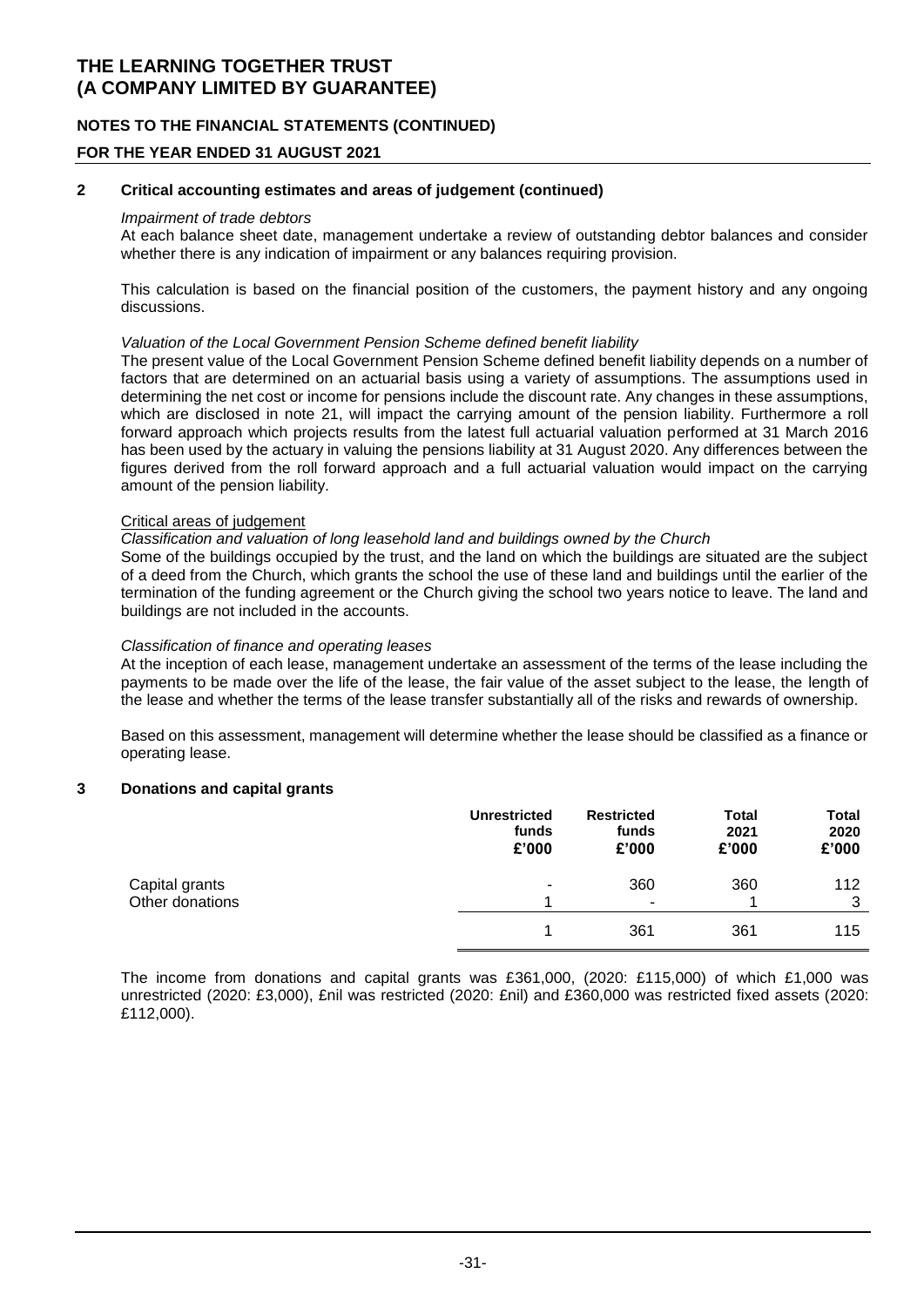### **NOTES TO THE FINANCIAL STATEMENTS (CONTINUED)**

### **FOR THE YEAR ENDED 31 AUGUST 2021**

#### **4 Funding for the academy trust's educational operations**

|                                      | <b>Unrestricted</b><br>funds<br>£'000 | <b>Restricted</b><br>funds<br>£'000 | <b>Total</b><br>2021<br>£'000 | <b>Total</b><br>2020<br>£'000 |
|--------------------------------------|---------------------------------------|-------------------------------------|-------------------------------|-------------------------------|
| DfE/ESFA revenue grants              |                                       |                                     |                               |                               |
| General Annual Grant (GAG)           |                                       | 4,609                               | 4,609                         | 4,375                         |
| Pupil premium                        |                                       | 330                                 | 330                           | 332                           |
| <b>UIFSM</b>                         |                                       | 155                                 | 155                           | 153                           |
| Other DfE/ESFA grants                |                                       | 280                                 | 280                           | 286                           |
|                                      |                                       | 5,374                               | 5,374                         | 5,146                         |
| Other government grants              |                                       |                                     |                               |                               |
| Local authority grants               |                                       | 446                                 | 446                           | 483                           |
|                                      |                                       | 446                                 | 446                           | 483                           |
| <b>Exceptional government grants</b> |                                       |                                     |                               |                               |
| Coronavirus exceptional support      |                                       | 90                                  | 90                            |                               |
|                                      |                                       | 90                                  | 90                            |                               |
| <b>Other funds</b>                   |                                       |                                     |                               |                               |
| Other incoming resources             | 260                                   |                                     | 260                           | 190                           |
|                                      | 260                                   |                                     | 260                           | 190                           |
|                                      |                                       |                                     |                               |                               |
| <b>Total funding</b>                 | 260                                   | 5,910                               | 6,170                         | 5,819                         |

The income from funding for educational operations was £6,170,000 (2020: £5,819,000) of which £260,000 was unrestricted (2020: £190,000) and £5,910,000 was restricted (2020: £5,629,000).

The Trust has received £90k of funding for catch-up premium and other covid support. This has been fully spent in the year.

#### **5 Other trading activities**

|                    | <b>Unrestricted</b><br>funds<br>£'000 | <b>Restricted</b><br>funds<br>£'000 | <b>Total</b><br>2021<br>£'000 | <b>Total</b><br>2020<br>£'000 |
|--------------------|---------------------------------------|-------------------------------------|-------------------------------|-------------------------------|
| Hire of facilities | 21                                    | ۰                                   | 21                            | 15                            |
| Trading company    | 151                                   | ۰                                   | 151                           | 154                           |
|                    | 172                                   | ۰                                   | 172                           | 169                           |

The income from other trading activities was £172,000 (2020: £169,000) of which £172,000 was unrestricted (2020: £169,000) and £nil was restricted (2020: £nil).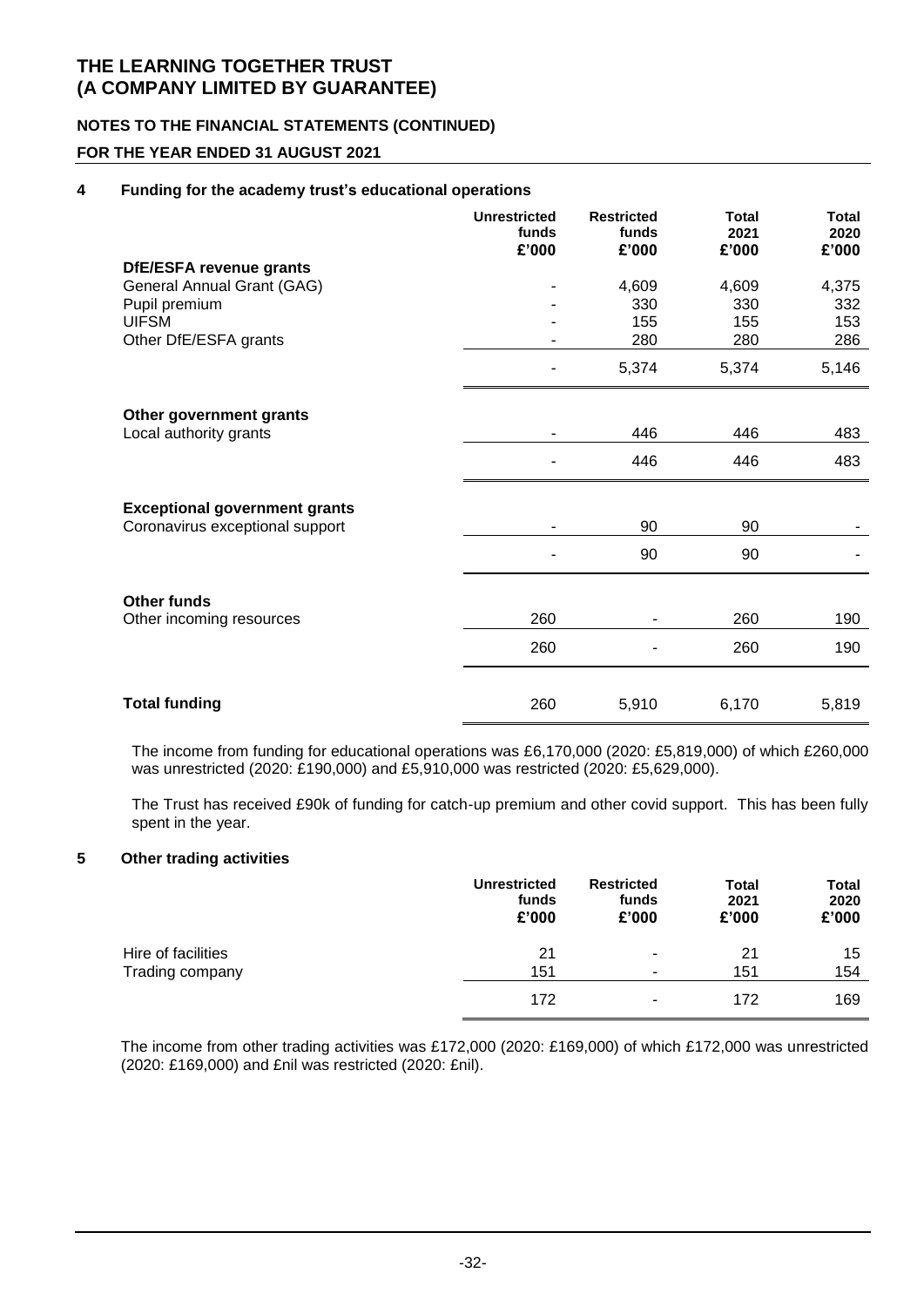### **NOTES TO THE FINANCIAL STATEMENTS (CONTINUED)**

### **FOR THE YEAR ENDED 31 AUGUST 2021**

#### **6 Investment income**

|                     | <b>Unrestricted</b><br>funds<br>£'000 | <b>Restricted</b><br>funds<br>£'000 | <b>Total</b><br>2021<br>£'000 | <b>Total</b><br>2020<br>£'000 |
|---------------------|---------------------------------------|-------------------------------------|-------------------------------|-------------------------------|
| Short term deposits | ٠                                     | ٠                                   | ۰                             |                               |
|                     | ٠                                     | $\overline{\phantom{a}}$            | ٠                             |                               |

The income from funding for investment income was £nil, (2020: £1,000) of which £nil was unrestricted (2020: £1,000) and £nil was restricted (2020: £nil).

#### **7 Expenditure**

|                                                                                                                                                           | <b>Staff</b><br>costs | <b>Premises</b> | Other | Total<br>2021      | Total<br>2020      |
|-----------------------------------------------------------------------------------------------------------------------------------------------------------|-----------------------|-----------------|-------|--------------------|--------------------|
|                                                                                                                                                           | £'000                 | £'000           | £'000 | £'000              | £'000              |
| <b>Expenditure on raising funds</b><br>Academy's educational operations:                                                                                  |                       |                 |       |                    | 9                  |
| - Direct costs                                                                                                                                            | 4,351                 | 7               | 321   | 4,679              | 4,433              |
| - Allocated support costs                                                                                                                                 | 806                   | 768             | 617   | 2,191              | 1,845              |
|                                                                                                                                                           | 5,157                 | 775             | 938   | 6,870              | 6,287              |
| Net income/(expenditure) for the year includes:                                                                                                           |                       |                 |       | 2021<br>£'000      | 2020<br>£'000      |
| Fees payable to auditor for:<br>- Audit<br>- Other services<br>Depreciation of tangible fixed assets<br>Net interest on defined benefit pension liability |                       |                 |       | 11<br>6<br>9<br>43 | 11<br>5<br>3<br>37 |

#### **Central services**

The academy trust has provided the following central services to its academies during the year:

- human resources;
- financial services;
- legal services;
- educational support services

The academy trust charges for these services based on 6.0% (2020: 4.7%) of each academy's General Annual Grant funding.

The amounts charged during the period were as follows:

|                       | 2021<br>£'000 | 2020<br>£'000 |
|-----------------------|---------------|---------------|
| St Wilfrid's          | 120           | 86            |
| <b>Canon Sharples</b> | 75            | 57            |
| St David's            | 36            | 29            |
| St Paul's             | 45            | 33            |
|                       | 276           | 205           |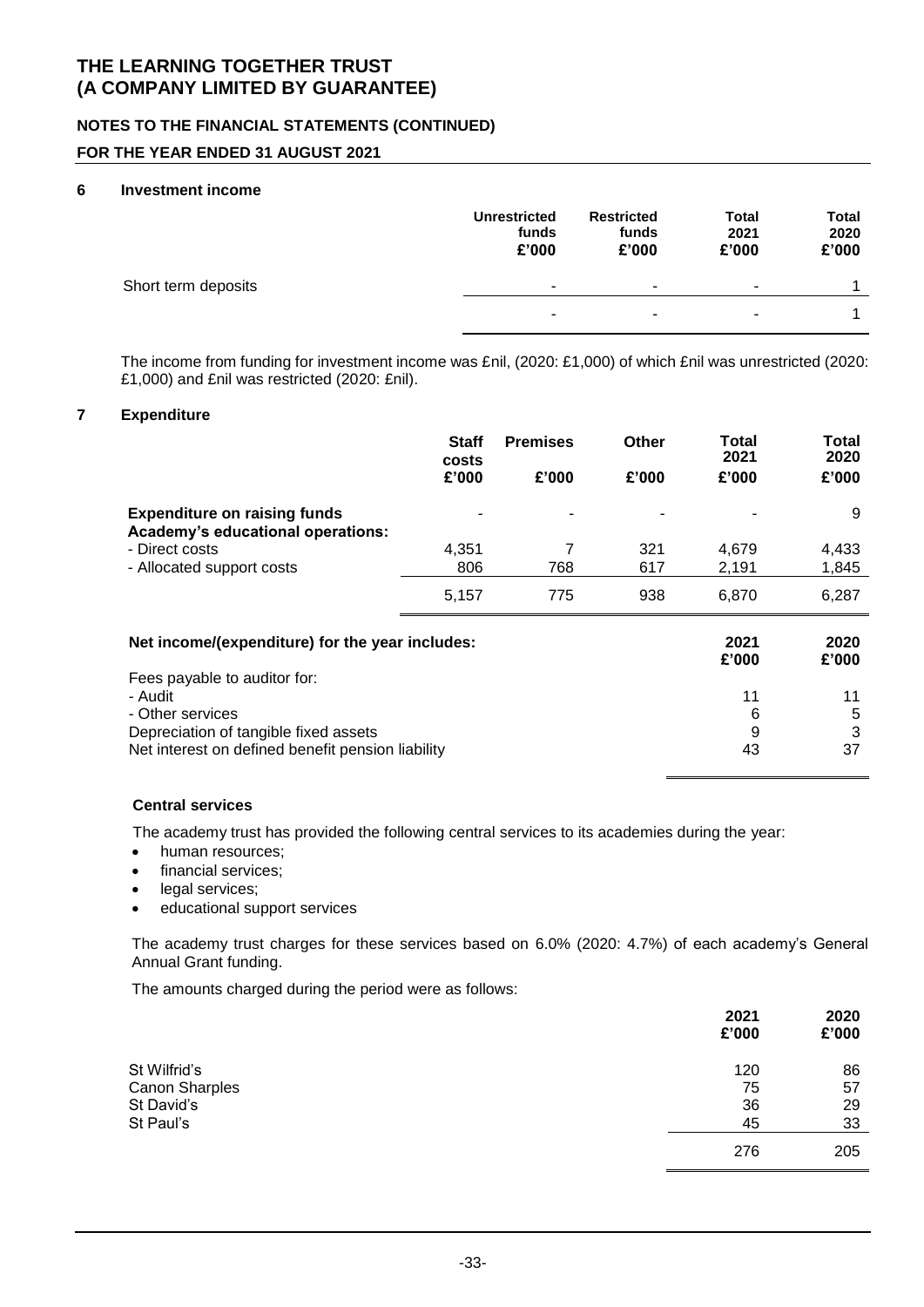### **NOTES TO THE FINANCIAL STATEMENTS (CONTINUED)**

### **FOR THE YEAR ENDED 31 AUGUST 2021**

#### **8 Charitable activities**

|                                                                              | <b>Unrestricted</b><br>funds<br>£'000 | <b>Restricted</b><br>funds<br>£'000 | Total<br>2021<br>£'000 | Total<br>2020<br>£'000 |
|------------------------------------------------------------------------------|---------------------------------------|-------------------------------------|------------------------|------------------------|
| <b>Direct costs</b><br><b>Educational operations</b><br><b>Support costs</b> | 255                                   | 4.424                               | 4,679                  | 4,433                  |
| <b>Educational operations</b>                                                | 127                                   | 2,064                               | 2,191                  | 1,845                  |
|                                                                              | 382                                   | 6.488                               | 6.870                  | 6,278                  |

The expenditure on educational operations was £6,870,000, (2020: £6,278,000) of which £382,000 was unrestricted (2020: £301,000), £6,479,000 was restricted (2020: £5,974,000) and £9,000 was restricted fixed assets (2020: £3,000).

|                               | 2021<br>£'000 | 2020<br>£'000 |
|-------------------------------|---------------|---------------|
| Analysis of support costs     |               |               |
| Support staff costs           | 806           | 630           |
| Depreciation and amortisation | 2             |               |
| Premises costs                | 693           | 486           |
| Other support costs           | 485           | 500           |
| Governance costs              | 205           | 229           |
|                               | 2,191         | 1,845         |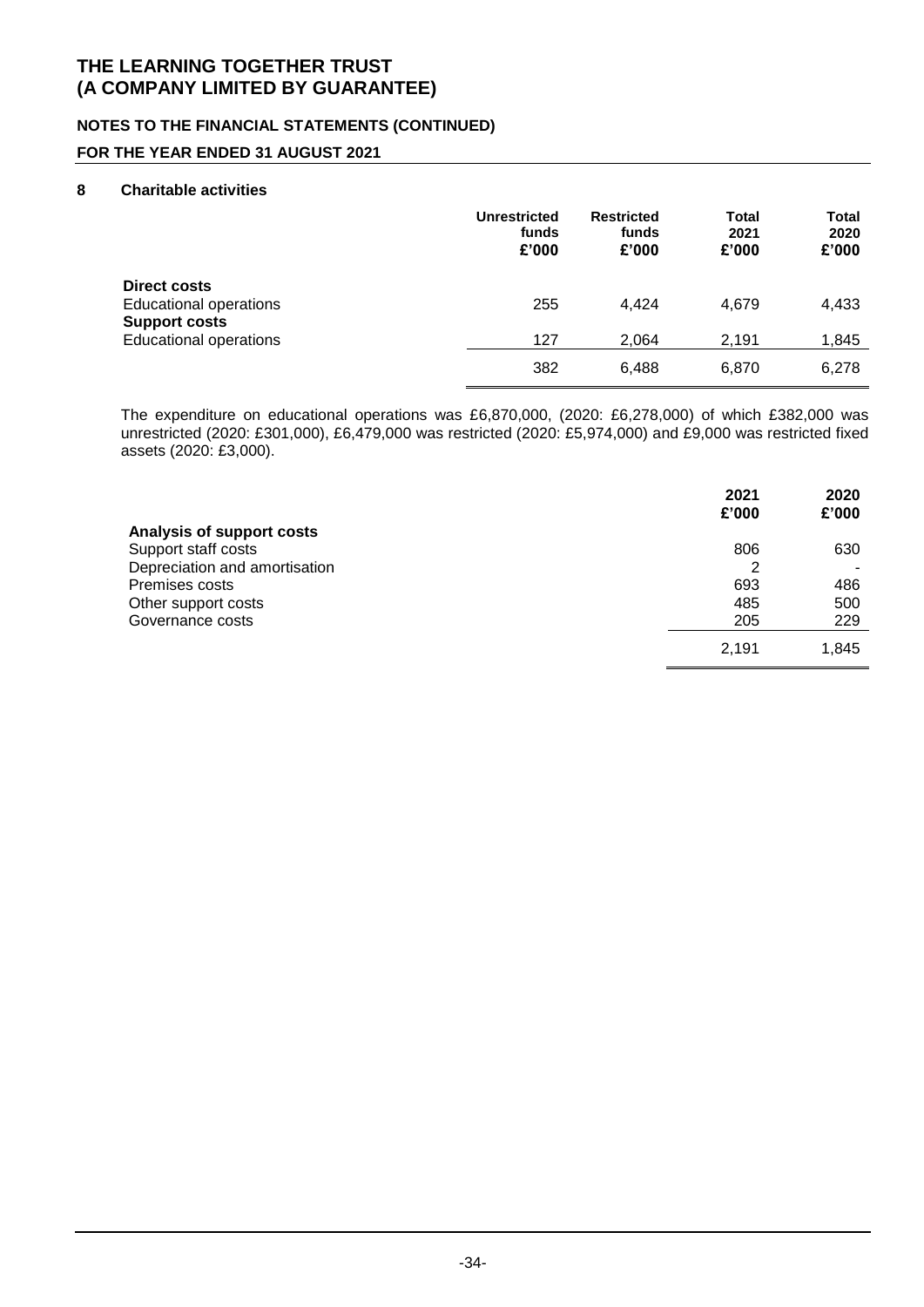### **NOTES TO THE FINANCIAL STATEMENTS (CONTINUED)**

#### **FOR THE YEAR ENDED 31 AUGUST 2021**

#### **9 Staff costs**

|                       | 2021<br>£'000 | 2020<br>£'000 |
|-----------------------|---------------|---------------|
| Wages and salaries    | 3,283         | 3,342         |
| Social security costs | 314           | 290           |
| Pension costs         | 1,088         | 1,008         |
|                       | 4,685         | 4,640         |
| Supply staff costs    | 154           | 76            |
|                       | 4,839         | 4,716         |

#### **Staff numbers**

The average number of persons employed by the academy trust during the year was as follows:

|                            | 2021<br><b>Number</b> | 2020<br><b>Number</b> |
|----------------------------|-----------------------|-----------------------|
| Teachers                   | 63                    | 58                    |
| Administration and support | 96                    | 98                    |
| Management                 | 5                     | 6                     |
|                            | 164                   | 162                   |

#### **Higher paid staff**

The number of employees whose employee benefits (excluding employer pension costs) exceeded £60,000 was:

|                                        | 2021<br><b>Number</b> | 2020<br><b>Number</b> |
|----------------------------------------|-----------------------|-----------------------|
| £60,001 - £70,000<br>£70,001 - £80,000 | ٠                     | ⌒                     |
| £80,001 - £90,000                      | າ                     |                       |
|                                        | 3                     | 3                     |

The above employees participated in the Teacher's Pension Scheme, during the year, pension contributions on behalf of these employees were £37,879 (2020: £51,285).

#### **Non statutory/non-contractual staff severance payments**

Included in staff restructuring costs are non-statutory/non-contractual severance payments totalling £30,000 (2020: £nil).

#### **Key management personnel**

The key management personnel of the academy trust comprise the trustees and the senior management team as listed on page 1. The total amount of employee benefits (including employer pension contributions) received by key management personnel for their services to the academy trust was £488,379 (2020: £502,760).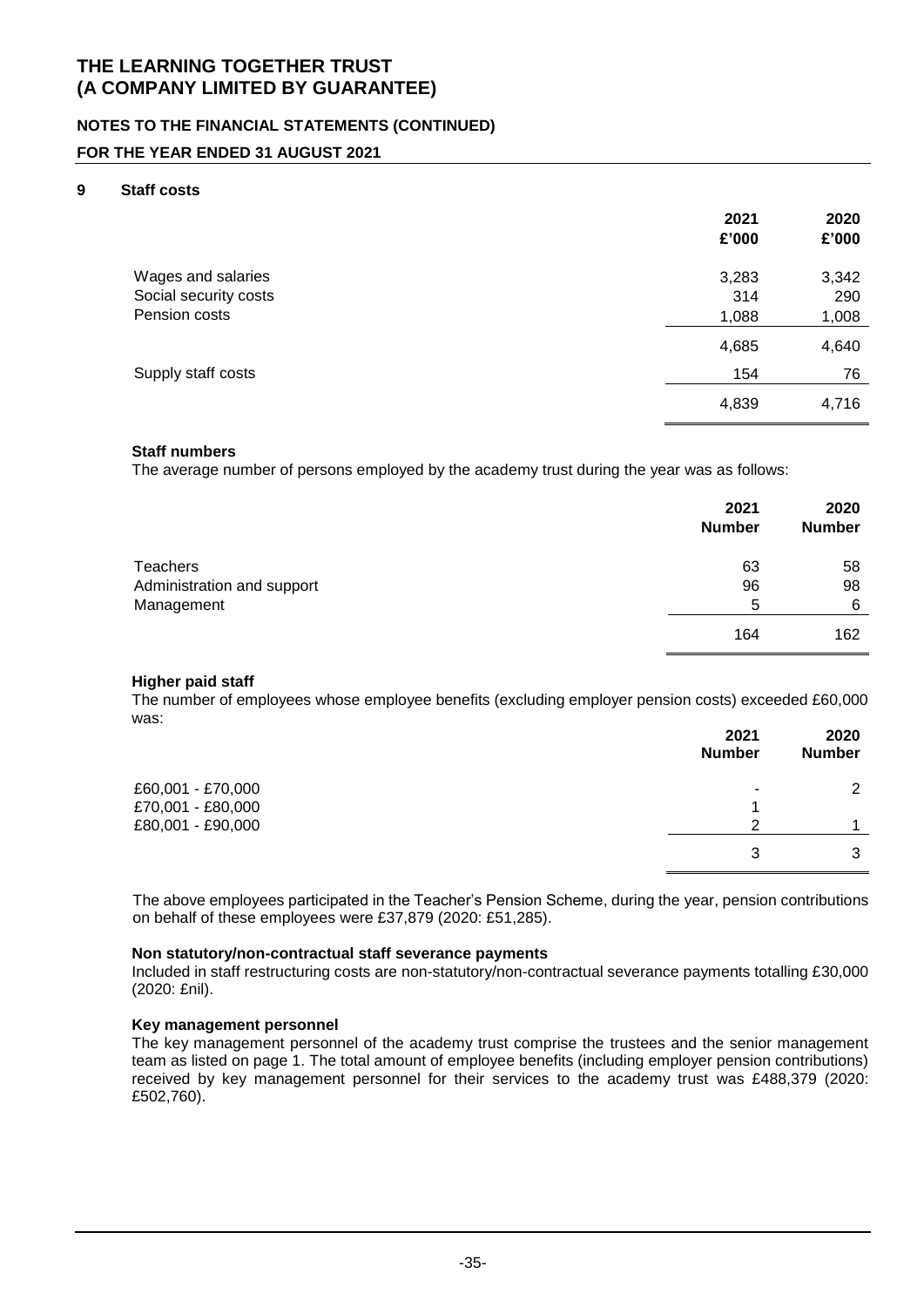### **NOTES TO THE FINANCIAL STATEMENTS (CONTINUED)**

### **FOR THE YEAR ENDED 31 AUGUST 2021**

#### **10 Trustees' remuneration and expenses**

No trustees were paid any remuneration or has received other benefits from an employment with the academy trust.

During the year, travel and subsistence expenses totalling £nil (2020: £nil) were reimbursed to trustees.

Other related party transactions involving the trustees are set out within the related parties note.

#### **11 Trustees' and officers' insurance**

The academy trust has opted into the Department for Education's Risk Protection Arrangement (RPA), an alternative to insurance where UK government funds cover losses that arise. This scheme protects trustees and officers from claims arising from negligent acts, errors or omissions occurring whilst on academy trust business, and provides cover up to £10m. It is not possible to quantify the trustees and officers indemnity element from the overall cost of the RPA scheme.

### **12 Tangible fixed assets – Group and Trust**

|                                                                 | Fixtures,<br><b>Furniture &amp;</b><br>equipment<br>£'000 | <b>Computer</b><br>equipment<br>£'000 | Total<br><b>Total</b><br>£'000 |
|-----------------------------------------------------------------|-----------------------------------------------------------|---------------------------------------|--------------------------------|
| Cost<br>At 1 September 2020                                     |                                                           | 29                                    | 29                             |
| <b>Additions</b>                                                | 13                                                        | 57                                    | 70                             |
| <b>At 31 August 2021</b>                                        | 13                                                        | 86                                    | 99                             |
| <b>Depreciation</b><br>At 1 September 2020<br>Charged in period | $\overline{2}$                                            | 16<br>7                               | 16<br>9                        |
| <b>At 31 August 2021</b>                                        | $\overline{2}$                                            | 23                                    | 25                             |
| Net book value                                                  |                                                           |                                       |                                |
| <b>At 31 August 2021</b>                                        | 11                                                        | 63                                    | 74                             |
| <b>At 31 August 2020</b>                                        |                                                           | 13                                    | 13                             |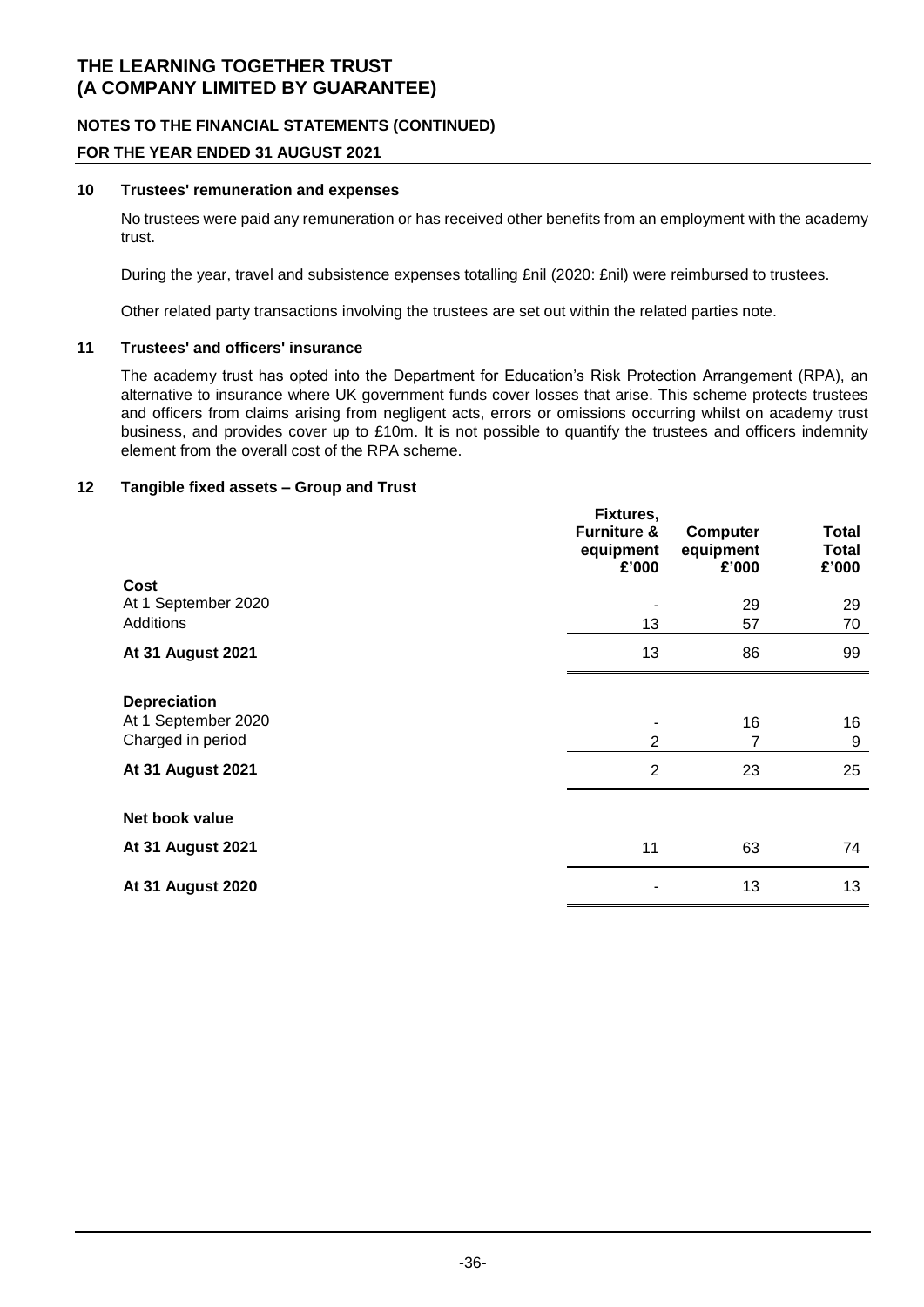### **NOTES TO THE FINANCIAL STATEMENTS (CONTINUED)**

#### **FOR THE YEAR ENDED 31 AUGUST 2021**

#### **13 Investments**

The parent academy trust owns the entire £1 issued share capital of St Wilfrid's Trading Company Ltd (registered office: St Wilfrid's C of E Primary Academy, Rectory Lane, Standish, Wigan, WN6 0X8), with company number 08563916.

The trading subsidiary, raises funds for The Learning Together Trust by providing services relating to Clubs and Lettings. A summary of the trading results of the subsidiary for the year and it's financial position at the year end is shown below.

|                                                                                                    | 2021<br>£'000                | 2020<br>£'000                |
|----------------------------------------------------------------------------------------------------|------------------------------|------------------------------|
| <b>Turnover</b><br>Cost of sales<br>Administrative expenses<br>Gift aid donation to parent company | 149<br>(10)<br>(107)<br>(40) | 154<br>(9)<br>(105)<br>(108) |
| <b>Profit before taxation</b>                                                                      | (8)                          | (68)                         |
| Taxation                                                                                           |                              |                              |
| Profit for the year                                                                                | -                            |                              |
| Share capital<br>Profit and loss reserves                                                          | 32                           | 40                           |
| <b>Net assets</b>                                                                                  | 32                           | 40                           |

### **14 Debtors**

|                                                        | Group         |               | <b>Trust</b>  |               |
|--------------------------------------------------------|---------------|---------------|---------------|---------------|
|                                                        | 2021<br>£'000 | 2020<br>£'000 | 2021<br>£'000 | 2020<br>£'000 |
| VAT recoverable<br>Amounts due from group undertakings | 43            | 49<br>-       | 43<br>15      | 49<br>15      |
| Prepayments and accrued income                         | 441           | 158           | 441           | 158           |
|                                                        | 484           | 207           | 499           | 222           |

#### **15 Creditors: amounts falling due within one year**

|                                                       | Group         |               | <b>Trust</b>  |               |
|-------------------------------------------------------|---------------|---------------|---------------|---------------|
|                                                       | 2021<br>£'000 | 2020<br>£'000 | 2021<br>£'000 | 2020<br>£'000 |
| Trade creditors<br>Other taxation and social security |               |               |               |               |
| Other creditors                                       |               | 2             |               |               |
| Accruals and deferred income                          | 210           | 153           | 210           | 153           |
|                                                       | 210           | 155           | 210           | 153           |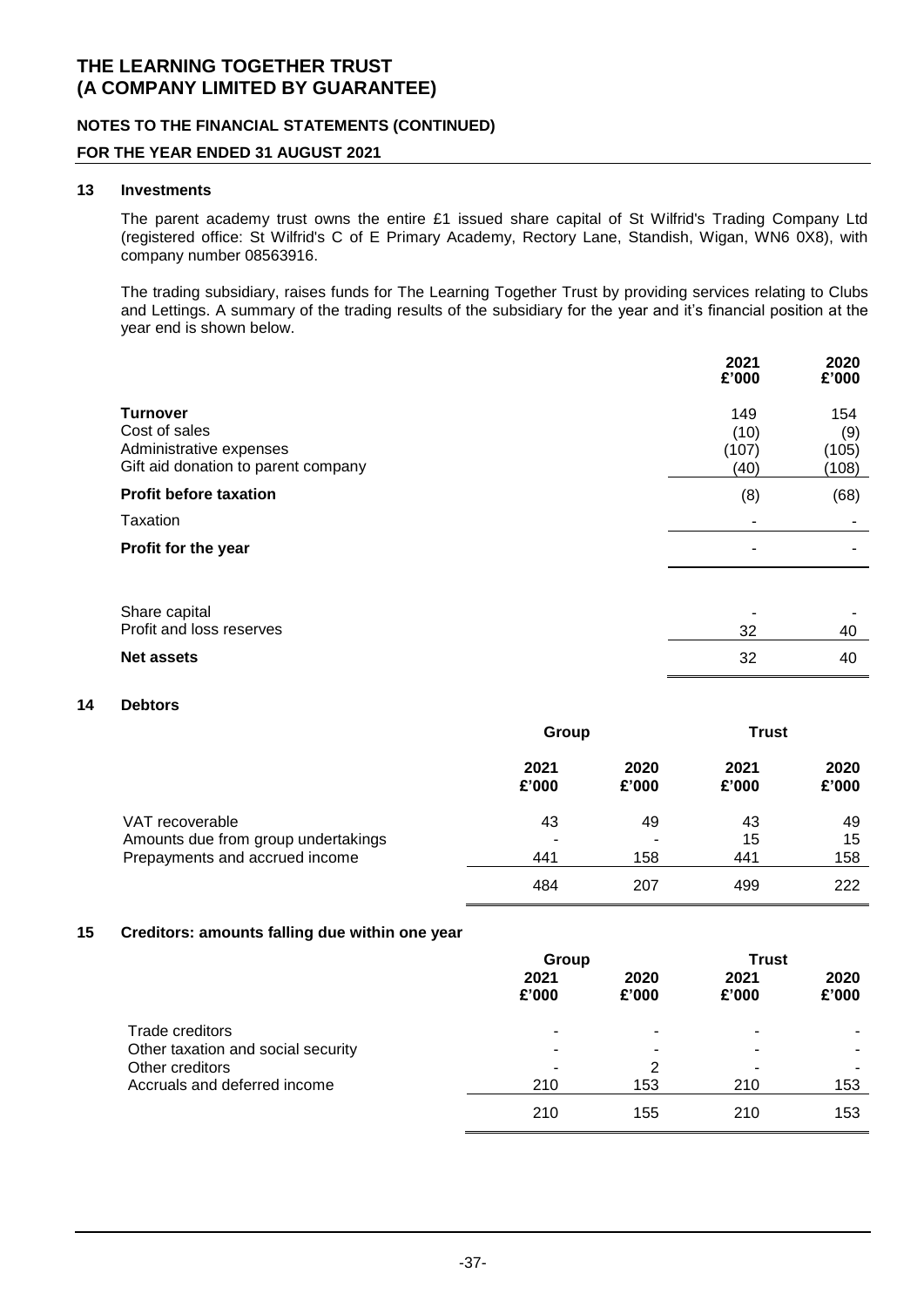### **NOTES TO THE FINANCIAL STATEMENTS (CONTINUED)**

### **FOR THE YEAR ENDED 31 AUGUST 2021**

### **16 Deferred income**

|                                                              | Group         |               | <b>Trust</b>  |               |
|--------------------------------------------------------------|---------------|---------------|---------------|---------------|
|                                                              | 2021<br>£'000 | 2020<br>£'000 | 2021<br>£'000 | 2020<br>£'000 |
| Deferred income is included within:                          |               |               |               |               |
| Creditors due within one year                                | 77            | 87            | 77            | 87            |
| Deferred income at 1 September 2020                          | 87            | 86            | 87            | 86            |
| Released from previous years<br>Amounts deferred in the year | (87)<br>77    | (86)<br>87    | (87)<br>77    | (86)<br>87    |
|                                                              |               |               |               |               |
| Deferred income at 31 August 2021                            | 77            | 87            | 77            | 87            |

At the balance sheet date the academy trust was holding grant income relating to the Universal Infant Free School Meals received from the ESFA in advance of the related expenditure.

#### **17 Funds**

|                                                                                                 | <b>Balance at1</b><br><b>September</b><br>2020<br>£'000 | <b>Income</b><br>£'000 | <b>Expenditure</b><br>£'000 | Gains,<br>losses and<br>transfers<br>£'000 | <b>Balance</b> at<br>31 August<br>2021<br>£'000 |
|-------------------------------------------------------------------------------------------------|---------------------------------------------------------|------------------------|-----------------------------|--------------------------------------------|-------------------------------------------------|
| <b>Restricted general funds</b>                                                                 |                                                         |                        |                             |                                            |                                                 |
| General Annual Grant (GAG)                                                                      | 258                                                     | 4,609                  | (4,861)                     | 58                                         | 64                                              |
| Pupil premium                                                                                   |                                                         | 330                    | (330)                       |                                            |                                                 |
| <b>UIFSM</b>                                                                                    |                                                         | 155                    | (155)                       |                                            |                                                 |
| Other DfE/ESFA grants                                                                           |                                                         | 280                    | (280)                       |                                            |                                                 |
| Other government grants                                                                         |                                                         | 536                    | (536)                       |                                            |                                                 |
| Other restricted funds                                                                          |                                                         |                        |                             |                                            |                                                 |
| Pension reserve                                                                                 | (2, 425)                                                |                        | (317)                       | (590)                                      | (3, 332)                                        |
|                                                                                                 | (2, 167)                                                | 5,910                  | (6, 479)                    | (532)                                      | (3,268)                                         |
| <b>Restricted fixed asset funds</b><br>DfE group capital grants<br>Capital expenditure from GAG | 55<br>13                                                | 360                    | (3)<br>(6)                  | (92)<br>34                                 | 320<br>41                                       |
|                                                                                                 | 68                                                      | 360                    | (9)                         | (58)                                       | 361                                             |
| <b>Total restricted funds</b>                                                                   | (2,099)                                                 | 6,270                  | (6, 488)                    | (590)                                      | (2,907)                                         |
| <b>Unrestricted funds</b><br>General funds                                                      | 901                                                     | 282                    | (225)                       |                                            | 958                                             |
| <b>Total funds for the Trust</b><br>Trading subsidiary                                          | (1, 198)<br>40                                          | 6,552<br>151           | (6, 713)<br>(157)           | (590)                                      | (1,949)<br>34                                   |
| <b>Total funds carried forward</b>                                                              | (1, 158)                                                | 6,703                  | (6, 870)                    | (590)                                      | (1, 915)                                        |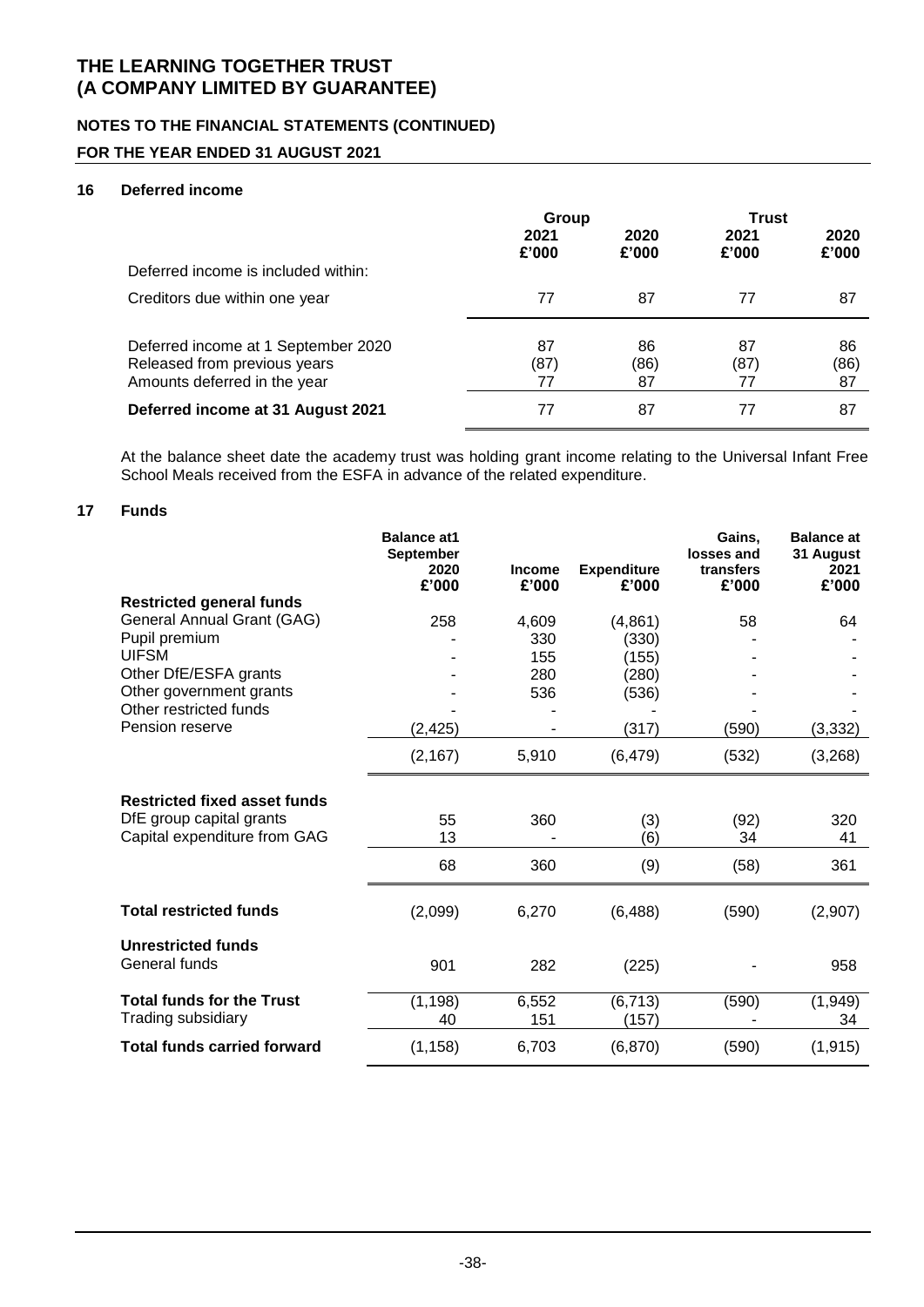### **NOTES TO THE FINANCIAL STATEMENTS (CONTINUED)**

### **FOR THE YEAR ENDED 31 AUGUST 2021**

#### **17 Funds (continued)**

The specific purposes for which the funds are to be applied are as follows:

General Annual Grant must be used for the normal running expenses of the School and any amounts carried forward at the end of a financial period must be used in accordance with the terms of the Funding Agreement.

Under the funding agreement with the Secretary of State, the academy trust was not subject to a limit on the amount of GAG that it could carry forward at 31 August 2021.

Other DfE/ESFA grants comprise additional funding received for the furtherance of education, which must be used in accordance with the specific terms of each grant.

Other government grants includes Local authority and Central government funding for educational purpose which includes Special Educational Needs, Nursery grants and other smaller grants for specific projects.

Other restricted funds include contributions received for school trips and non-public donations and the related expenditure.

The pension reserve represents the value of the School's share of the deficit in the Local Government Pension Scheme.

Restricted fixed asset funds include assets inherited on conversion and expenditure out of GAG and other capital grants during the period. Depreciation is charged against the fund.

#### **Comparative information in respect of the preceding period is as follows:**

|                                                                | <b>Balance at 1</b><br><b>September</b><br>2019<br>£'000 | <b>Income</b><br>£'000 | <b>Expenditure</b><br>£'000 | Gains,<br>losses and<br>transfers<br>£'000 | <b>Balance at</b><br>31 August<br>2020<br>£'000 |
|----------------------------------------------------------------|----------------------------------------------------------|------------------------|-----------------------------|--------------------------------------------|-------------------------------------------------|
| <b>Restricted general funds</b>                                |                                                          |                        |                             |                                            |                                                 |
| General Annual Grant (GAG)                                     | 259                                                      | 4,375                  | (4, 429)                    | 53                                         | 258                                             |
| Other DfE/ESFA grants                                          |                                                          | 771                    | (771)                       |                                            |                                                 |
| Other government grants<br>Other restricted funds              |                                                          | 483                    | (483)                       |                                            |                                                 |
| Pension reserve                                                | (1,829)                                                  |                        | (291)                       | (305)                                      | (2, 425)                                        |
|                                                                | (1,570)                                                  | 5,629                  | (5,974)                     | (252)                                      | (2, 167)                                        |
| <b>Restricted fixed asset funds</b><br>DfE/ESFA capital grants | 12                                                       | 112                    |                             | (69)                                       | 55                                              |
| Capital expenditure from GAG and                               |                                                          |                        |                             |                                            |                                                 |
| other funds                                                    |                                                          |                        | (3)                         | 16                                         | 13                                              |
|                                                                | 12                                                       | 112                    | (3)                         | (53)                                       | 68                                              |
| <b>Total restricted funds</b>                                  | (1,558)                                                  | 5,741                  | (5, 977)                    | (305)                                      | (2,099)                                         |
| <b>Unrestricted funds</b><br>General funds                     | 780                                                      | 209                    | (88)                        |                                            | 901                                             |
| <b>Total funds for the Trust</b>                               | (778)                                                    | 5,950                  | (6,065)                     |                                            | (1, 198)                                        |
| Trading subsidiary                                             | 108                                                      | 154                    | (222)                       |                                            | 40                                              |
| <b>Total funds carried forward</b>                             | (670)                                                    | 6,104                  | (6, 287)                    | (305)                                      | (1, 158)                                        |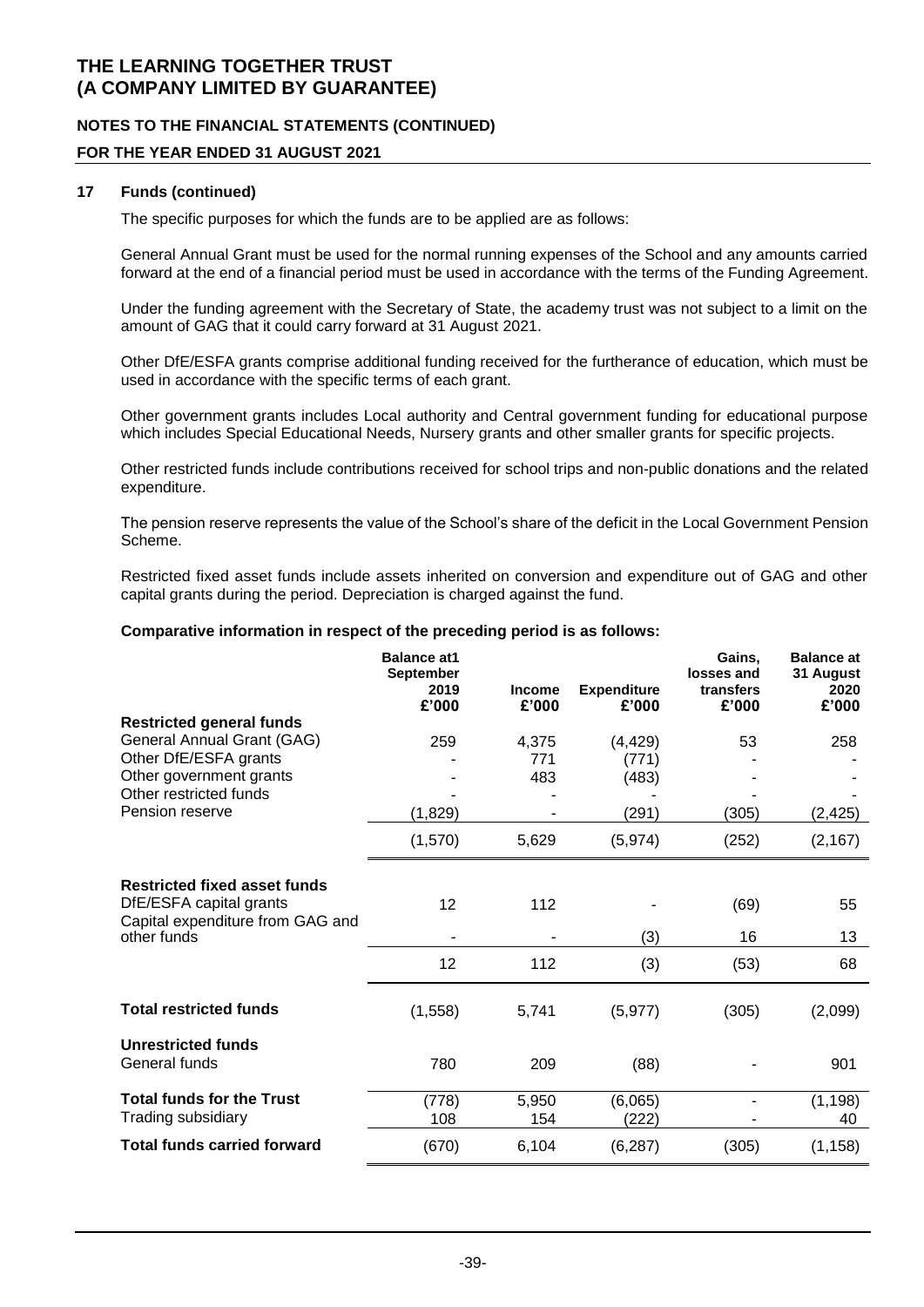### **NOTES TO THE FINANCIAL STATEMENTS (CONTINUED)**

### **FOR THE YEAR ENDED 31 AUGUST 2021**

#### **17 Funds (continued)**

#### **Total funds analysis by academy**

| Fund balances at 31 August 2021 were allocated as follows: | 2021<br>£'000 | 2020<br>£'000 |
|------------------------------------------------------------|---------------|---------------|
| St Wilfrid's                                               | 120           | 280           |
| <b>Canon Sharples</b>                                      | 594           | 611           |
| St David's                                                 | 159           | 133           |
| St Paul's                                                  | 165           | 151           |
| Central services                                           | (16)          | (16)          |
| St Wilfrid's Trading                                       | 34            | 40            |
| Total before fixed asset fund and pensions reserve         | 1,056         | 1,199         |
| Restricted fixed asset fund                                | 361           | 68            |
| Pension reserve                                            | (3, 332)      | (2, 425)      |
| Total funds                                                | (1, 915)      | (1, 158)      |

#### **Total cost analysis by academy**

Expenditure incurred by each academy and trading company (other than restricted fixed assets, pension costs and costs on conversion) during the year was as follows:

|                       | Teaching &<br>educational<br>support<br>staff costs<br>£'000 | <b>Other</b><br>support<br>staff costs<br>£'000 | <b>Educational</b><br>supplies<br>£'000 | Other costs<br>excluding<br>depreciation<br>£'000 | 2021<br><b>Total</b><br>£'000 | 2020<br><b>Total</b><br>£'000 |
|-----------------------|--------------------------------------------------------------|-------------------------------------------------|-----------------------------------------|---------------------------------------------------|-------------------------------|-------------------------------|
| St Wilfrid's          | 1,803                                                        | 124                                             | 126                                     | 684                                               | 2.737                         | 2,407                         |
| <b>Canon Sharples</b> | 1,261                                                        | 89                                              | 82                                      | 310                                               | 1.742                         | 1,628                         |
| St David's            | 488                                                          | 42                                              | 53                                      | 208                                               | 791                           | 723                           |
| St Paul's             | 643                                                          | 47                                              | 47                                      | 144                                               | 881                           | 905                           |
| Central services      | 156                                                          | 411                                             | $\overline{2}$                          | 24                                                | 593                           | 507                           |
| St Wilfrid's Trading  |                                                              | 93                                              | 10                                      | 14                                                | 117                           | 114                           |
|                       | 4,351                                                        | 806                                             | 320                                     | 1,384                                             | 6,861                         | 6,284                         |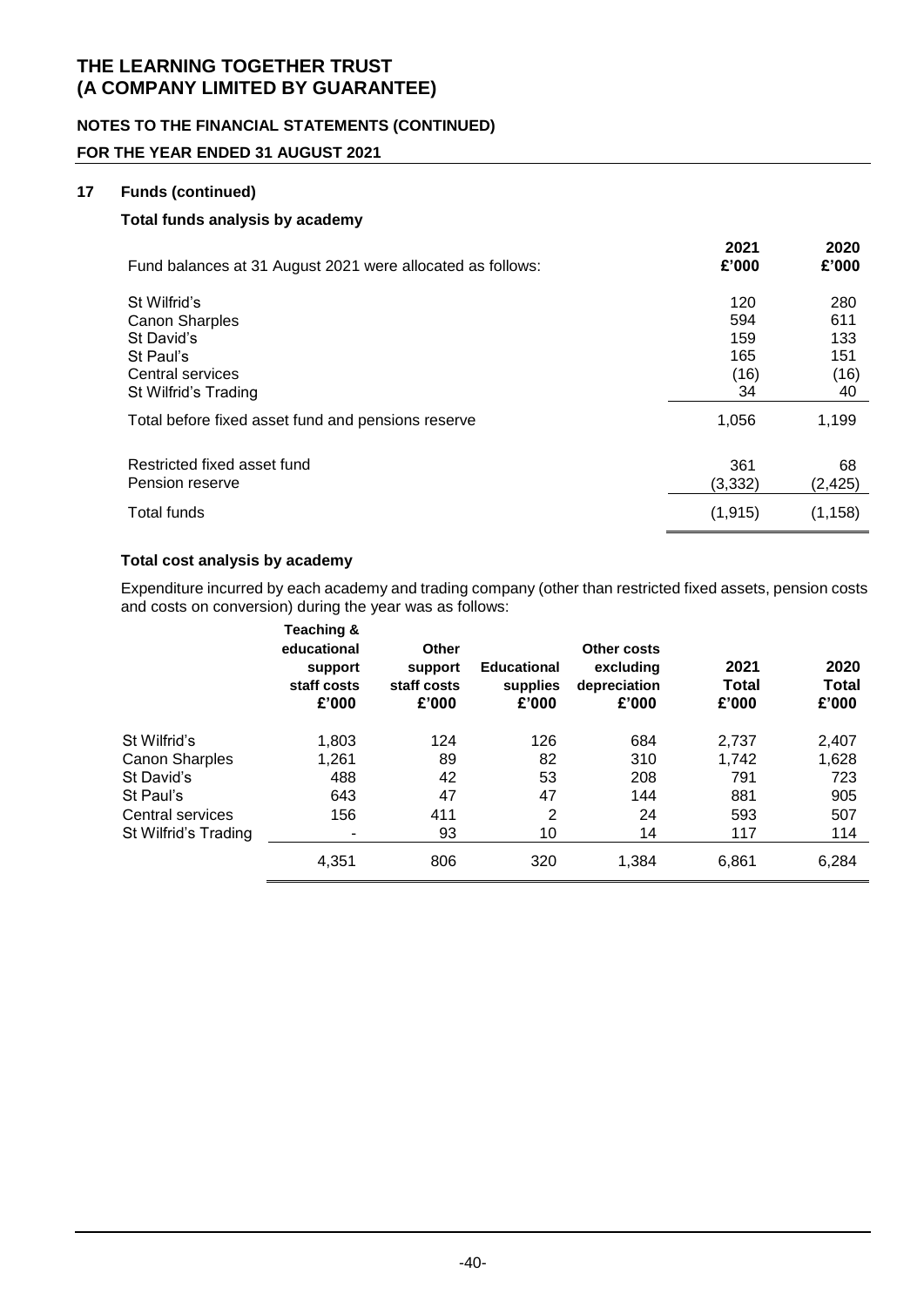### **NOTES TO THE FINANCIAL STATEMENTS (CONTINUED)**

### **FOR THE YEAR ENDED 31 AUGUST 2021**

#### **18 Analysis of net assets between funds**

| <b>Unrestricted</b><br>funds<br>£'000 | <b>Restricted</b><br>qeneral<br>funds<br>£'000 | <b>Restricted</b><br>fixed asset<br>funds<br>£'000 | Total<br>funds<br>£'000 |
|---------------------------------------|------------------------------------------------|----------------------------------------------------|-------------------------|
|                                       |                                                | 74                                                 | 74                      |
|                                       |                                                |                                                    | 1,553                   |
| ۰                                     | (3,332)                                        |                                                    | (210)<br>(3,332)        |
| 992                                   | (3,268)                                        | 361                                                | (1, 915)                |
| <b>Unrestricted</b><br>funds          | <b>Restricted</b><br>qeneral<br>funds          | <b>Restricted</b><br>fixed asset<br>funds          | Total<br>funds<br>£'000 |
|                                       | 992<br>-<br>£'000                              | 274<br>(210)<br>£'000                              | 287<br>£'000            |

| Tangible fixed assets                 |     |          | 13 | 13      |
|---------------------------------------|-----|----------|----|---------|
| Current assets                        | 941 | 413      | 55 | 1.409   |
| Creditors falling due within one year |     | (155)    |    | (155)   |
| Defined benefit pension liability     |     | (2.425)  | ۰  | (2,425) |
|                                       | 941 | (2, 167) | 68 | (1,158) |

#### **19 Reconciliation of net income/(expenditure) to net cash flows from operating activities**

|                                                           | 2021<br>£'000 | 2020<br>£'000 |
|-----------------------------------------------------------|---------------|---------------|
| Net expenditure for the reporting period<br>Adjusted for: | (167)         | (183)         |
| Net deficit/(surplus) transferred on conversion           |               |               |
| Capital grants from DfE/ESFA and other capital income     | (360)         | (112)         |
| Investment income                                         |               |               |
| Defined benefit pension costs less contributions payable  | 274           | 254           |
| Defined benefit pension net finance cost/(income)         | 43            | 37            |
| Depreciation of tangible fixed assets                     | 9             | 3             |
| (Increase)/decrease in debtors                            | (277)         | 56            |
| Increase/(decrease) in creditors                          | 55            | (359)         |
| Net cash (used in) / provided by operating activities     | (423)         | (305)         |

#### **20 Analysis of changes in net funds**

|                          | At 1<br><b>September</b><br>2020<br>£'000 | <b>Cashflows</b><br>£'000 | Other non-<br>cash<br>changes<br>£'000 | At 31<br><b>August</b><br>2021<br>£'000 |
|--------------------------|-------------------------------------------|---------------------------|----------------------------------------|-----------------------------------------|
| Cash at bank and in hand | 1,202                                     | (133)                     | $\overline{\phantom{a}}$               | 1,069                                   |
|                          | 1,202                                     | (133)                     | $\blacksquare$                         | 1,069                                   |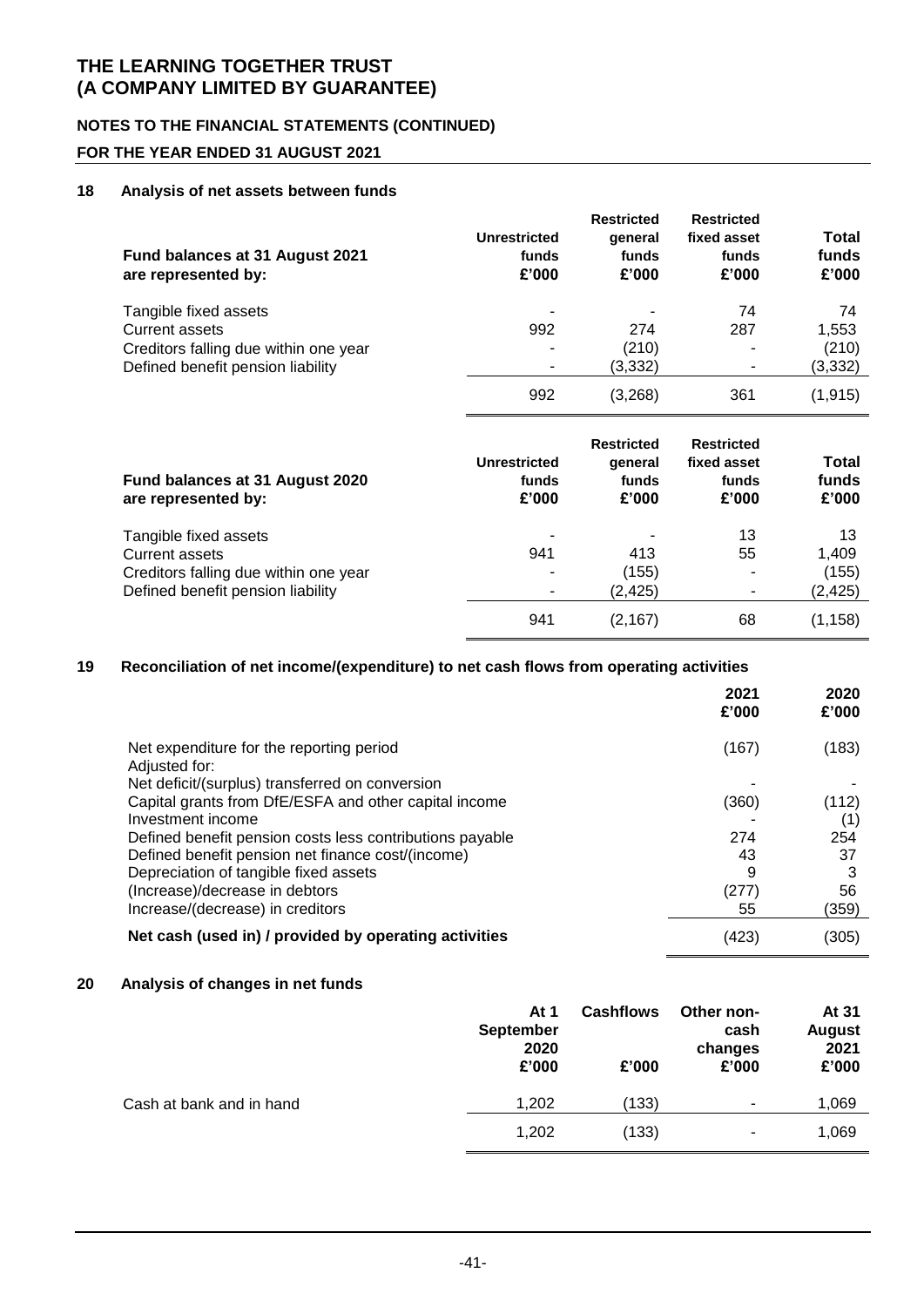### **NOTES TO THE FINANCIAL STATEMENTS (CONTINUED)**

### **FOR THE YEAR ENDED 31 AUGUST 2021**

#### **21 Pension and similar obligations**

The academy trust's employees belong to two principal pension schemes: the Teachers' Pension Scheme England and Wales (TPS) for academic and related staff; and the Local Government Pension Scheme (LGPS) for non-teaching staff, which is managed by Greater Manchester Pension Fund and Lancashire County Pension Fund. Both are multi-employer defined benefit schemes.

The pension costs are assessed in accordance with the advice of independent qualified actuaries. The latest actuarial valuation of the TPS related to the period ended 31 March 2016, and that of the LGPS related to the period ended 31 March 2019.

Contributions amounting to £nil (2020: £nil) were payable to the schemes at the year end and are included within creditors.

#### **Teachers' Pension Scheme**

#### **Introduction**

The Teachers' Pension Scheme (TPS) is a statutory, contributory, defined benefit scheme, governed by the Teachers' Pension Scheme Regulations 2014. Membership is automatic for teachers in academies. All teachers have the option to opt out of the TPS following enrolment.

The TPS is an unfunded scheme to which both the member and employer makes contributions, as a percentage of salary. These contributions are credited to the Exchequer. Retirement and other pension benefits are paid by public funds provided by Parliament.

#### **Valuation of the Teachers' Pension Scheme**

The Government Actuary, using normal actuarial principles, conducts a formal actuarial review of the TPS in accordance with the Public Service Pensions (Valuations and Employer Cost Cap) Directions 2014 published by HM Treasury every 4 years. The aim of the review is to specify the level of future contributions. Actuarial scheme valuations are dependent on assumptions about the value of future costs, design of benefits and many other factors. The latest actuarial valuation of the TPS was carried out as at 31 March 2016. The valuation report was published by the Department for Education on 5 March 2019.

The key elements of the valuation and subsequent consultation are:

- employer contribution rates set at 23.68% of pensionable pay (including a 0.08% employer administration charge)
- total scheme liabilities (pensions currently in payment and the estimated cost of future benefits) for service to the effective date of £218,100 million, and notional assets (estimated future contributions together with the notional investments held at the valuation date) of £196,100 million giving a notional past service deficit of £22,000 million
- the SCAPE rate, set by HMT, is used to determine the notional investment return. The current SCAPE rate is 2.4% above the rate of CPI. The assumed real rate of return is 2.4% in excess of prices and 2% in excess of earnings. The rate of real earnings growth is assumed to be 2.2%. The assumed nominal rate of return including earnings growth is 4.45%.

The next valuation result is due to be implemented from 1 April 2023.

The employer's pension costs paid to the TPS in the period amounted to £564,190 (2020: £526,105).

A copy of the valuation report and supporting documentation is on the Teachers' Pensions website.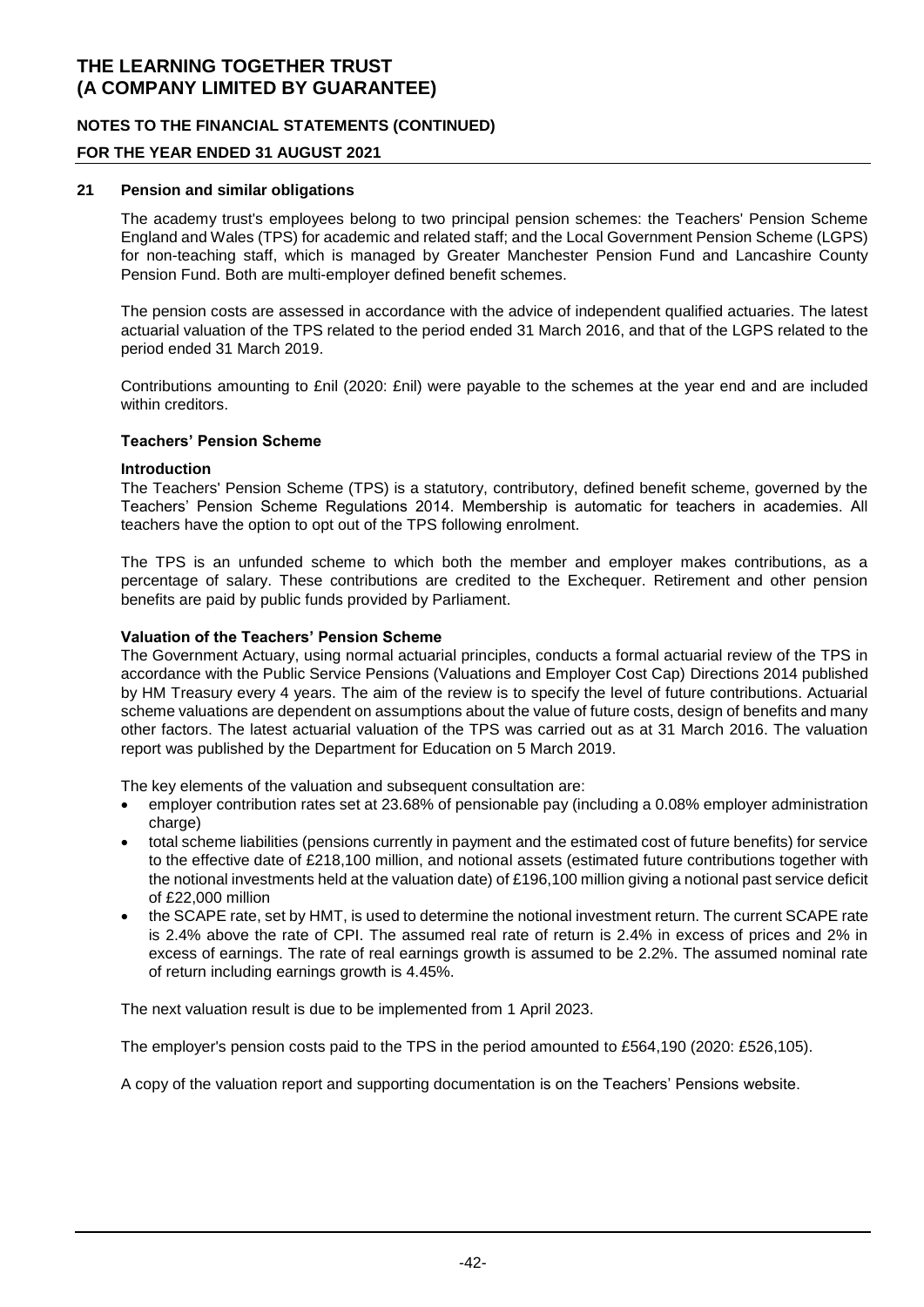### **NOTES TO THE FINANCIAL STATEMENTS (CONTINUED)**

### **FOR THE YEAR ENDED 31 AUGUST 2021**

#### **21 Pension and similar obligations (continued)**

Under the definitions set out in FRS 102, the TPS is an unfunded multi-employer pension scheme. The academy trust has accounted for its contributions to the scheme as if it were a defined contribution scheme. The academy trust has set out above the information available on the scheme.

#### **Local Government Pension Scheme**

The LGPS is a funded defined benefit pension scheme, with the assets held in separate trustee-administered funds. The total contributions are as noted below. The agreed contribution rates for future years are 19.7% for employers and 5.5 to 8.5% for employees.

Parliament has agreed, at the request of the Secretary of State for Education, to a guarantee that, in the event of academy closure, outstanding Local Government Pension Scheme liabilities would be met by the Department for Education. The guarantee came into force on 18 July 2013.

| <b>Total Contributions made</b>                                                          | 2021<br>£'000        | 2020<br>£'000        |
|------------------------------------------------------------------------------------------|----------------------|----------------------|
| Employer's contributions<br>Employee's contributions                                     | 207<br>61            | 193<br>58            |
| Total contributions                                                                      | 268                  | 251                  |
| <b>Greater Manchester Pension Fund</b>                                                   |                      |                      |
| <b>Principal actuarial assumptions</b>                                                   | 2021<br>%            | 2020<br>%            |
| Rate of increase in salaries<br>Rate of increase in pensions in payment<br>Discount rate | 3.65<br>2.90<br>1.65 | 3.00<br>2.20<br>1.70 |

An allowance is included for future retirements to elect to take 55% of the maximum additional tax-free cash up to HMRC limits for pre April 2008 and 60% of the maximum tax-free cash for post April 2008 service.

The current mortality assumptions include sufficient allowance for future improvements in mortality rates. The assumed life expectations on retirement age 65 are:

|                      | 2021<br>Years | 2020<br>Years |
|----------------------|---------------|---------------|
| Retiring today       |               |               |
| - Males              | 20.5          | 20.5          |
| - Females            | 23.3          | 23.1          |
| Retiring in 20 years |               |               |
| - Males              | 21.9          | 22.0          |
| - Females            | 25.3          | 25.0          |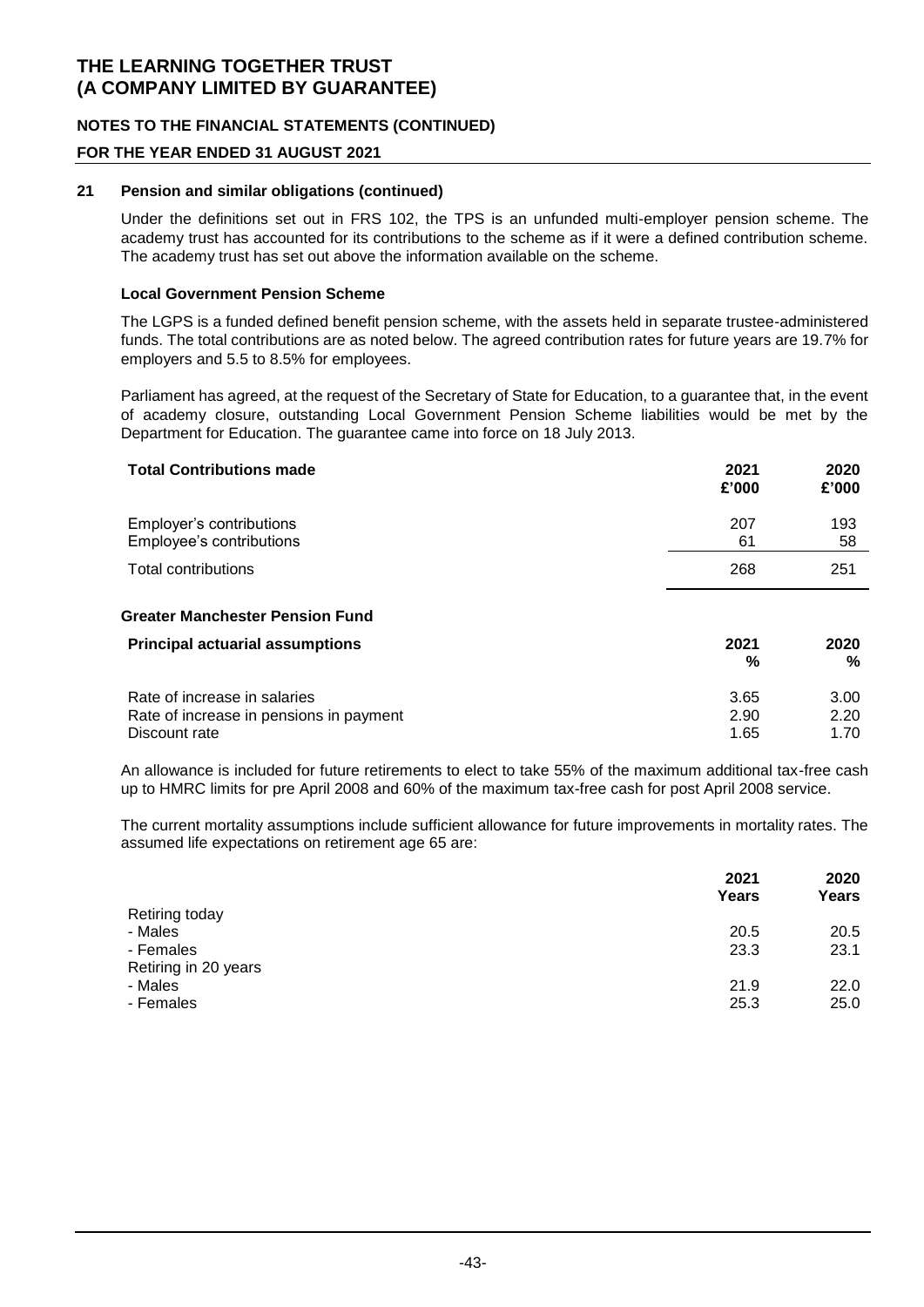### **NOTES TO THE FINANCIAL STATEMENTS (CONTINUED)**

### **FOR THE YEAR ENDED 31 AUGUST 2021**

#### **21 Pension and similar obligations (continued)**

| <b>Lancashire County Pension Fund</b> |
|---------------------------------------|
|---------------------------------------|

| <b>Principal actuarial assumptions</b>  | 2021<br>% | 2020<br>% |
|-----------------------------------------|-----------|-----------|
| Rate of increase in salaries            | 4.3       | 3.8       |
| Rate of increase in pensions in payment | 2.9       | 2.4       |
| <b>CPI</b> inflation                    | 2.8       | 2.3       |
| Discount rate                           | 17        | 1.8       |

The current mortality assumptions include sufficient allowance for future improvements in mortality rates. The assumed life expectations on retirement age 65 are:

| 2021<br>Years | 2020<br>Years |
|---------------|---------------|
|               |               |
| 22.4          | 22.3          |
| 25.1          | 25.0          |
|               |               |
| 23.9          | 23.8          |
| 26.9          | 26.8          |
|               |               |

The following schedule provides an analysis of the sensitivity of results of the calculations to changes in the actuarial assumptions used, including the projected income and expenditure figures for the following year:

#### **Greater Manchester Pension Fund**

| Change in assumptions at 31 August 2021:         | Approximate<br>% increase<br>to employer<br>liability | Approximate<br>monetary<br>amount<br>£'000 |
|--------------------------------------------------|-------------------------------------------------------|--------------------------------------------|
| 0.1% decrease in real discount rate              | 3%                                                    | 151                                        |
| 0.1% increase in the salary increase rate        | $0\%$                                                 | 18                                         |
| 0.1% increase in the pension increase rate (CPI) | 2%                                                    | 130                                        |
| 1 year increase in member life expectancy        | 4%                                                    | 239                                        |
| Projected service cost for next year             |                                                       | 523                                        |
| Projected net interest cost for next year        |                                                       | 54                                         |

#### **Lancashire County Pension Fund**

|                                                                                      | <b>Central</b><br>£000 | <b>Sensitivity</b><br>$+0.1\%$ p.a.<br>discount<br>rate<br>£000 | <b>Sensitivity</b><br>$+0.1\%$ p.a.<br>inflation<br>£000 | <b>Sensitivity</b><br>3<br>$+0.1\%$ p.a.<br>pay growth<br>£000 | <b>Sensitivity</b><br>1 vr<br>increase in<br>life<br>expectancy<br>£000 |
|--------------------------------------------------------------------------------------|------------------------|-----------------------------------------------------------------|----------------------------------------------------------|----------------------------------------------------------------|-------------------------------------------------------------------------|
| Liabilities<br>Assets<br>Deficit                                                     | 436<br>(198)<br>238    | 427<br>(198)<br>229                                             | 445<br>(198)<br>247                                      | 437<br>(198)<br>239                                            | 449<br>(198)<br>251                                                     |
| Projected service cost for next year<br>Projected net interest cost for next<br>year | 74<br>4                | 72<br>$\overline{4}$                                            | 76<br>4                                                  | 74<br>4                                                        | 77<br>4                                                                 |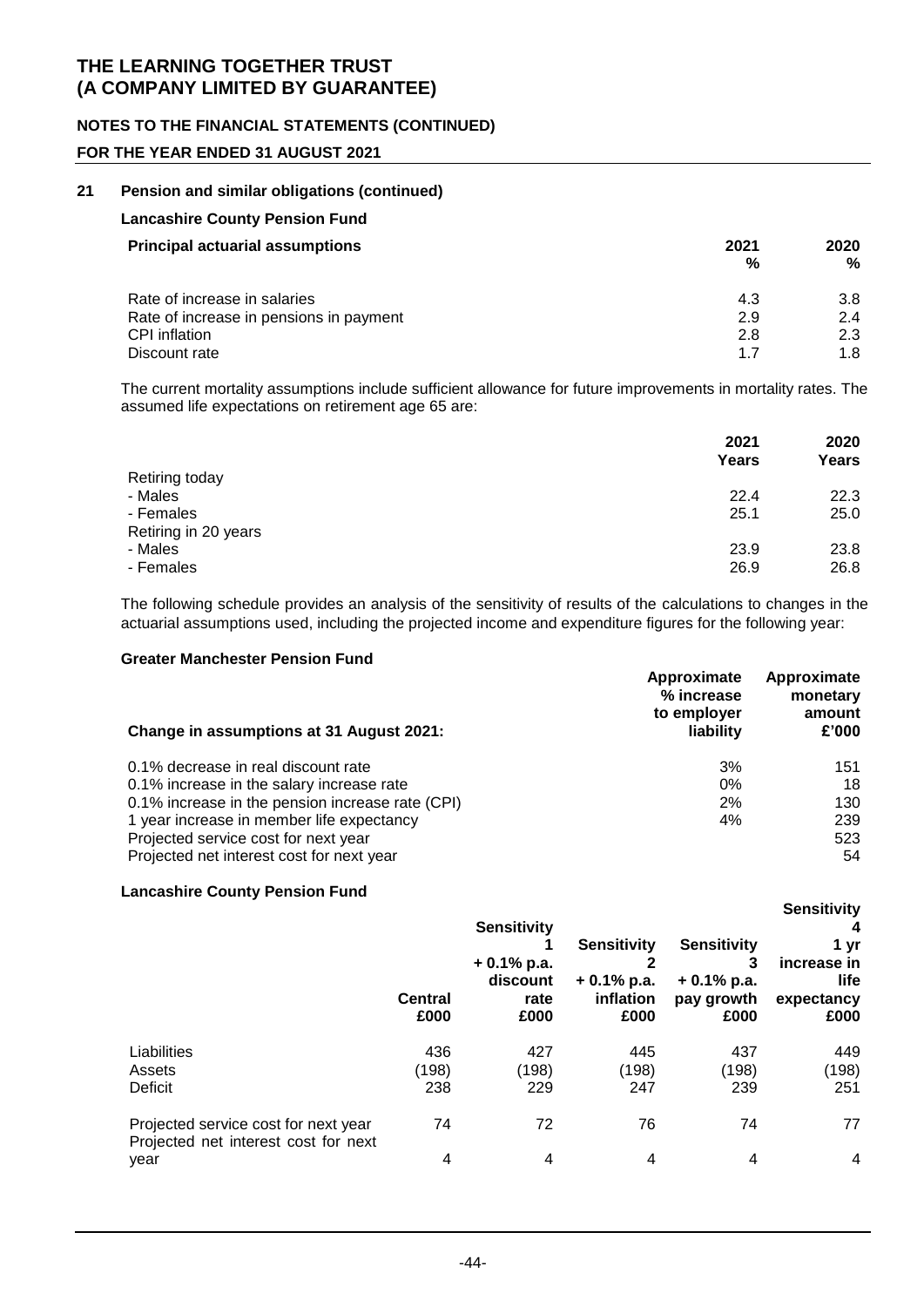# **NOTES TO THE FINANCIAL STATEMENTS (CONTINUED)**

### **FOR THE YEAR ENDED 31 AUGUST 2021**

| 21 | Pension and similar obligations (continued)                                                    |                                    |                                    |
|----|------------------------------------------------------------------------------------------------|------------------------------------|------------------------------------|
|    | The academy trust's share of the assets in the scheme                                          | 2021<br><b>Fair Value</b><br>£'000 | 2020<br><b>Fair Value</b><br>£'000 |
|    | <b>Equities</b><br><b>Bonds</b><br>Property<br>Cash                                            | 2,140<br>441<br>221<br>269         | 1,562<br>362<br>173<br>244         |
|    | Total market value of assets                                                                   | 3,071                              | 2,341                              |
|    | Actual return on scheme assets - gain/(loss)                                                   | 478                                | (127)                              |
|    | Amounts recognised in the statement of financial activities                                    | 2021<br>£'000                      | 2020<br>£'000                      |
|    | Current service cost (net of employer contributions)<br>Net interest cost<br>Past service cost | 273<br>43                          | 254<br>37                          |
|    | Total operating charge                                                                         | 317                                | 291                                |